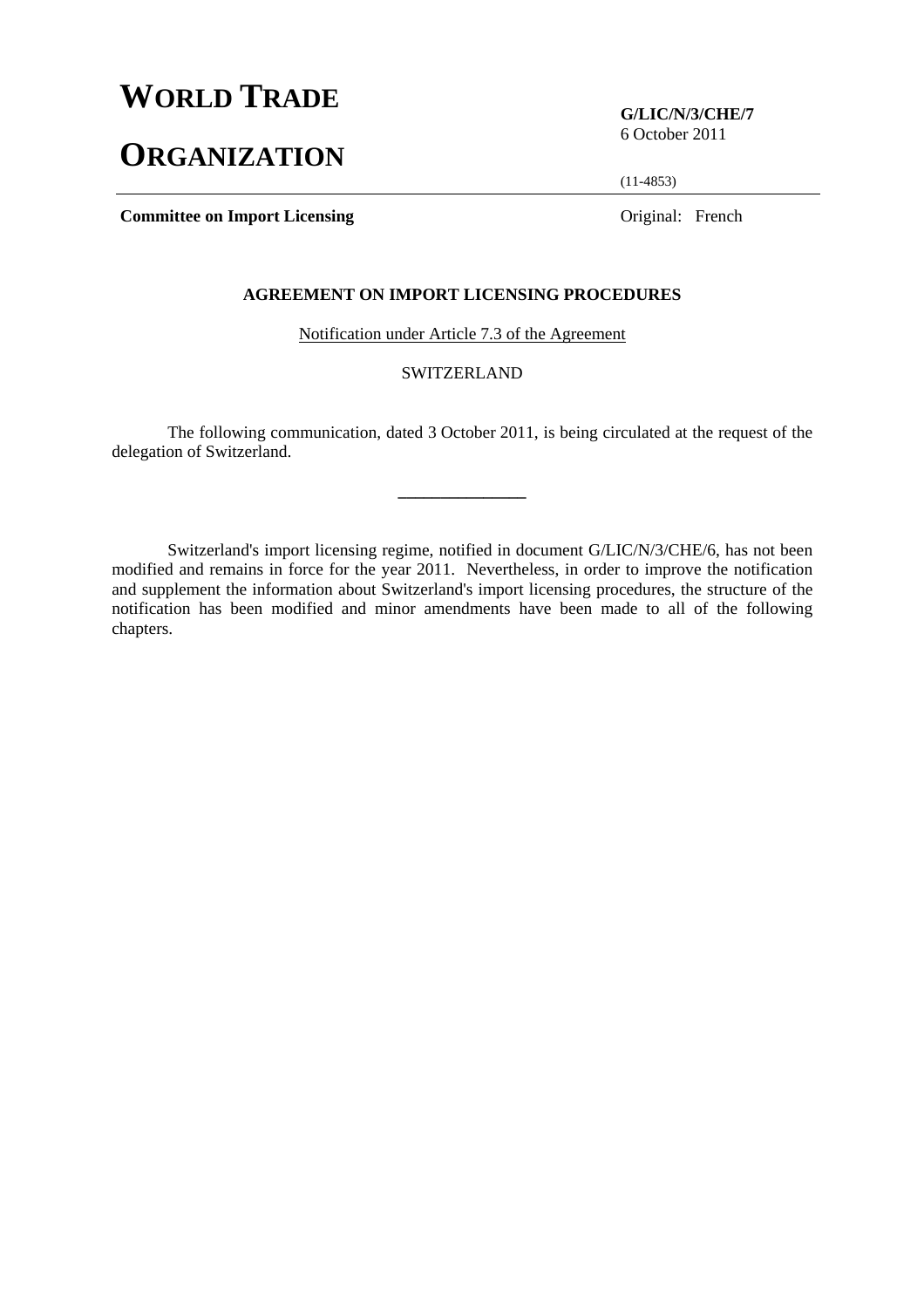# TABLE OF CONTENTS

|        |                                                                                                                                                                                         | Page |
|--------|-----------------------------------------------------------------------------------------------------------------------------------------------------------------------------------------|------|
| I.     |                                                                                                                                                                                         |      |
| (i)    |                                                                                                                                                                                         |      |
| (ii)   | Animals for slaughter and meat (A), prepared meat products (B) and eggs (C)                                                                                                             |      |
| (iii)  |                                                                                                                                                                                         |      |
| (iv)   | Fresh fruit and vegetables (A), fruit for cider and fruit products (B), cut flowers $(C)$ ,<br>frozen vegetables $(D)$ , potatoes (including seed potatoes) and potato products $(E)$ , |      |
| (v)    |                                                                                                                                                                                         |      |
| (vi)   | Grain for human consumption: Durum wheat $(A)$ , common wheat $(B)$ , coarse grain                                                                                                      |      |
| (vii)  |                                                                                                                                                                                         |      |
| (viii) |                                                                                                                                                                                         |      |
| (ix)   |                                                                                                                                                                                         |      |
| П.     |                                                                                                                                                                                         |      |
| (i)    |                                                                                                                                                                                         |      |
| (ii)   |                                                                                                                                                                                         |      |
| (iii)  |                                                                                                                                                                                         |      |
| Ш.     | <b>CONVENTION ON INTERNATIONAL TRADE IN ENDANGERED SPECIES</b>                                                                                                                          |      |
| (i)    |                                                                                                                                                                                         |      |
| (ii)   |                                                                                                                                                                                         |      |
| IV.    |                                                                                                                                                                                         |      |
| V.     |                                                                                                                                                                                         |      |
| VI.    | BLOOD, BLOOD PRODUCTS AND IMMUNOLOGICAL PRODUCTS  32                                                                                                                                    |      |
| VII.   | NARCOTIC DRUGS, PSYCHOTROPIC SUBSTANCES AND PRECURSORS                                                                                                                                  |      |
| VIII.  |                                                                                                                                                                                         |      |
| IX.    | <b>GOODS OF VITAL AGRICULTURAL AND INDUSTRIAL IMPORTANCE</b>                                                                                                                            |      |
| X.     |                                                                                                                                                                                         |      |
| (i)    |                                                                                                                                                                                         |      |
| (ii)   | Implementation of the Convention on the Prohibition of the Development,<br>Production, Stockpiling, and Use of Chemical Weapons and on their Destruction                                |      |
| (iii)  |                                                                                                                                                                                         |      |
| XI.    | <b>EXPLOSIVE MATERIALS AND PYROTECHNIC DEVICES FOR CIVILIAN</b>                                                                                                                         |      |
| XII.   |                                                                                                                                                                                         |      |
|        |                                                                                                                                                                                         |      |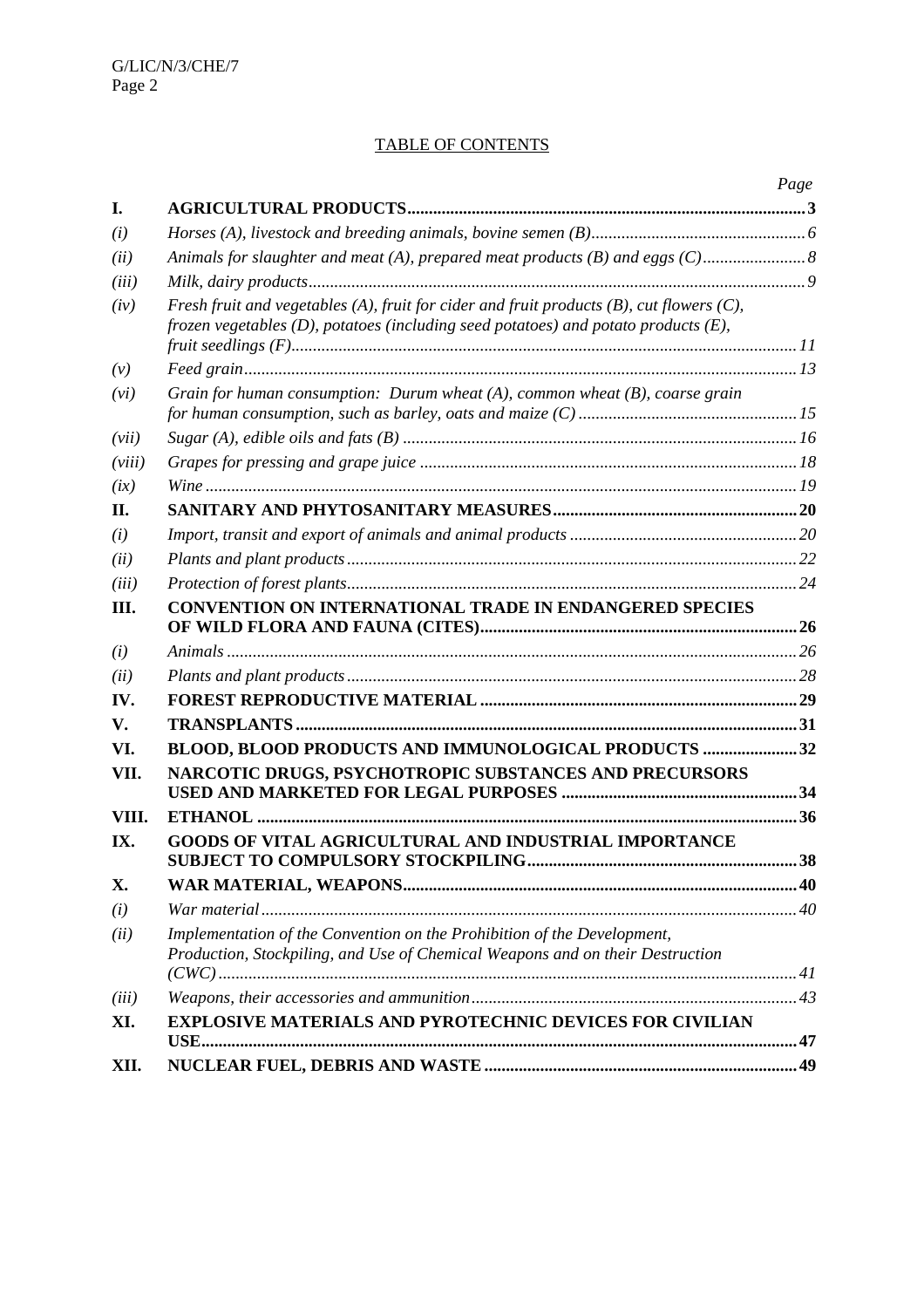# **I. AGRICULTURAL PRODUCTS**<sup>1</sup>

 Sanitary and phytosanitary aspects of the products dealt with in this chapter are described in greater detail in Chapters II(i) and II(ii). The licensing system with respect to the compulsory holding of reserve stocks of foodstuffs and industrial products is described in Chapter IX.

# **Horizontal replies**

 Where there are no remarks concerning the outlines of the licensing systems by group of products below in Chapter I, the following provisions apply:

#### Outline of systems

1. The licensing systems for agricultural products are essentially governed by the Federal Law on Agriculture of 29 April 1998, which entered into force on 1 January 1999 (RS 910.1), and the General Ordinance on imports of agricultural products of 7 December 1998 (RS 916.01). They provide the legal basis for the statistical control of imports, the collection of portions of the customs duties that are not collected by the Federal Customs Administration (i.e. that are levied by bodies outside the customs system) and for the individual allocation of tariff quota (TQ) shares and the control of their utilization. To this end, the two following instruments are applied:

- (a) Automatic licensing (general import licence PGI): In principle, all imports of the groups of products listed under headings I(i) to I(ix) are subject to the PGI system. This licence, granted automatically and for an indefinite duration, is used for statistical purposes. It is also used to ensure collection of those portions of the customs duty that are not levied by the Federal Customs Administration in the case of compulsory holding of stocks. The licensing system to cover the expenses of compulsory stocks is described in Chapter IX. Persons liable to customs controls must show their PGI number on their customs declaration.
- (b) Non-automatic licensing governed by conditions set forth in the PGI, for the allocation of tariff quota (TQ) shares: This licence is part of an administrative procedure whereby importers who meet the relevant legal requirements are authorized to carry out imports within the TQ. If import at the TQ rate is authorized provided that the importer purchases a fixed proportion of domestic products, an importer meeting this requirement may import at the TQ rate even if the TQ has been exhausted. Quota shares may be transferred among holders of such non-automatic licences. They are usually allocated for a limited period. The importer is not required to produce this authorization at the border; controls are performed electronically when the customs declaration is processed.

Purposes and coverage of licensing

2. In principle, the agricultural products described under headings I(i) to I(ix) are subject to an automatic import licence (PGI). Imports within the TQs - assuming that a TQ exists and is applied require a non-automatic licence (for tariff item numbers within the TQs, see Swiss notification to the Committee on Agriculture G/AG/N/CHE/13/Add.13).

3. The regulations apply to imports of all goods, whatever their origin.

4. Automatic licences provide for the statistical control of imports and, in certain cases, the collection of portions of customs duties that are not levied by the Federal Customs, particularly in

<sup>&</sup>lt;u>1</u> <sup>1</sup> General information for agricultural products is available at: http://www.blw.admin.ch/themen/00007/00059/index.html?lang=fr (in French, German and Italian only).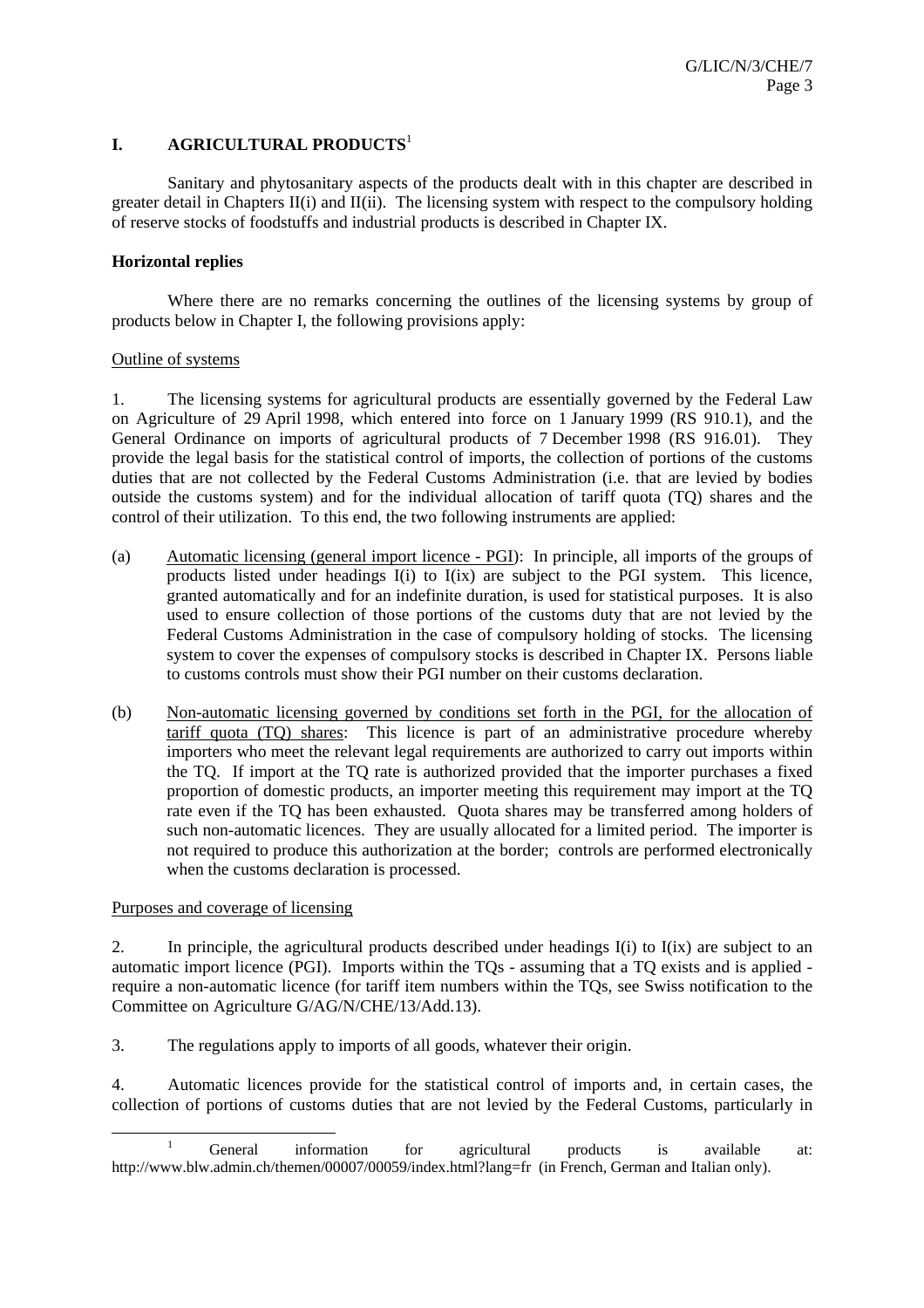relation to compulsory stocks (see Chapter IX). Non-automatic licences provide for the individual allocation of TQ shares and the control of their utilization; they restrict the quantity of imports.

5. Legal bases: Federal Law on Agriculture (RS 910.1, Article 24) and General Ordinance on imports of agricultural products (RS 916.01, Article 1). For specific procedures, see Chapters I(i) to I(ix). Ordinances may be amended by the Government. In some cases, the Government must submit the measures taken to Parliament for *ex post* approval. The changes are published in the Official Compendium of Federal Law (RO) and the Systematic Compendium of Federal Law (RS).

# Procedures

6. Non-automatic licence: This does not apply to TQs which, for other reasons, are not currently applied.

- I. The administration of TQs for the calendar year 2011 is described in the Swiss notification to the Committee on Agriculture G/AG/N/CHE/13/Add.13. All information concerning TQ utilization (quantities, application procedures for licences, exceptions, exemptions etc.) is set forth in the specific ordinances published in the RO and RS (see Chapters I(i) to I(iv), I(vi) and I(viii) to I(ix)). The customs tariffs<sup>2</sup> indicate, in the specific remarks under each tariff item number, whether or not a licence is required. If so, the name of the authority through which the importer may obtain further details is also provided.
- II. TQs are determined for one year. TQ shares (non-automatic licence) may be allocated for shorter periods. The validity of the non-automatic licence is generally limited (see description by group of products below).
- III. The unused remainder of the allocations is not added to quotas for a succeeding period. In January of each year, the annex to the Report to Parliament on Tariff Measures, in the context of the report on external economic policy, provides the names of importers for the preceding year including data on quantities allocated and the quantities effectively imported by individual importing companies. This annex to the Report can be viewed on the following website: http://www.blw.admin.ch/themen/00007/00059/01040/index.html?lang=fr (*Publication de l'attribution des contingents tarifaires*).
- IV. There is no deadline for the submission of applications from the time of opening of the quota.
- V. As a rule, applicants receive a response within one to three days according to the product.
- VI. When an import licence is granted, the date of opening of the period of importation may be the same as the date for the utilization of the licence. In other cases, the goods may be imported as soon as the individual quota has been allocated.
- VII. Applications are examined by a single administrative organ. The importer must obtain a licence from the Federal Office for Agriculture (OFAG) (for health aspects see Chapters  $II(i)$  and  $(ii)$ ).
- VIII. For the distribution of TQs by product group, see below (Chapters I(i) to I(iv), I(vi) and I(viii) to I(ix)). In principle, each TQ allocation method enables new importers to participate in the market. For a number of products, a reserve supply is set aside specifically to that effect. Such reserves are added to the total quantity of the tariff quota.

 <sup>2</sup> http://www.tares.ch.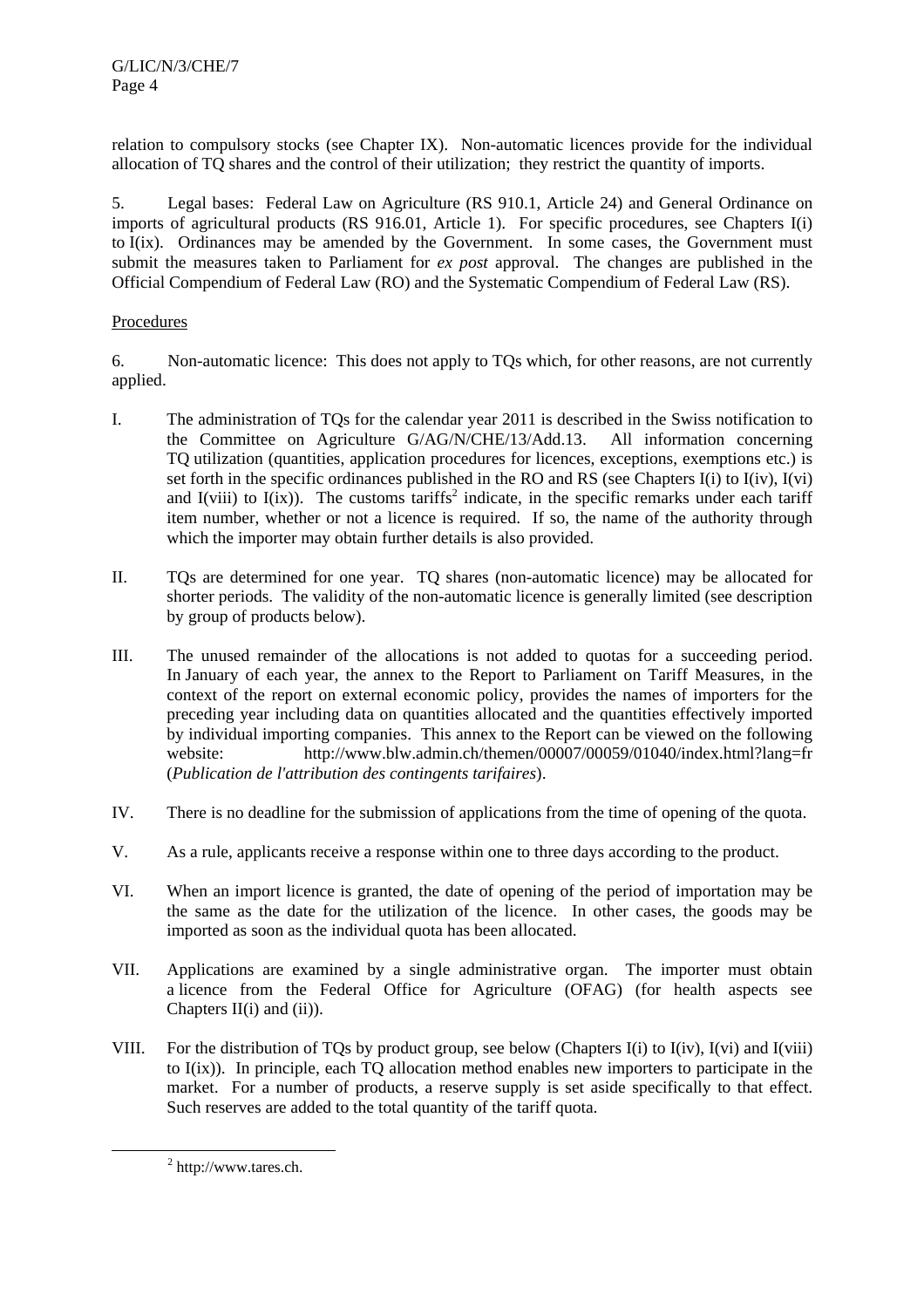- IX. The same rules apply to all imports within the TQs, regardless of the regulations of the exporting country.
- X. Export licences from the exporting countries are not required.
- XI. No.
- 7.(a) Automatic licence: In view of the time required to obtain a licence, the application must be submitted three to five days in advance of the importation itself.
- (b) Generally, yes.
- $(c)$  No.
- (d) Applications are considered by a single authority, the Federal Office for Agriculture (OFAG).

8. There are no reasons to refuse an application for a licence other than failure to meet the specific criteria. The reasons for any refusal are communicated to the applicant, who has a right to appeal the decision to the Federal Administrative Court and, at second instance, to the Federal Supreme Court.

# Eligibility of importers to apply for licence

- 9.(a) Non-automatic licensing: TQ shares are only allocated to individuals, businesses and organizations, irrespective of nationality or origin, that: (a) are established on Swiss customs territory; (b) import goods in the sector concerned for business purposes<sup>3</sup>; (c) provide guarantees that, where necessary, they can meet the requirements and undertake the commitments related to utilization of TQ shares. Producers of agricultural products and their marketing entities are also eligible for TQ if they meet the commitments for the allocation of TQ (e.g. purchase of like products directly from other producers in Switzerland). In January of each year, the annex to the Report on Tariff Measures provides the names of all the importers for the preceding year including data on quantities allocated and the quantities imported by individual importing companies (see point 6.III above).
- (b) Automatic licensing (PGI): As a rule, any natural or legal person domiciled in Switzerland is eligible, irrespective of nationality or origin, to receive a licence. In some cases, the applicant must engage regularly, and for business purposes, in trade in the product in question. There is no published list of authorized importers (except those who import within the TQs - see point 6.III above).

# Documentational and other requirements for application for licence

10. Only the usual information is required. Samples of the various application forms are available on the following website: www.import.ofag.admin.ch.

11. In addition to the number of the automatic licence and the documents usually required by the customs services, certain certificates, such as certificates of origin or sanitary or phytosanitary certificates (see Chapter II), are required according to the product.

 <sup>3</sup> <sup>3</sup> Applicable only for the import of vegetables, fruit and horticultural plants, as well as wine and grape juice.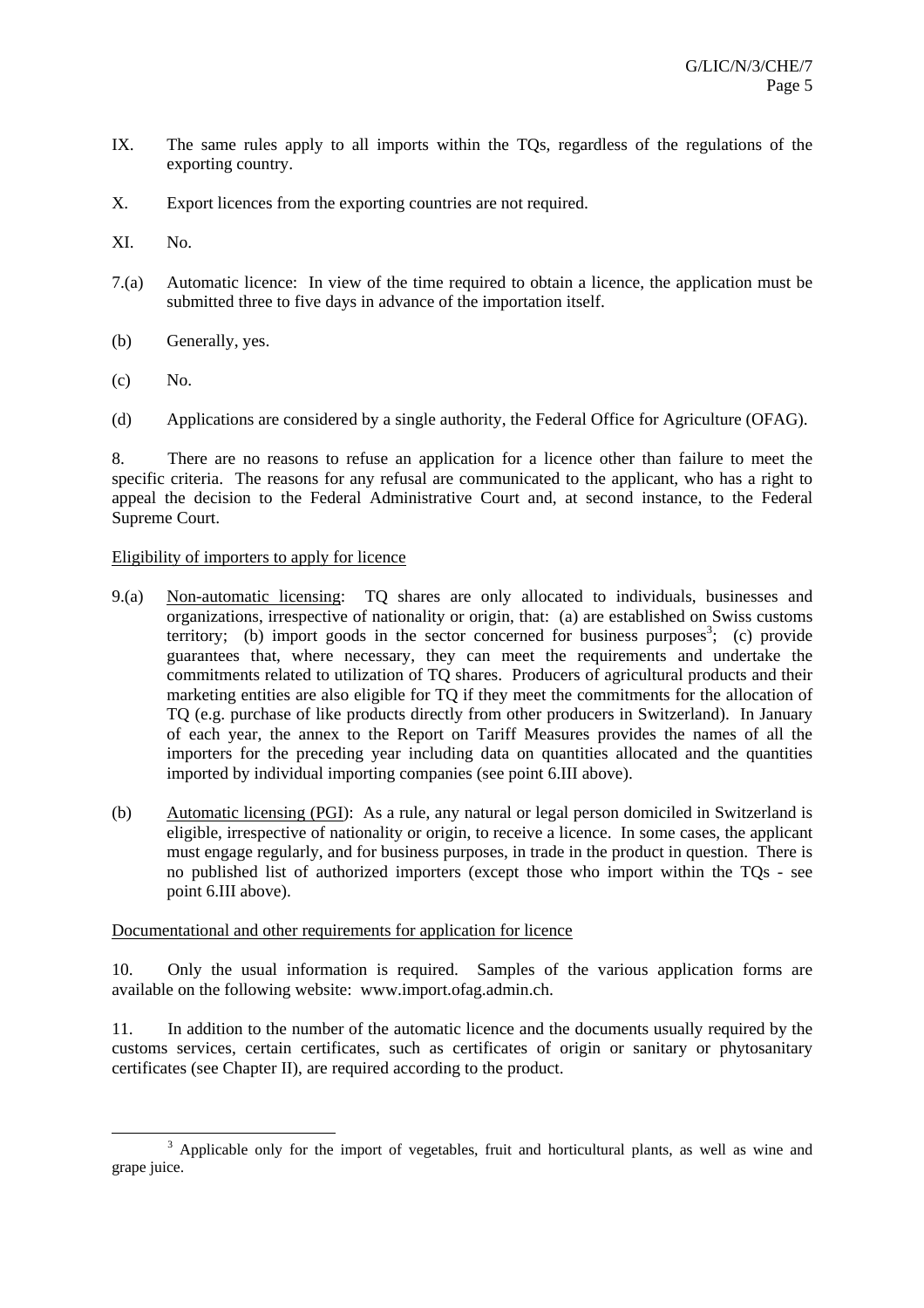12. Automatic licensing: No fees; PGI: Import fees specific to certain batches of agricultural products imported via a PGI are listed in Annex 7 of the Ordinance of 7 December 1998 concerning imports of agricultural products (RS 916.01). For customs clearance by imported batch (batch of goods cleared through customs): $\frac{4}{1}$  CHF 3-5. These amounts correspond to the actual cost of the administrative services involved.

13. As a rule, no.

# Conditions of licensing

14. Automatic licensing: The validity is not limited as long as the conditions on which the licence was granted are met;

 Non-automatic licensing: The validity of the licence varies from two weeks to one year according to the product. The licence is generally renewable, sometime several times.

15. No.

16. Automatic licensing and non-automatic licensing: The licences are not transferable between eligible persons. TQ shares are however transferable to eligible persons.

- 17.(a) In a certain number of cases, the issue of non-automatic licences is subject to auctioning.
- (b) In a certain number of cases, the issuing of automatic licences is subject to the payment of the portions of the customs duty that are not collected by the Federal Customs Administration.

# Other procedural requirements

18. No.

19. The foreign exchange required to pay for imports is automatically provided by the banks. There are no restrictions on foreign exchange.

# **SPECIFIC REPLIES**

# *(i) Horses (A), livestock and breeding animals, bovine semen (B)*

Outline of systems

1. See horizontal replies.

# Purposes and coverage of licensing

2. Horses (tariff headings: 0101.10, 0101.90) are no longer subject to licensing and may be imported freely until the TQ is used up. Livestock and other breeding animals as well as bovine semen are subject to automatic licensing, and to non-automatic licensing for imports within the TQs. For tariff item numbers within the TQs, see Swiss notification to the Committee on Agriculture G/AG/N/CHE/13/Add.13.

3.-4. See horizontal replies.

 $\frac{1}{4}$ Depending on the product and the method of allocation of tariff quota shares (according to need, etc.).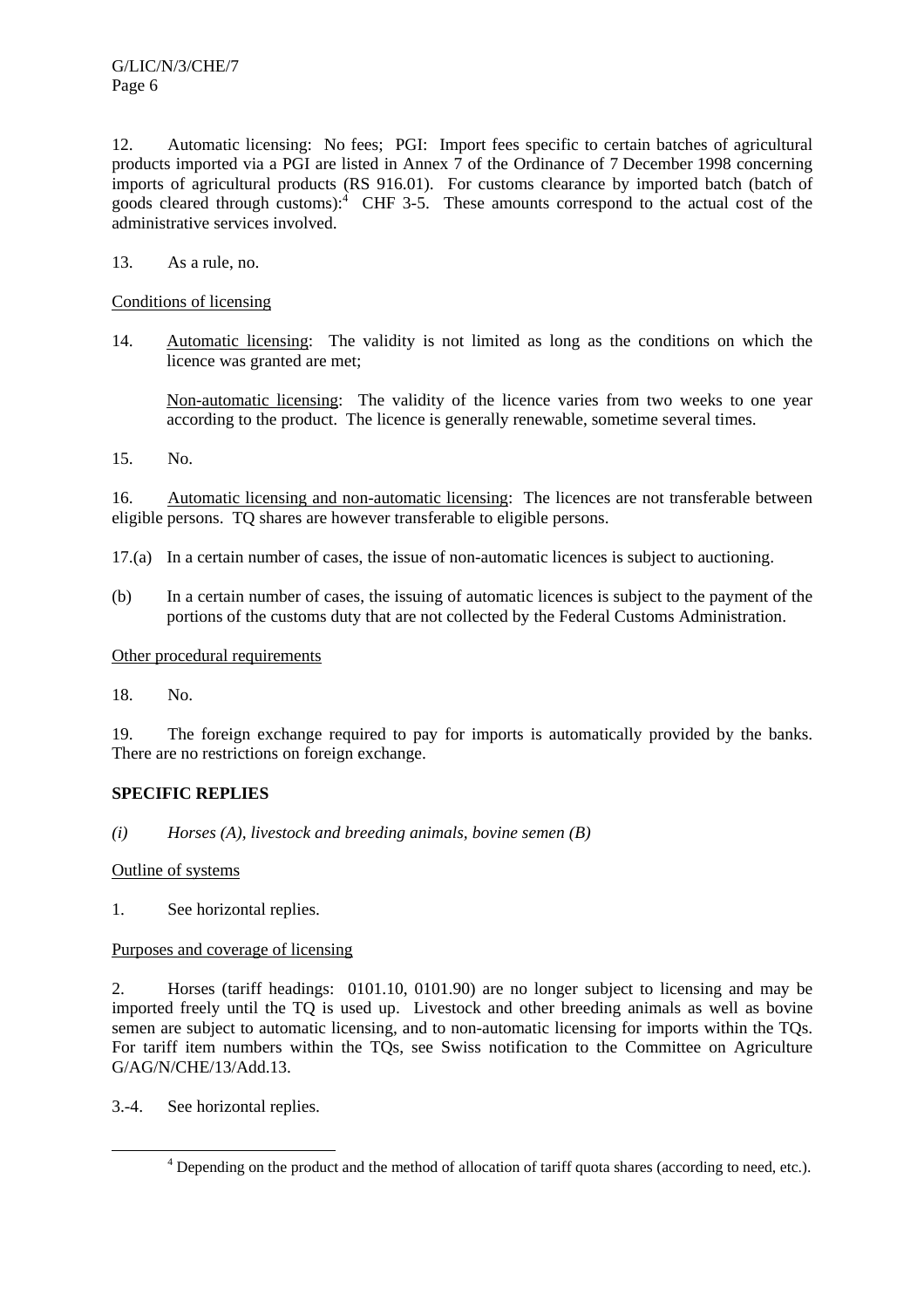5. See horizontal replies. The specific legal basis for *(A)* is the General Ordinance of 7 December 1998 on imports of agricultural products (RS 916.01), and for *(B)* the Ordinance of 14 November 2007 concerning animal breeding (RS 916.310).

## Procedures

- 6.I. See horizontal replies. In the case of *(B)* auction dates and data for cattle are published in the specialized press and the Swiss Official Trade Gazette (FOSC).
- II. For *(A)* and *(B)*, the TQs are determined for one year (1 January-31 December). Validity of non-automatic licences: for *(B)* the TQ is distributed in chronological order of submission of applications. The non-automatic licences are valid as soon as they have been issued until the end of the calendar year (31 December). Exception for bovine animals: 70 per cent of the TQ is put up for auction each September - the licences are valid for the next calendar year (1 January-31 December); the remaining 30 per cent of the TQ is put up for auction each April - the licences are valid until the end of the same year (31 December).
- III.-V. See horizontal replies.
- VI. See point II above.
- VII. See horizontal replies.
- VIII. For *(A)* the allocation of TQ shares takes place as needed; for *(B)* distribution of the TQ in chronological order of submission of applications; auctioning of the TQ in the case of bovine animals.
- IX.-XI. See horizontal replies.
- 7.(a-d) See horizontal replies.
- 8. See horizontal replies.

# Eligibility of importers to apply for licence

- 9.(a) See horizontal replies. Semen: cattle breeding and insemination organizations recognized under Swiss law, breeders and groups of breeders domiciled on Swiss customs territory and participating in a Swiss breeding programme.
- (b) See horizontal replies.

# Documentational and other requirements for application for licence

10.-13. See horizontal replies.

# Conditions of licensing

- 14. Automatic licensing: see horizontal replies; non-automatic licensing: see point 6.II.
- 15.-16. See horizontal replies.
- 17.(a) No.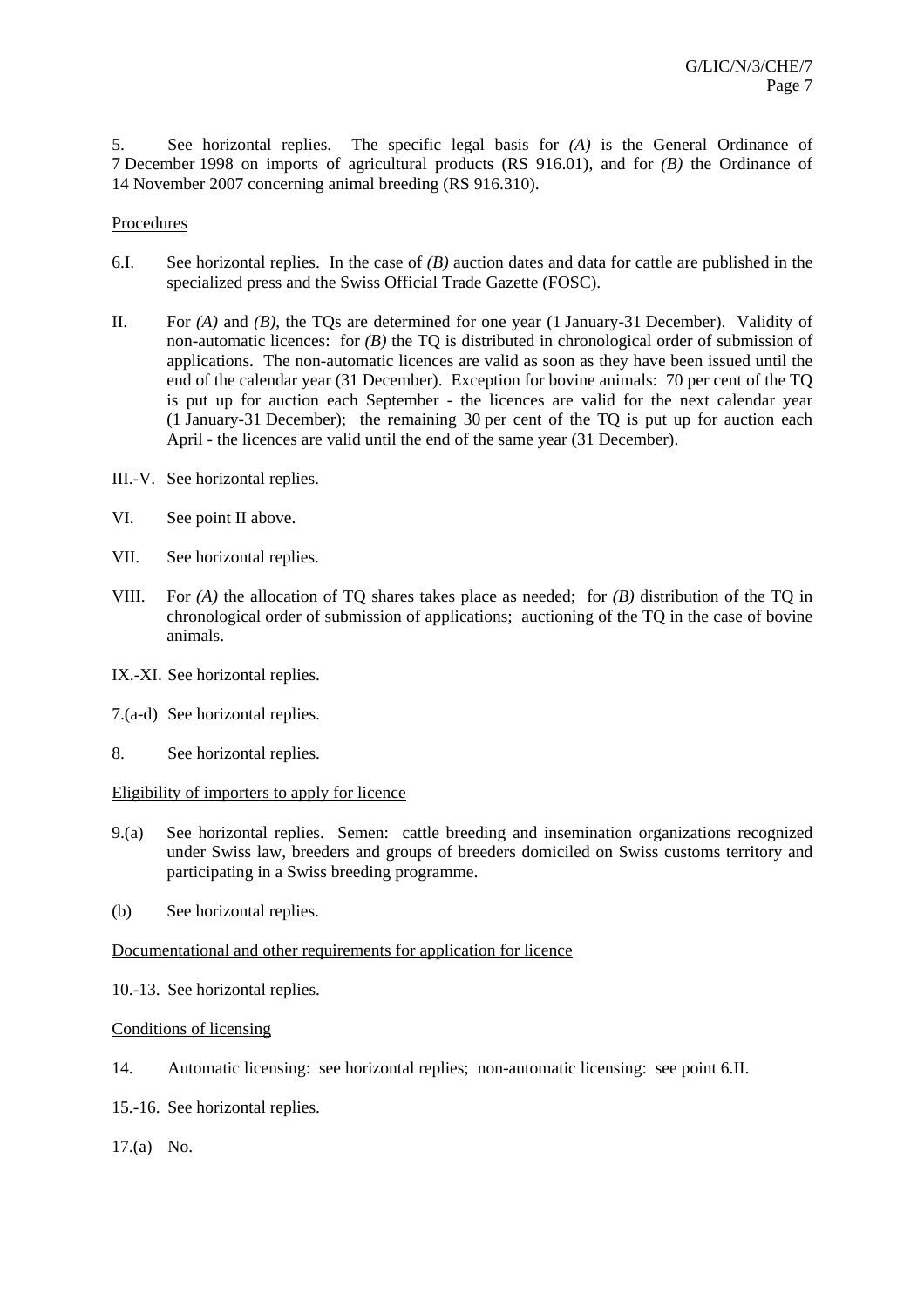G/LIC/N/3/CHE/7 Page 8

(b) No.

Other procedural requirements

18.-19. See horizontal replies.

*(ii) Animals for slaughter and meat (A), prepared meat products (B) and eggs (C)* 

# Outline of systems

1. See horizontal replies. For *(C)* eggs and egg products, licences are no longer required; general authorization until the TQ is used up.

# Purposes and coverage of licensing

2. Tariff headings for *(A)*: 0201-0207, 0209; for *(B)*: 0210, 1601-1602; for *(C)*: 0407-0408, 3502. All products of *(A)* and *(B)* are subject to automatic licensing, and to non-automatic licensing as regards imports within the TQ. Products under *(C)* are no longer subject to licensing.

- 3. See horizontal replies.
- 4. See horizontal replies.

5. See horizontal replies. For *(A) animals for slaughter, meat of bovine, equine, ovine, caprine and porcine animals as well as poultry*, and *(B) prepared meat products*, the specific legal basis is the Ordinance of 26 November 2003 concerning the slaughter cattle and meat market (Ordinance on Cattle for Slaughter, RS 916.341). For *(C) eggs and egg products*, the specific legal basis is the Ordinance of 26 November 2003 concerning the egg market (Ordinance on Eggs, RS 916.371).

# Procedures

- 6.I. See horizontal replies. Auction dates and details are published in the specialized press and the Swiss Official Trade Gazette (FOSC).
- II. See horizontal replies. For *(A)* and *(B)*: the maximum duration of non-automatic licences is one year.
- III.-V. See horizontal replies.
- VI. One day.
- VII. See horizontal replies. Products under *(C)* are no longer subject to licensing.

VIII.

- *(A)* TQ distribution according to purchases within the country (10 per cent for bovine and ovine meat); auctioning (90 per cent bovine and ovine meat, 100 per cent for other products).
- *(B)* TQ distribution by auction.
- *(C)* The allocation of TQ shares takes place as needed. The TQ is allocated in chronological order of actual imports, upon customs clearance, as long as the TQ is not exhausted. In other words, the TQ is allocated in the order in which the customs declarations are received. The volume of imports under the TQ is recorded by the customs authorities. On the basis of this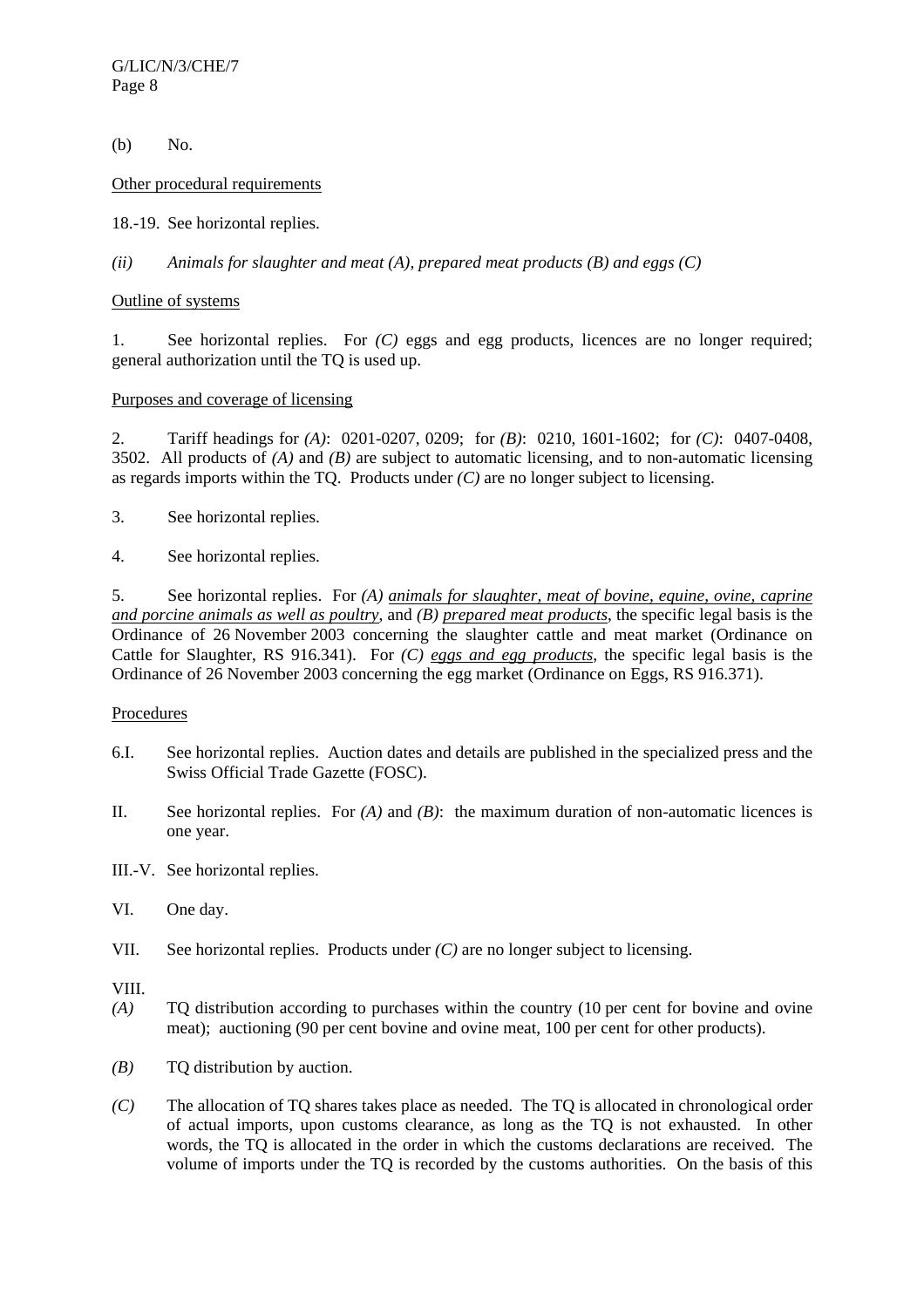data, the OFAG determines when the TQ is exhausted and provides information to that effect. There is no maximum amount per importer.

- IX.-XI. See horizontal replies.
- 7.(a) One week. Emergency procedure by telephone or fax possible.
- (b-d) See horizontal replies.
- 8. See horizontal replies.

# Eligibility of importers to apply for licence

9. See horizontal replies.

# Documentational and other requirements for application for licence

10.-13. See horizontal replies.

# Conditions of licensing

14. Automatic licensing: see horizontal replies; non-automatic licensing: for *(A)* and *(B)*: maximum duration one year.

- 15.-16. See horizontal replies.
- 17.(a) For *(A)*: purchase of like products from Switzerland and participation in the auction. For *(B)*: applicants have to take part in the auction.
- (b) No.

Other procedural requirements

- 18.-19. See horizontal replies.
- *(iii) Milk, dairy products*

# Outline of systems

1. See horizontal replies.

# Purposes and coverage of licensing

2. Tariff headings: subchapters 0401-0405. These products are subject to automatic licensing, and to non-automatic licensing as regards imports of certain dairy products (whole milk powder, butter, natural yoghurt, dairy spreads with a basis of milk fat) within the TQs. Tariff headings of subchapter 0406 are no longer subject to licensing.

3.-4. See horizontal replies.

5. See horizontal replies. The specific legal basis is the General Ordinance of 7 December 1998 on imports of agricultural products (RS 916.01).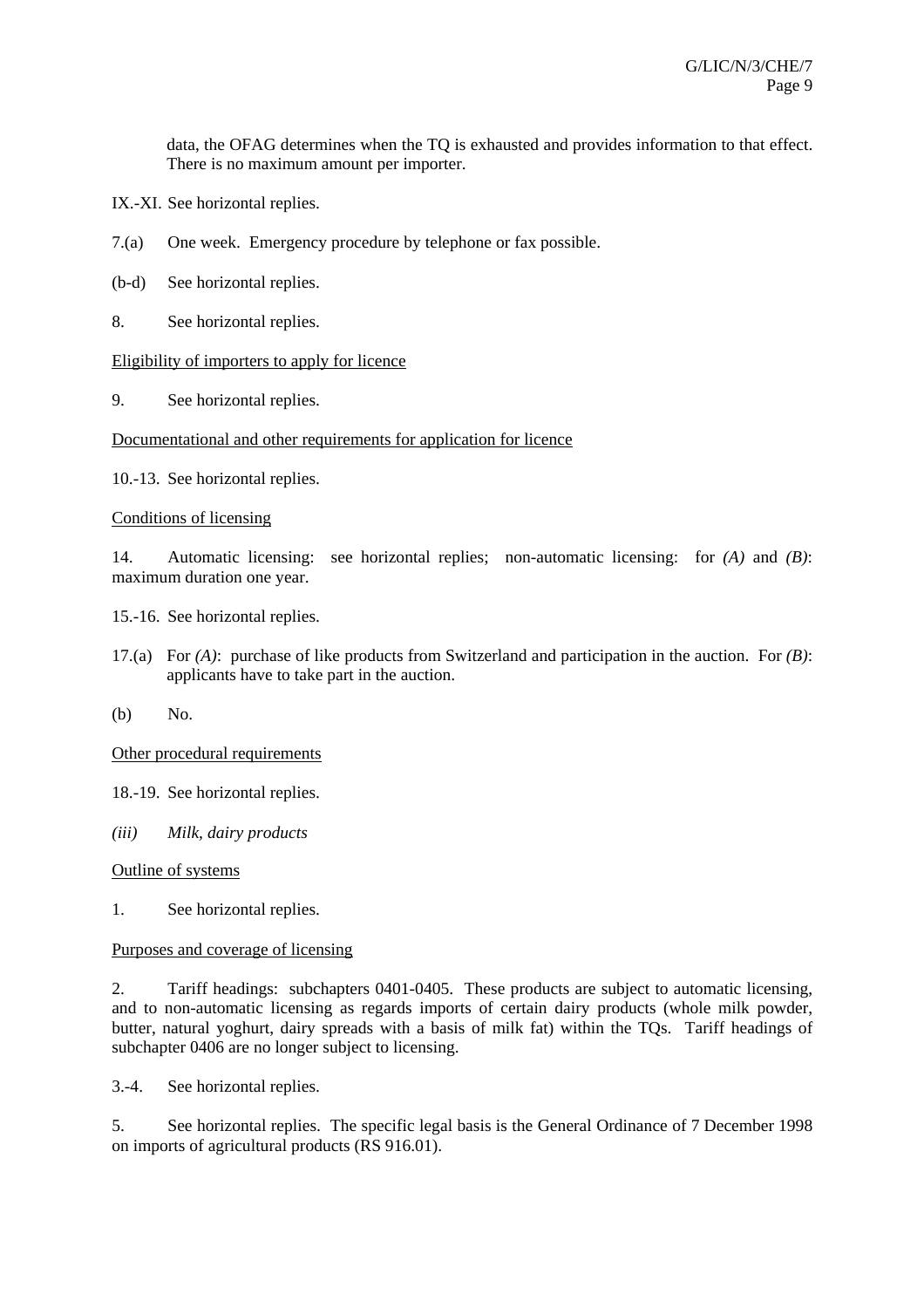# **Procedures**

- 6.I. See horizontal replies.
- II. See horizontal replies. Quotas and non-automatic licences are established for one calendar year.
- III.-V. See horizontal replies.
- VI. At least three to five days.
- VII. See horizontal replies.
- VIII. The distribution of partial TQs takes place as follows:
	- Partial tariff quota No. 7.2, milk powder and partial tariff quota No. 7.4, butter: by auction;
	- partial tariff quota No. 7.3, miscellaneous dairy produce: as needed through the authority;
	- partial tariff quota No. 7.5, Fontal cheese: as needed through customs (no licence required).
- IX.-XI. See horizontal replies.
- 7.(a) One week. Emergency procedure by telephone, e-mail or fax possible.
- (b-d) See horizontal replies.
- 8. See horizontal replies.

## Eligibility of importers to apply for licence

9. See horizontal replies.

## Documentational and other requirements for application for licence

10.-13. See horizontal replies.

# Conditions of licensing

- 14. See horizontal replies. Non-automatic licences, valid for one year, are not extendable.
- 15.-16. See horizontal replies.
- 17.(a) Applicants for partial tariff quotas Nos. 7.2 and 7.4 have to take part in the auction.
- (b) No.

# Other procedural requirements

18.-19. See horizontal replies.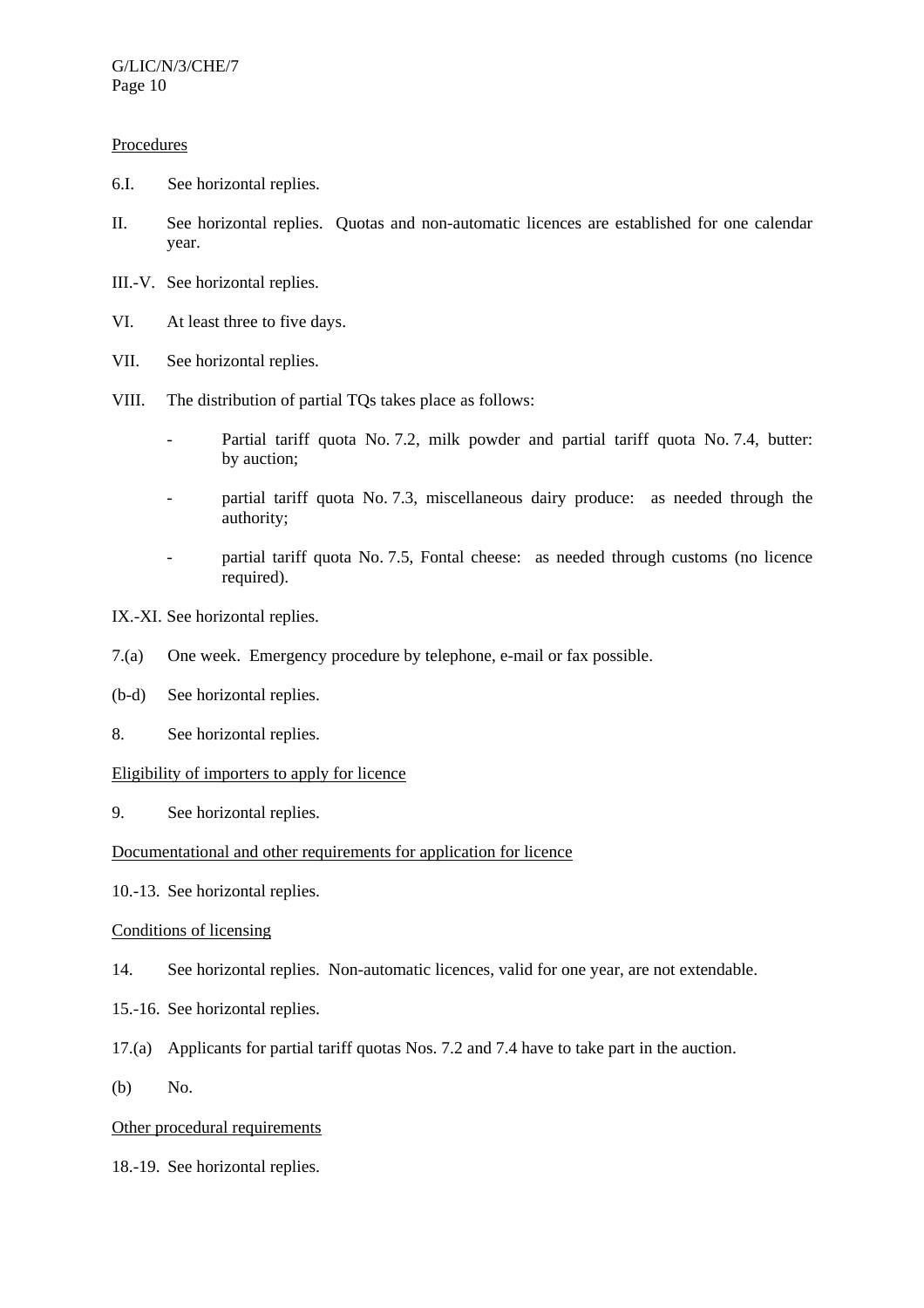*(iv) Fresh fruit and vegetables (A), fruit for cider and fruit products (B), cut flowers (C), frozen vegetables (D), potatoes (including seed potatoes) and potato products (E), fruit seedlings (F)* 

Outline of systems

1. See horizontal replies.

# Purposes and coverage of licensing

- 2. The following products:
- *(A)* Fresh vegetables (0702.00, ex 0703.10, ex 0703.90, 0704.10, 0704.20, ex 0704.90, 0705.11, 0705.19, 0705.21, ex 0705.29, 0706.10, ex 0706.90, ex 0707.00, 0708.10, ex 0708.20, ex 0708.90, ex 0709.20, 0709.30, 0709.40, 0709.60, ex 0709.70, ex 0709.90) and fresh fruit (ex 0808.10, ex 0808.20, ex 0809.10, ex 0809.20, ex 0809.40, ex 0810.10, ex 0810.20, ex 0810.90) are subject to: (a) automatic licensing and (b) non-automatic licensing as regards imports within the TQs over a period ranging from six to 50 weeks according to the product;
- *(B)* Fruit for cider (ex 0808.10, ex 0808.20) and seed fruit products (2009.71, ex 2009.80, ex 2009.90, ex 2202.90, ex 2206.00) are subject to: (a) automatic licensing and (b) non-automatic licensing as regards imports within the TQs;
- *(C)* Cut flowers (ex 0603.11, ex 0603.12, ex 0603.13, ex 16003.14, ex 0603.19) are subject to: (a) automatic licensing and (b) non-automatic licensing as regards imports within the TQ during the period from 1 May to 25 October;
- *(D)* Frozen vegetables (0710.21, ex 0710.22, ex 0710.30, ex 0710.80, ex 0710.90) are subject to: (a) automatic licensing and (b) non-automatic licensing as regards imports within the TQs;
- *(E)* Potatoes including seed potatoes are subject to: (a) automatic licensing and (b) non-automatic licensing as regards imports within the TQs (tariff headings: 0701.1010, 2004.1092, 2004.1093, 0701.9010, 2004.9028, 0710.1010, 2004.9051, 0710.9021, 2005.2021, 0712.9021, 2005.2022, 1105.1011, 2005.2092, 1105.2011, 2005.2093, 2001.9031, 2005.9921, 2004.1012, 2004.1013, 2005.9951);
- *(F)* Seedlings of seed fruit and stone fruit are subject to: (a) automatic licensing.
- 3.-4. See horizontal replies.

5. See horizontal replies. For *(A)*, *(B)*, *(C)*, *(D)* and *(F)*, the specific legal basis is the Ordinance of 7 December 1998 on the import of vegetables, fresh fruit and horticultural plants (RS 916.121.10). For *(E)*, the specific legal basis is the General Ordinance of 7 December 1998 on imports of agricultural products (RS 916.01).

# Procedures

- 6.I. See horizontal replies.
- II.*(A)* See horizontal replies. In principle, non-automatic licences are granted for the period indicated in point 2 above.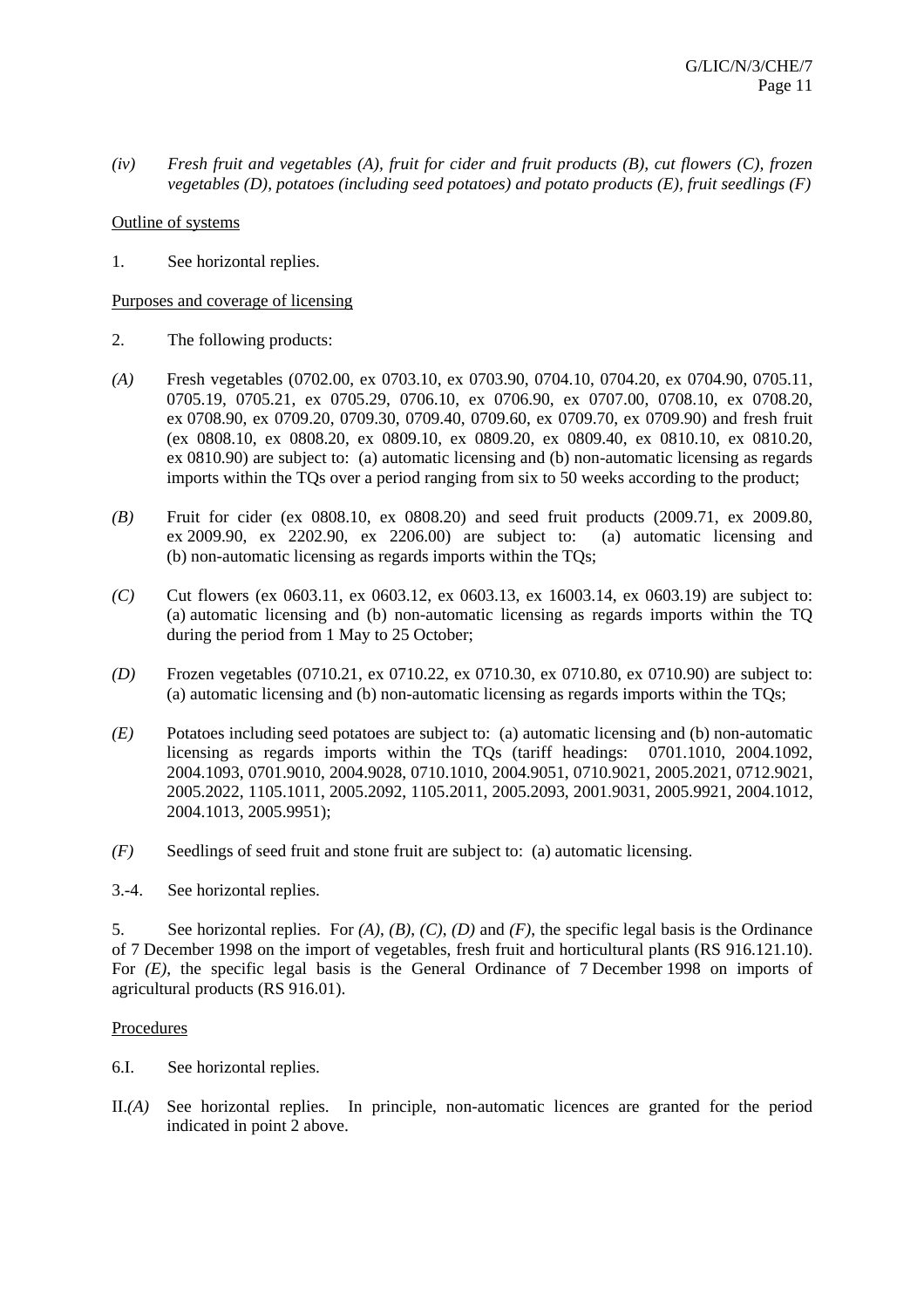- *(B)* See horizontal replies. Non-automatic licences for fruit for cider are issued for a maximum period of twelve months.
- *(C)* The size of the TQ is determined for the period from 1 May to 25 October. Non-automatic licences are issued for that period.
- *(D)* and *(E)* See horizontal replies. With the exception of potatoes, the non-automatic licences are issued for eleven months maximum.
- III. See horizontal replies.

IV.

- *(A)* and *(C)* With respect to non-automatic licences granted according to previous imports by the applicant, the licensing office sends the new licence to the importers at the beginning of each year. As regards other licensing systems, there is no time-limit for the submission of applications. They can be submitted throughout the year of opening of the TQ. Licences are issued primarily according to the applicants' previous imports.
- *(B)* The deadline for applications in the case of auctions is generally set at 30 working days following publication.
- *(D)* The licensing office sends the new licences to the importers at the beginning of each year.
- *(E)* With respect to non-automatic licences granted according to previous purchases of Swiss products, the licensing office sends the new licence to the importers at the beginning of each year. For potato products, the deadline for applications in the case of auctions is generally set at 30 working days following publication. For the other systems, there is no time-limit for application, which may take place throughout the year of opening of the TQ.
- V. See horizontal replies. For *(B)* and *(E)* the time period for the examination of applications in connection with auctions is about five working days after the call for bids has been closed.

VI.-VII. See horizontal replies.

- VIII.*(A)* For the vast majority of products, licences are issued according to previous imports by the applicant. For certain products, allocations are made in response to the market shares or *pro rata* to applications.
- *(B)* Licences are issued by auction. New importers may obtain a licence at each new allocation.
- *(C)* Licences are issued according to three criteria: previous imports by the applicant, purchase of local goods by the applicant and auction. New importers may obtain a licence at each new allocation.
- *(D)* Licences are issued on the basis of a combination of two criteria: previous imports by the applicant, and purchase of local goods by the applicant.
- *(E)* Licences for fresh potatoes are issued in accordance with a contribution to local production. Licences for potato products are allocated by auction.
- IX.-XI. See horizontal replies.
- 7.(a) See horizontal replies. No time-limit. Emergency procedure by telephone or fax possible.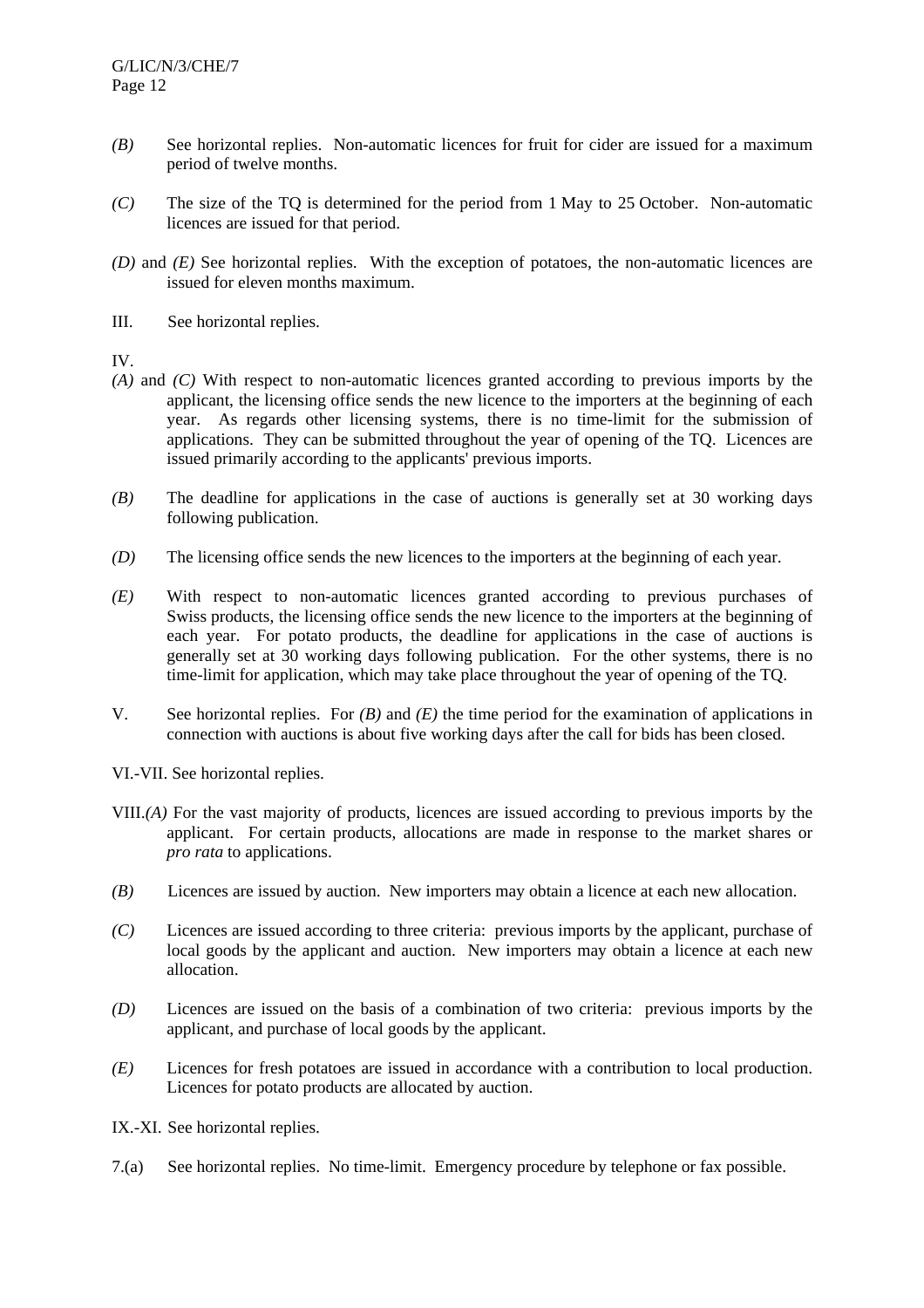- (b-d) See horizontal replies.
- 8. See horizontal replies.

# Eligibility of importers to apply for licence

9. See horizontal replies.

Documentational and other requirements for application for licence

10.-13. See horizontal replies.

# Conditions of licensing

- 14. Automatic licensing: See horizontal replies.
	- Non automatic licensing:
		- *(A)* The validity of the licence ranges from one month to 50 weeks according to the system of allocation in force (see point 2 above), and is not extendable.
		- *(B)* The validity of the licence ranges between three months and one year according to the system of allocation in force.
		- *(C)* The validity of the licence extends from 1 May to 25 October.
		- *(D)* The licence is valid for one year.
		- *(E)* The validity of the licence ranges from two months to one year according to the system of allocation in force.
- 15.-16. See horizontal replies.
- 17.(a) Subject in certain cases to the purchase of like products from Switzerland.
- (b) No.

Other procedural requirements

18.-19. See horizontal replies.

- *(v) Feed grain*
- Outline of systems

1. See horizontal replies. The licensing system is administered by the Federal Office for Agriculture (OFAG) and *Réservesuisse*; (see also under Chapter IX).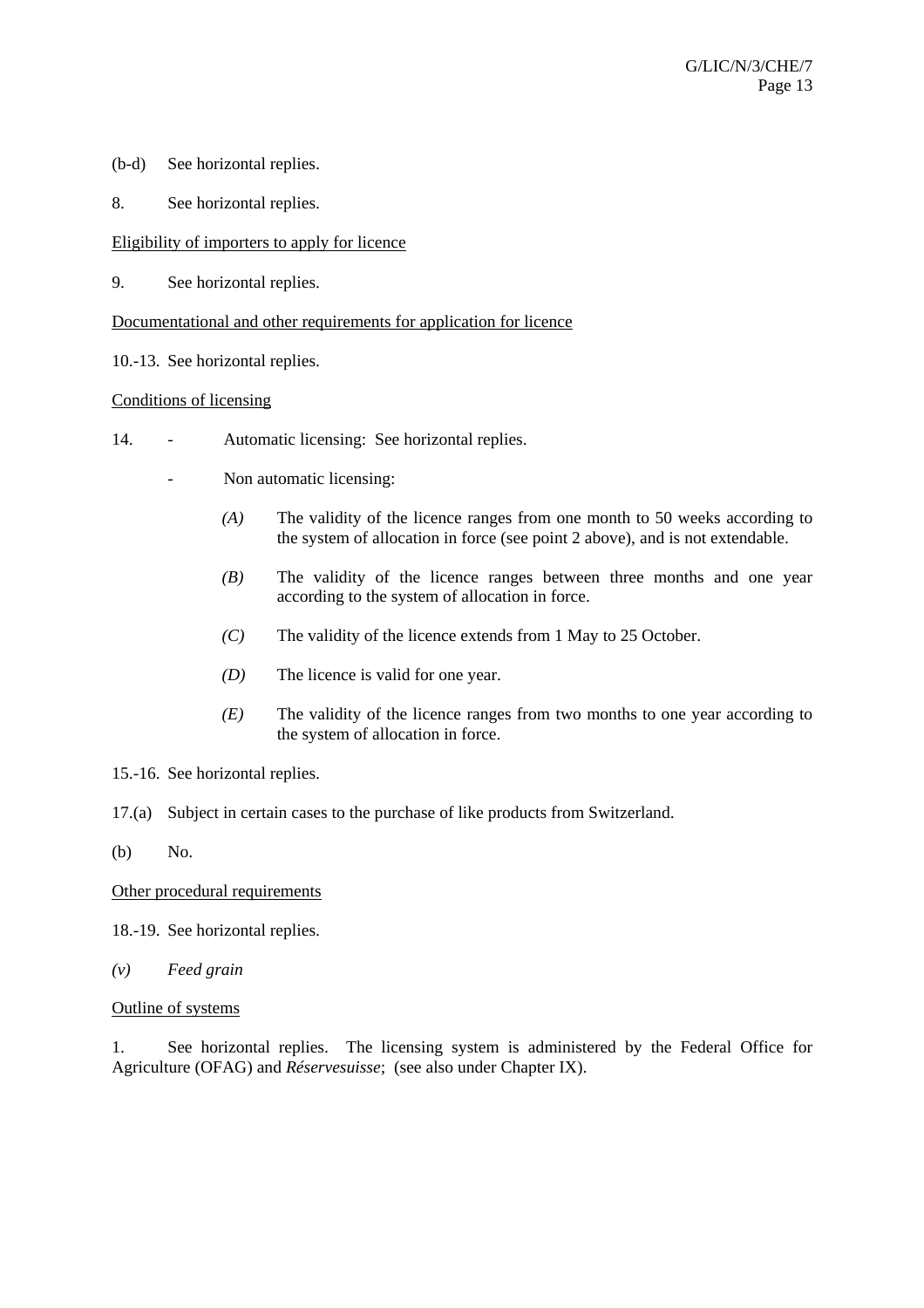# Purposes and coverage of licensing

2. Tariff headings are listed in the annex to the General Ordinance of 7 December 1998 on imports of agricultural products (RS 916.01). The import of products governed by market regulations concerning feed grain and oilseeds for feeding is subject to automatic licensing.

3. See horizontal replies.

4. Automatic licensing provides for the statistical control of imports and maintenance of the system of reserve stocks (see Chapter IX).

5. See horizontal replies. The specific legal bases are the General Ordinance of 7 December 1998 on imports of agricultural products (RS 916.01) and the Ordinance of 25 April 2001 on compulsory stockpiling of cereals, special cereals and of energy-rich and protein-rich foods for use in animal feed (Ordinance on compulsory cereal stocks; RS 531.215.17).

# Procedures

- 6. Not applicable.
- 7.(a) See horizontal replies. No time-limit. Emergency procedure by telephone, e-mail or fax possible.
- (b-c) See horizontal replies.
- (d) Automatic licences for goods subject to guarantee fund contributions are checked by *Réservesuisse*. Automatic licences for other types of fodder are granted by the OFAG.
- 8. See horizontal replies.

# Eligibility of importers to apply for licence

- 9.(a) Not applicable.
- (b) See horizontal replies.

# Documentational and other requirements for application for licence

10.-13. See horizontal replies.

# Conditions of licensing

- 14. See horizontal replies.
- 15. No.
- 16. See horizontal replies.
- 17.(a) See horizontal replies.
- (b) Participation in the cost of establishing compulsory reserve stocks and, where applicable, conclusion of a contract providing for the establishment of a compulsory reserve stock (see Chapter IX).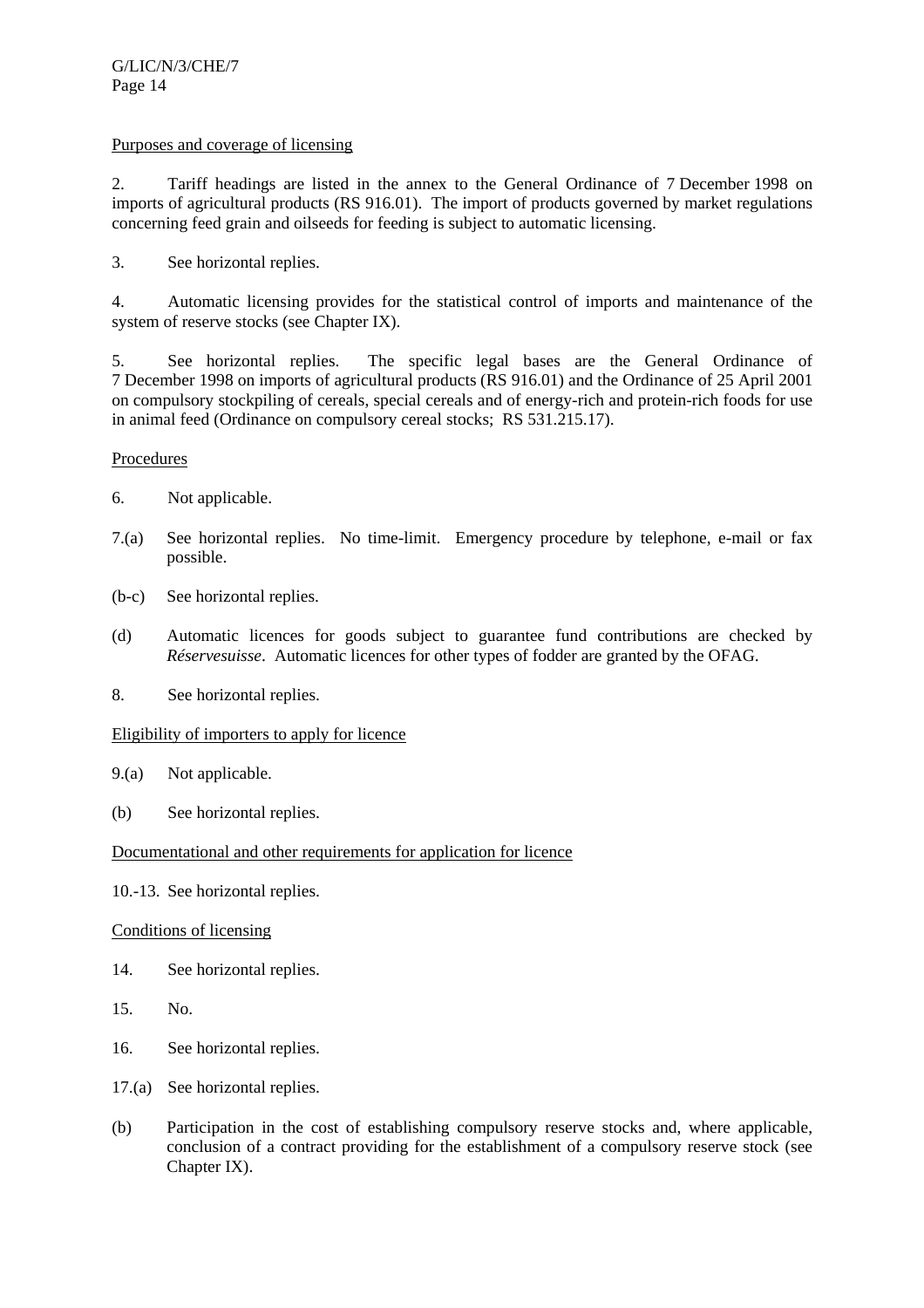### Other procedural requirements

#### 18.-19. See horizontal replies.

*(vi) Grain for human consumption: Durum wheat (A), common wheat (B), coarse grain for human consumption, such as barley, oats and maize (C)* 

#### Outline of systems

1. See horizontal replies. The licensing system is administered by *Réservesuisse* (see Chapter IX) for goods subject to contributions to the guarantee fund or to the supplementary reserve stocks. The OFAG grants licences for other products.

#### Purposes and coverage of licensing

2. Importation is subject to automatic licensing as regards imports within the TQ, except common wheat *(B)* which is subject to an applied TQ. TQs for durum wheat *(A)* and coarse grain for human consumption, such as barley, oats and maize *(C)* are not currently administered, i.e. importation at the TQ rate is not limited. As regards common wheat *(B)*, the TQ is allocated in stages according to need.

Tariff headings:

- *(A)* 1001.1032;
- *(B)* 1001.9032, 1008.2021, 1002.0032, 1008.9022, 1007.0021, 1008.9051, 1008.1021;
- *(C)* 1003.0061, 1005.9021, 1004.0031.

3.-4. See horizontal replies.

5. See horizontal replies. The specific legal basis is the General Ordinance of 7 December 1998 on imports of agricultural products (RS 916.01).

# **Procedures**

6.I.-II. See horizontal replies.

III. See horizontal replies. For *(A)*, on average the durum wheat imported at quota rates should in the course of a calendar quarter, serve to manufacture at least 64 per cent of milled products. These latter should be used as cooking meal for human consumption or as fine semolina for the manufacture of pasta products. In the course of a calendar quarter an average of at least 96 per cent of the fine semolina should be used for the manufacture of pasta products. For  $(C)$ , the right to import is restricted to millers who have the necessary manufacturing facilities (special mill).

The controlling body is the Directorate-General of Customs.

- IV. Before the planned date of importation.
- V. See horizontal replies.
- VI. There is no minimum time-limit.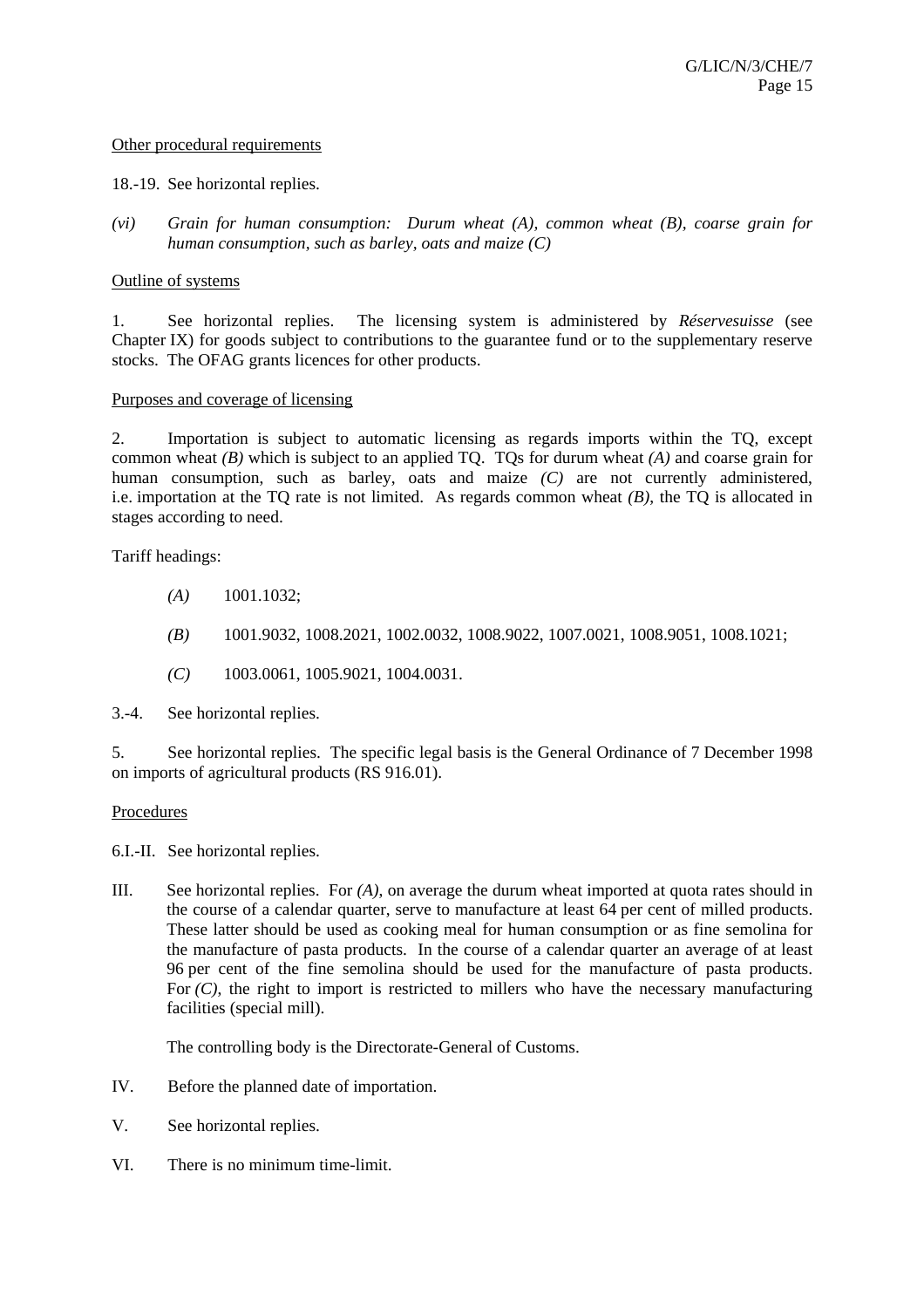- VII. Applications are considered by *Réservesuisse* for goods subject to contribution to the guarantee fund and by the OFAG for other products.
- VIII. For *(B)*, licences are issued as needed.
- IX.-XI. See horizontal replies.
- 7.(a) See horizontal replies. Emergency procedure by telephone, e-mail or fax possible.
- (b-c) See horizontal replies.
- (d) See 6.VII above.
- 8. See horizontal replies.

# Eligibility of importers to apply for licence

9. See horizontal replies.

# Documentational and other requirements for application for licence

10.-13. See horizontal replies.

# Conditions of licensing

- 14.-16. See horizontal replies.
- 17.(a) No.
- (b) Participation in the cost of establishing the compulsory reserve stock and, where appropriate, conclusion of a contract providing for the establishment of a compulsory reserve stock (see Chapter IX).

# Other procedural requirements

- 18.-19. See horizontal replies.
- *(vii) Sugar (A), edible oils and fats (B)*

# Outline of systems

1. See horizontal replies. The licensing system is administered by *Réservesuisse*, acting on instructions from the OFAG and the Federal Office for National Economic Supply (see Chapter IX).

# Purposes and coverage of licensing

2. The import of products governed by the market regulations concerning sugar and edible oils and fats is subject to automatic licensing.

*(A)* Tariff headings: 1701.1100, 1701.1200, 1701.9999, 1702.9019, 1702.9022, 1702.9032, and 1702.9033).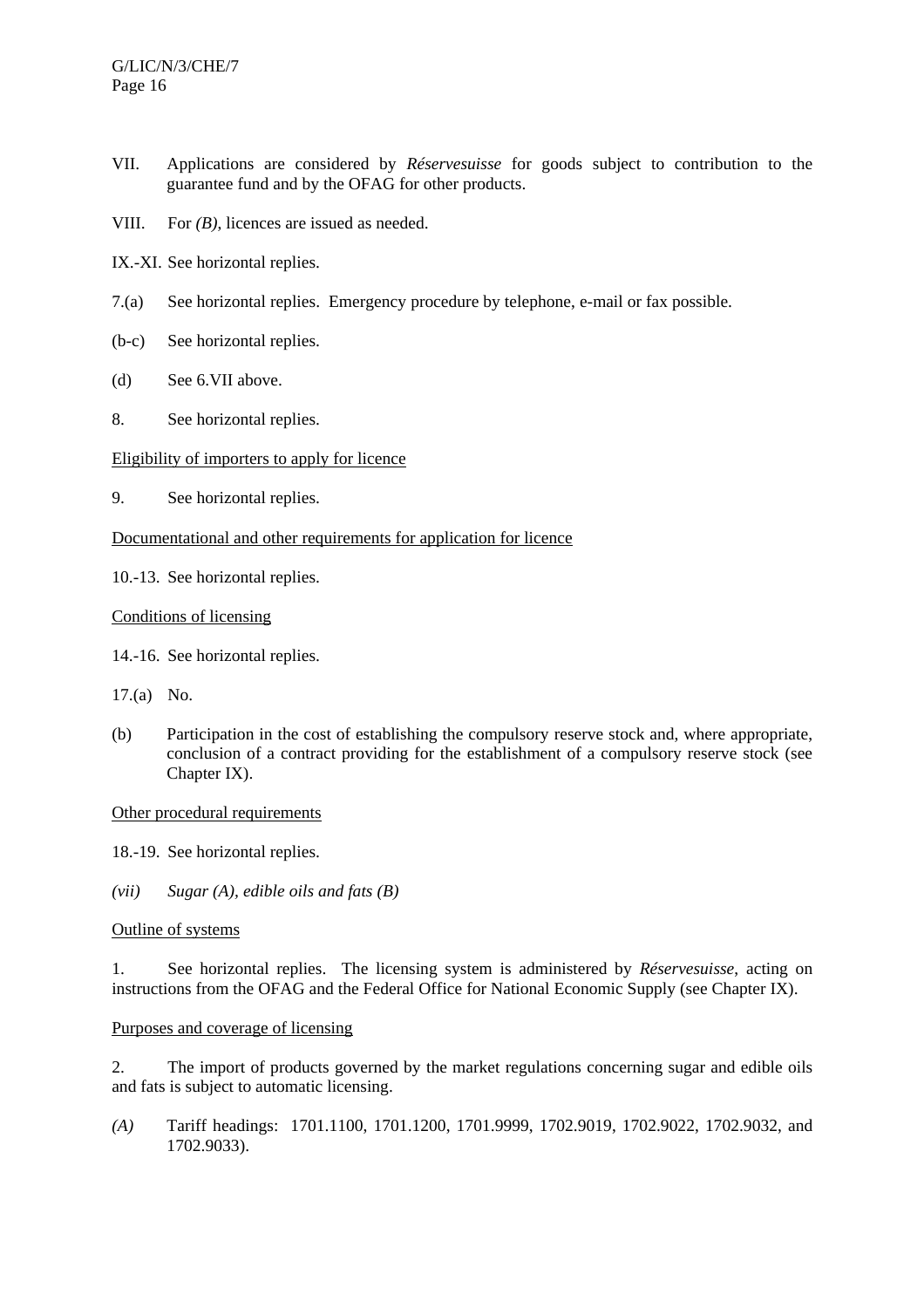- *(B)* Tariff headings (Edible oils and fats in chapter 15): 1104.3011, 1104.3012, 1104.3021, 1104.3039, 1501.0018, 1501.0019, 1501.0028, 1501.0029, 1502.0091, 1502.0099, 1503.0091, 1503.0099, 1504.1098, 1504.1099, 1504.2091, 1504.2099, 1504.3091, 1504.3099, 1506.0091, 1506.0099, 1516.1091, 1516.1099, 1507.1090, 1507.9018, 1507.9019, 1507.9098, 1507.9099, 1508.1090, 1508.9018, 1508.9019, 1508.9098, 1508.9099, 1509.1091, 1509.1099, 1509.9091, 1509.9099, 1510.0091, 1510.0099, 1511.1090, 1511.9018, 1511.9019, 1511.9098, 1511.9099, 1512.1190, 1512.1918, 1512.1919, 1512.1998, 1512.1999, 1512.2190, 1512.2991, 1512.2999, 1513.1190, 1513.1918, 1513.1919, 1513.1998, 1513.1999, 1513.2190, 1513.2918, 1513.2919, 1513.2998, 1513.2999, 1514.1190, 1514.9190, 1514.1991, 1514.9991, 1514.1999, 1514.9999, 1515.1190, 1515.1991, 1515.1999, 1515.2190, 1515.2991, 1515.2999, 1515.3091, 1515.3099, 1515.5019, 1515.5091, 1515.5099, 1515.9013, 1515.9018, 1515.9019, 1515.9028, 1515.9029, 1515.9038, 1515.9039, 1515.9098, 1515.9099, 1516.2092, 1516.2093, 1516.2098, 1517.1063, 1517.1068, 1517.1073, 1517.1078, 1517.1083, 1517.1088, 1517.1093, 1517.1098, 1517.9020, 1517.9063, 1517.9068, 1517.9071, 1517.9079, 1517.9081, 1517.9089, 1517.9091, 1517.9099
- 3.-4. See horizontal replies.
- 5. See horizontal replies.
- *(A)* The specific legal basis is the Ordinance of 7 December 1998 on compulsory stockpiling of sugar (RS 531.215.11).
- *(B)* The specific legal basis is the General Ordinance of 7 December 1998 on imports of agricultural products (RS 916.01).

# **Procedures**

- 6. Not applicable.
- 7.(a-c) See horizontal replies.
- (d) Only *Réservesuisse* has the authority to issue licences.
- 8. See horizontal replies.

# Eligibility of importers to apply for licence

9. See horizontal replies.

# Documentational and other requirements for application for licence

10.-13. See horizontal replies.

# Conditions of licensing

- 14.-16. See horizontal replies.
- 17.(a) Not applicable.
- (b) Participation in the costs of establishing the compulsory reserve stock and, where appropriate, conclusion of a contract providing for the establishment of a compulsory reserve stock (see Chapter IX).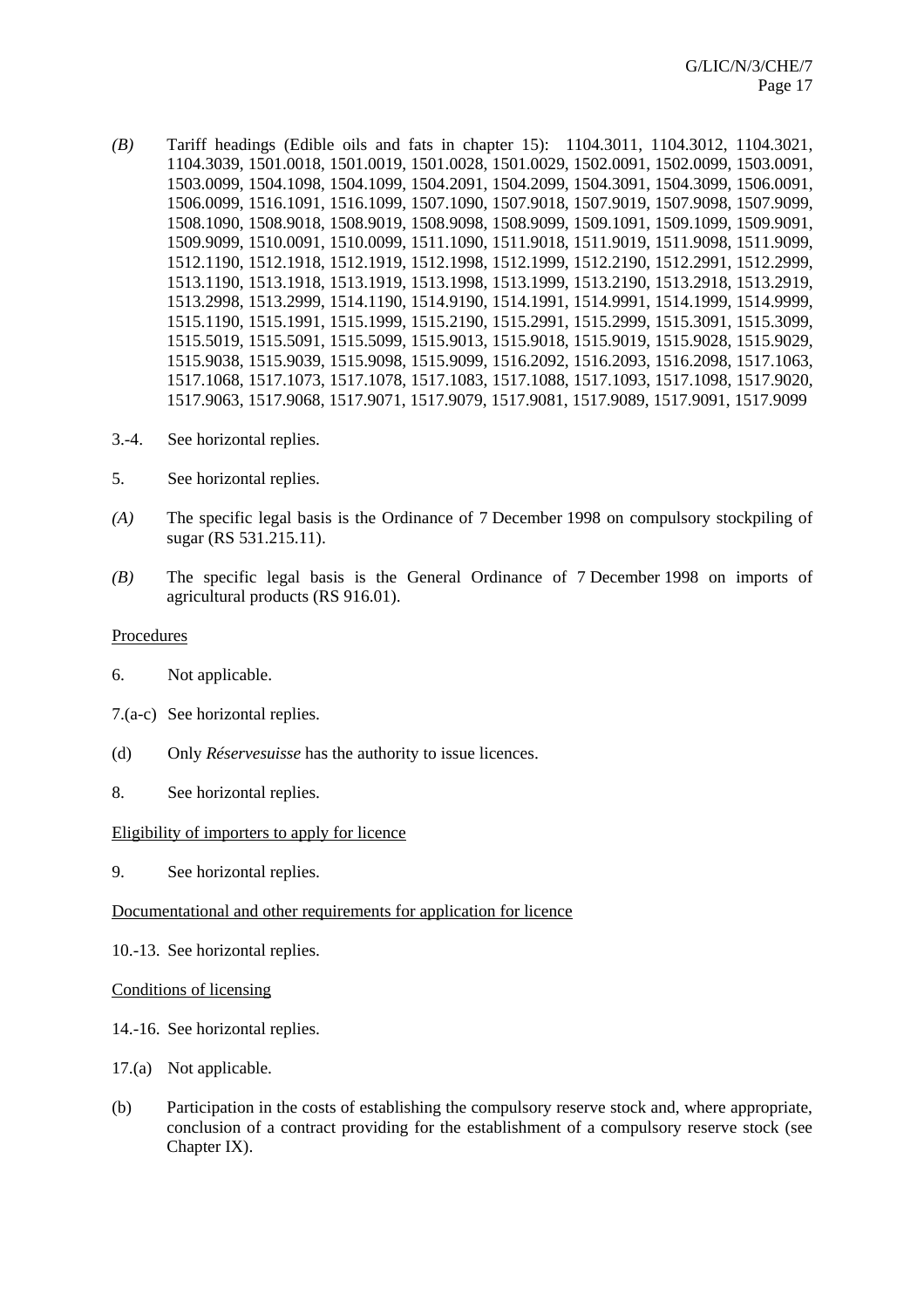# Other procedural requirements

18.-19. See horizontal replies.

*(viii) Grapes for pressing and grape juice* 

# Outline of systems

1. See horizontal replies. Since the TQ is not administered, there are no non-automatic licences for these products.

# Purposes and coverage of licensing

2. Grapes for pressing (tariff headings: 0806.1021 and 1029) and grape juice (2009.6111, 6119, 6122, 6129, 6910; 6990, 2202.9018, 9019, 9041, 9042) are subject to automatic licensing only.

3.-4. See horizontal replies.

5. See horizontal replies. The specific legal basis is the General Ordinance of 7 December 1998 on imports of agricultural products (RS 916.01) and the Ordinance on viticulture and the importation of wine (RS 916.140).

# Procedures

6. Not applicable.

7.-8. See horizontal replies.

# Eligibility of importers to apply for licence

9. See horizontal replies. In order to be eligible to market the products in question, the importer has to be listed in the commercial register and must make himself known to the control authority 30 days before the beginning of his commercial activities.

# Documentational and other requirements for application for licence

10.-13. See horizontal replies.

# Conditions of licensing

14.-16. See horizontal replies.

17.(a) Not applicable.

(b) No.

Other procedural requirements

18.-19. See horizontal replies.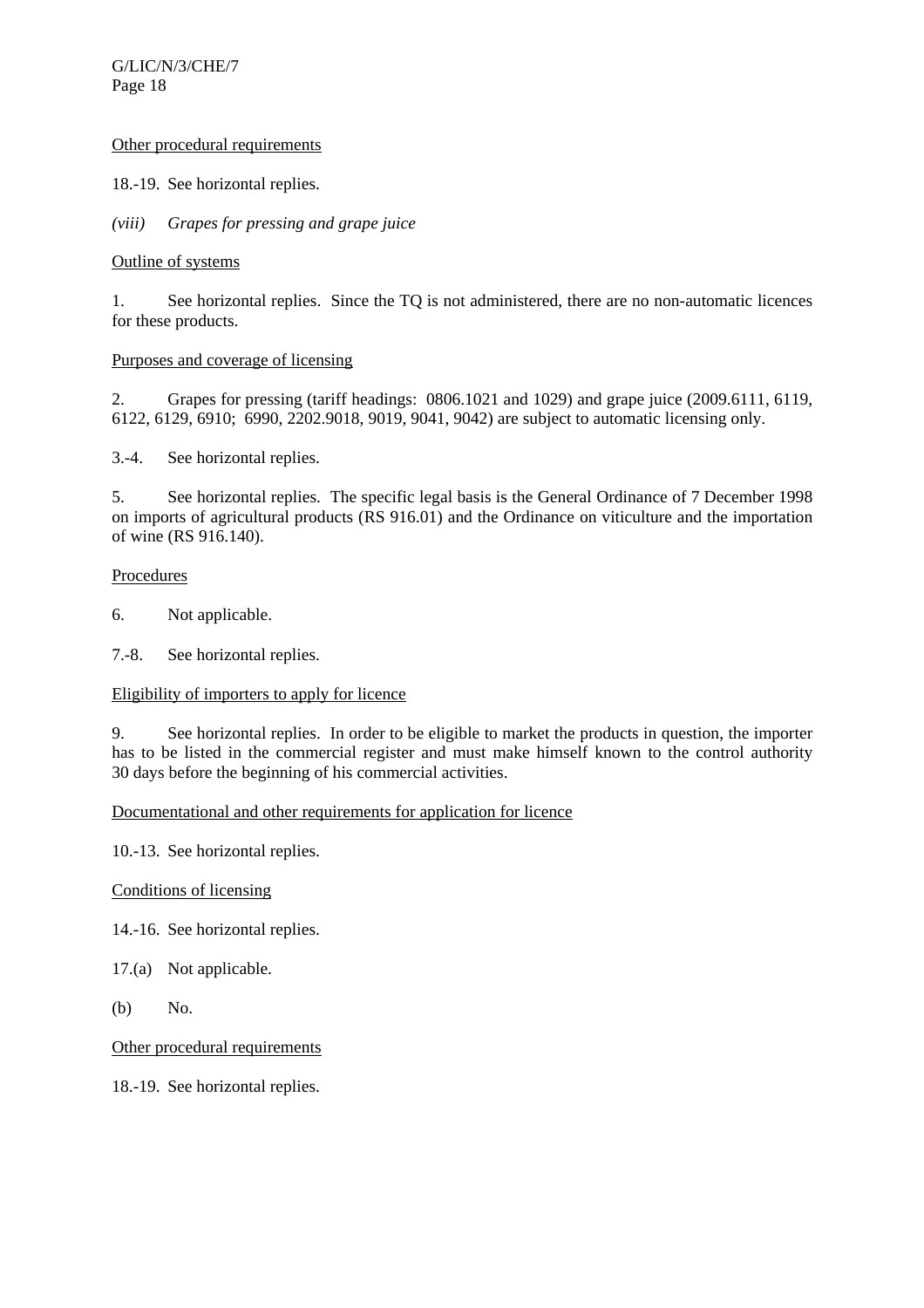#### *(ix) Wine*

### Outline of systems

1. See horizontal replies.

# Purposes and coverage of licensing

2. Wine is subject to automatic licensing as regards over-TQ imports (tariff headings: 2204.2129, 2204.2139, 2204.2149, 2204.2929 and 2204.2939) and to non-automatic licensing as regards in-TQ imports (tariff headings: 2204.2121, 2204.2131, 2204.2141, 2204.2921, 2204.2922, 2204.2931 and 2204.2932).

3.-4. See horizontal replies.

5. See horizontal replies. The specific legal basis is the General Ordinance of 7 December 1998 on imports of agricultural products (RS 916.01) and the Ordinance on viticulture and the importation of wine (RS 916.140).

# **Procedures**

6.I.-VI. See horizontal replies.

- VII. OFAG has the authority to decide whether or not imports are to be counted against the TQ (see TQ distribution method under the next point).
- VIII. The allocation of TQ shares takes place as needed. Licences are issued in chronological order of actual imports, upon customs clearance, as long as the TQ is not exhausted.

IX.-XI. See horizontal replies.

- 7.(a-c) See horizontal replies.
- (d) See horizontal replies and point 9 below.

8. See horizontal replies.

# Eligibility of importers to apply for licence

9. See horizontal replies. In order to be eligible to market the products in question, the importer has to be listed in the commercial register and has to make himself known to the control authority 30 days before the beginning of his commercial activities.

Documentational and other requirements for application for licence

10.-13. See horizontal replies.

# Conditions of licensing

14.-16. See horizontal replies.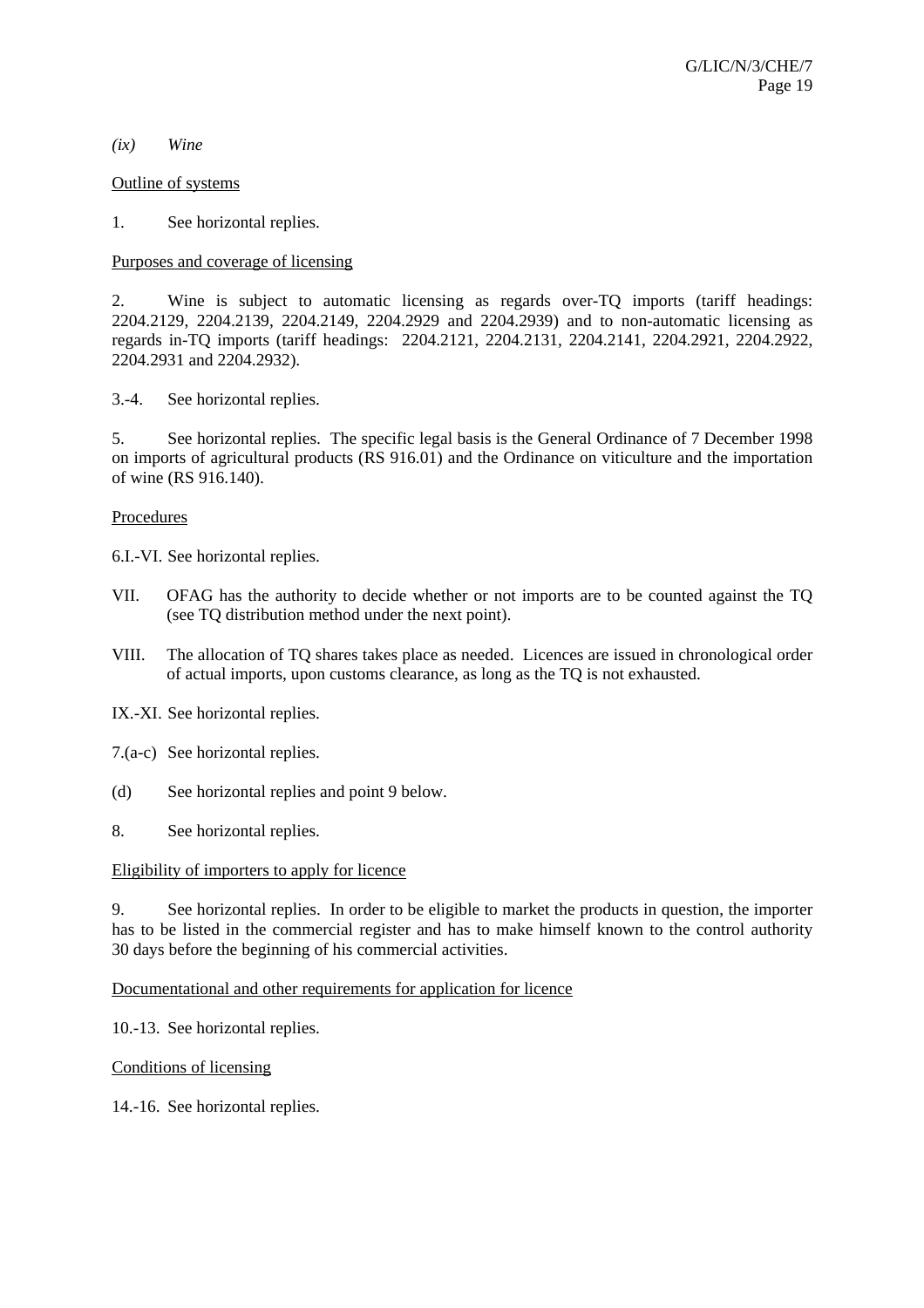G/LIC/N/3/CHE/7 Page 20

17.(a) No.

(b) No.

Other procedural requirements

18.-19. See horizontal replies.

# **II. SANITARY AND PHYTOSANITARY MEASURES**

# *(i) Import, transit and export of animals and animal products*

# Outline of systems

1. The purpose of sanitary measures is to prevent the introduction of epizootics and goods that present a health risk. As a rule, these measures also apply to re-importation and transit. The Federal Veterinary Office (OVF) is responsible for issuing the authorizations laid down by veterinary law<sup>5</sup> for the importation of animals and goods. For the importation of animals and animal products covered by the Convention on International Trade in Endangered Species of Wild Fauna and Flora (CITES), see also Chapter III(i) below.

# Purposes and coverage of licensing

2. List of OITE products:

In the case of products from the EU or Norway, an authorization is required for:

- The importation or re-importation of animals or animal products which do not fulfil the conditions laid down in Annex 11 to the Agreement of 21 June 1999 on trade in agricultural products (hereinafter the "Agricultural Agreement"; *RS 0.916.026.81*), including in particular the re-importation of cloven-hoofed animals after a short stay in a member State of the European Union to participate in an exhibition or similar event;
- the importation of animal by-products of categories 1 and 2 under Articles 4 and 5 of the Ordinance on the elimination of animal by-products (OESPA; RS 916.441.22);
- imports of animals or animal products which are not regulated by the Agricultural Agreement.

In the case of products from other countries, an authorization is required for:

- Non-commercial samples and laboratory samples that do not fulfil the conditions laid down in Article 10 of the OITPA;
- dogs, cats and ferrets from countries where urban rabies cannot be ruled out (countries not included in Annex 1 to the OIAC) and imported directly by air into Switzerland.
- 3. See point 2 above.

 $\frac{1}{5}$  $<sup>5</sup>$  Available at: http://www.bvet.admin.ch/dokumentation/01013/01017/index.html?lang=fr (in French,</sup> German and Italian only).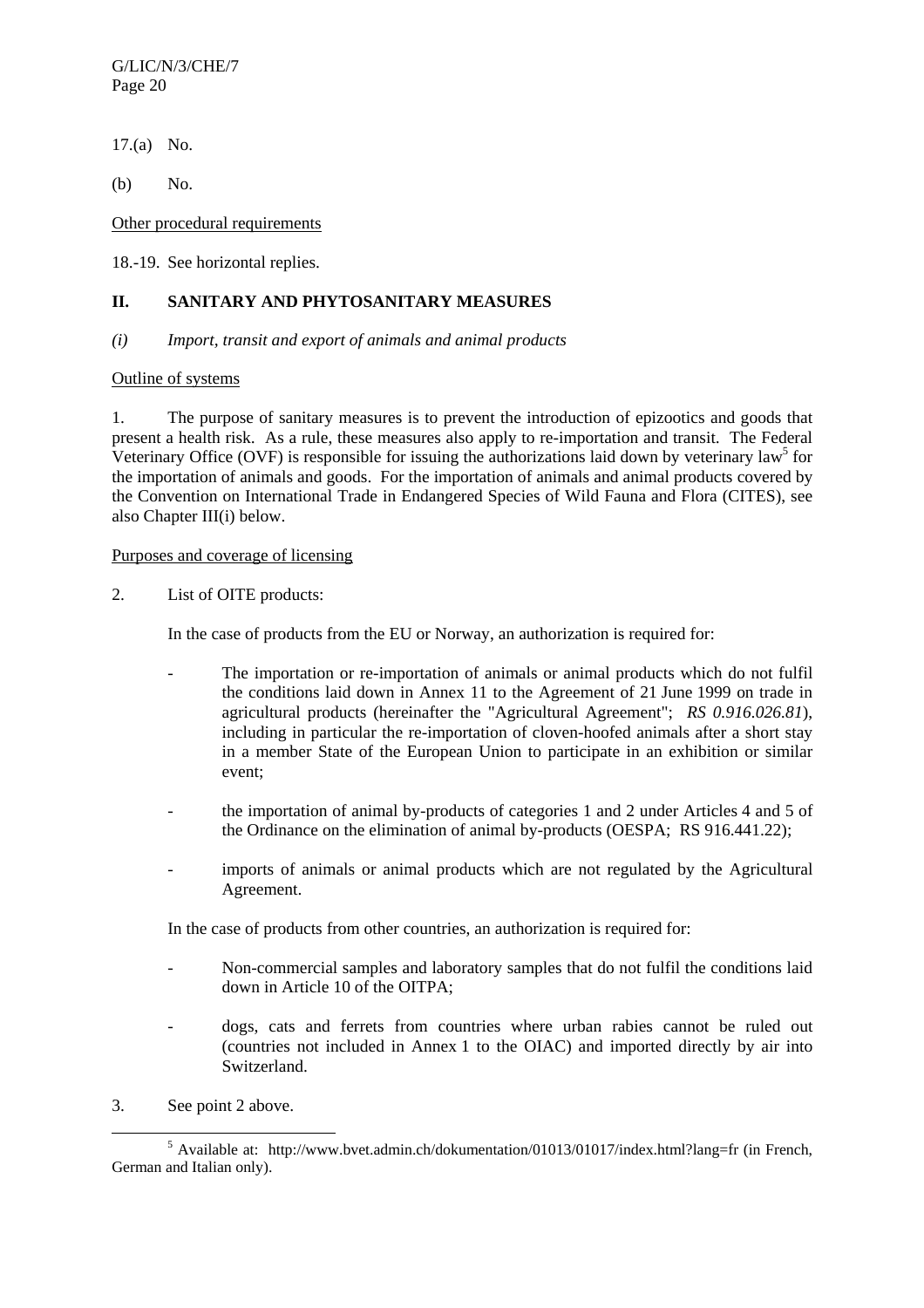4. No restrictions. For purpose, see point 1 above.

5. Veterinary law<sup>6</sup> for the importation of animals and goods (Article 14 of the Ordinance of 18 April 2007 on the import, transit and export of animals and animal products [OITE; RS *916.443.10*]; Ordinance of 27 August 2008 on the import and transit of animal products by air from third countries [OITPA; RS *916.443.13*] and Article 16 of the Ordinance of 18 April 2007 on the import of pets [OIAC; RS *916.443.14*]). These authorizations are police authorizations issued in accordance with the Law on Epizootics of 1 July 1966 (LFE; RS *916.40*). It is not possible either to make the regime more flexible or to modify the legal bases.

# Procedures

- 6. Not applicable (no quantitative restrictions).
- 7.(a) It is recommended that applications should be submitted at least three weeks in advance of importation.
- (b) Sometimes. In some cases, an approval, opinion or authorization is required from other services (cantonal veterinary services, Federal Office for Agriculture [OFAG]).
- $(c)$  No.
- (d) See point 7(b) above. The procedure is generally regulated so that the applicant needs to approach only two services (OVF and OFAG).

8. There are no reasons to refuse an application for a licence other than failure to meet the specific criteria. The reasons for any refusal are communicated to the applicant, who has a right to appeal the decision to the Federal Administrative Court and, at second instance, to the Federal Supreme Court.

# Eligibility of importers to apply for licence

- 9.(a) Not applicable.
- (b) All persons, firms and institutions are eligible to apply for an import licence provided they are established on the Swiss customs territory.

# Documentational and other requirements for application for licence

- 10. Please refer to the following websites:
- For laboratory samples and non-commercial samples: http://www.bvet.admin.ch/ein\_ausfuhr/01873/02317/index.html?lang=fr;
- for dogs, cats and ferrets: http://www.bvet.admin.ch/themen/01614/01884/index.html?lang=fr.

11. Import licence (or, if possible, accreditation as professional importer), supplementary data sheet, as appropriate.

 $\overline{6}$  $6$  Available at: http://www.bvet.admin.ch/dokumentation/01013/01017/index.html?lang=fr (in French, German and Italian only).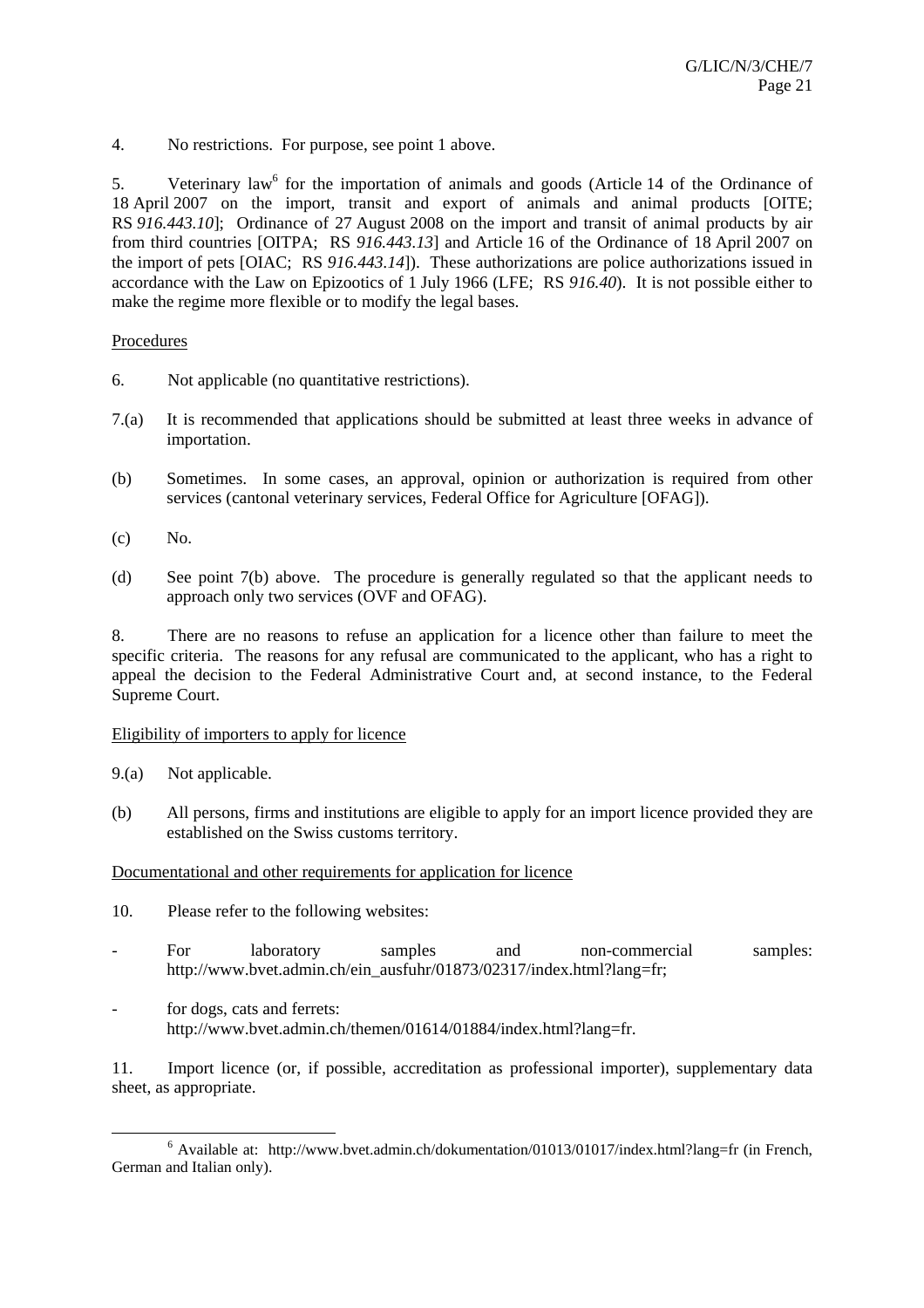12. No fee is charged for issuing the authorization itself. However, the border control is subject to a fee of CHF 88, which includes the cost of establishing the authorization.

13. As a rule, no.

# Conditions of licensing

14. In the case of dogs, cats and ferrets: until the end of the period of validity of the vaccination, that is, for three years maximum. In the case of non-commercial samples: according to type of sample (epizootics policy risk), issue of an individual authorization or annual authorization. Import permits concerning protection of species are valid for three months; professional importer approvals for two years.

15. No.

16. The licences are not transferable between eligible persons.

17.(a) Not applicable.

(b) No.

# Other procedural requirements

18. Sometimes. Subject to cantonal authorizations required by veterinary law and the laws on foodstuffs.

19. The foreign exchange required to pay for imports can be provided by any commercial bank in Switzerland and there are no restrictions on foreign exchange in force.

# *(ii) Plants and plant products*

# Outline of systems

1. The purpose of phytosanitary measures is to prevent the introduction and propagation of pests and diseases which are particularly dangerous within the meaning of the Ordinance on plant protection ("quarantine organisms"). The importation of plants and plant products, where not prohibited because of the phytosanitary risk they present (risk of introducing particularly dangerous pests and diseases), is subject to the phytosanitary certification regime within the meaning of the International Plant Protection Convention (IPPC). Importers of goods requiring a phytosanitary certificate are entered in an official register managed by the OFAG, which also has authority to grant dispensation in respect of goods prohibited for import.

# Purposes and coverage of licensing

2. Phytosanitary measures applying to the importation of plants, plant products and other items are limited to: Prohibition of imports, and the phytosanitary certification (CP) regime. Dispensation may be granted in the case of goods the import of which is prohibited until the propagation of particularly dangerous pests and diseases can be ruled out. Dispensation is granted solely in the case of goods that are imported for research, selection, multiplication or diagnostic purposes.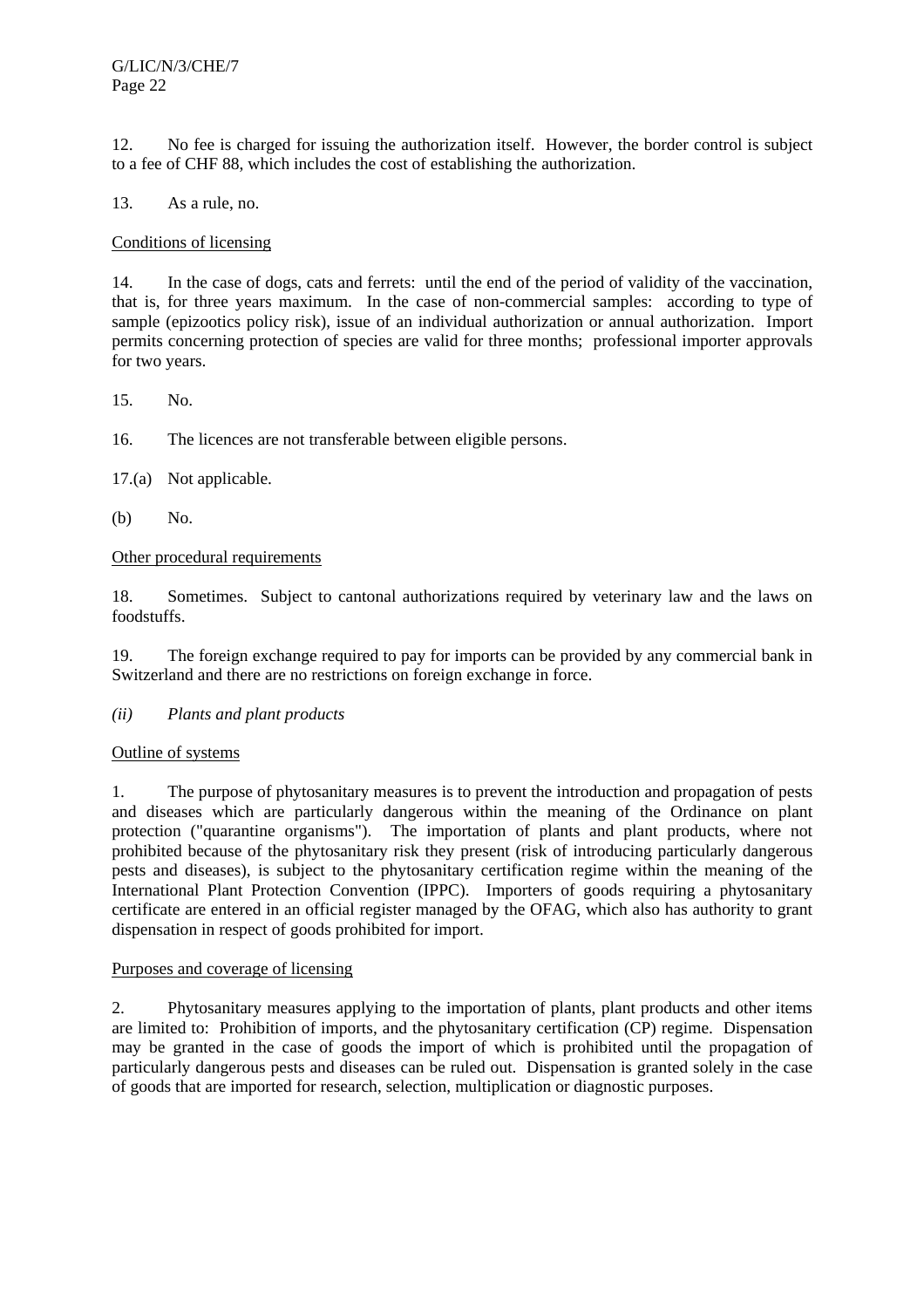The products in question are essentially those listed under the following customs tariff chapters:

- 6 (Live trees and other plants; bulbs, roots and the like; cut flowers and ornamental foliage);
- 7 (edible vegetables and certain roots and tubers);
- 10 (cereals);
- 12 (oil seeds and oleaginous fruits; miscellaneous grains, seeds and fruit; industrial or medicinal plants; straw and fodder).

3. The CP regime applies to all plant material for planting, of any origin, with the exception of material originating in the European Union (EU). The import prohibition (see Annex 3, Parts A and B, of the Ordinance on plant protection; for reference see point 5) concerns specific goods originating in countries where the phytosanitary situation is such that the goods present a clear risk of introducing pests and diseases of particular danger to Switzerland. For certain goods (e.g. potatoes), prohibition extends to all countries other than member countries of the European and Mediterranean Plant Protection Organization (EPPO).

4. The purpose of the measures is to prevent the introduction of particularly dangerous pests and diseases (quarantine organisms) affecting plants. The regimes governing plants, plant products and other items are frequently revised according to the phytosanitary situation in Switzerland (information on the current situation available on website www.blw.admin.ch/themen/00012/01153/index.html?lang=fr).

5. Legal bases: Law on Agriculture of 29 April 1998 (RS 910.1), Ordinance of 27 October 2010 on plant protection (RS 916.20). The items subject to the different regimes are set forth in the Ordinance on plant protection. The OFAG may take measures in cases where new quarantine organisms appear, but it must submit such measures as soon as possible to the Federal Council for approval. The Government has the authority under the law to decide on the items that are subject to the regimes described in point 2 above.

# Procedures

- 6. Not applicable (no restrictions).
- 7.(a) Imports of goods under the CP regime must be announced to the Federal Phytosanitary Service at the OFAG 24 hours in advance. Applications for dispensation must be submitted one month prior to the date foreseen for the import of said goods.
- (b) Applications for import licences submitted after the deadline mentioned in 7(a) are processed as quickly as possible, but without any guarantee that the applicants will receive the licences by the requested date.
- $(c)$  No.
- (d) All applications for import licences for the items mentioned in point 2 are dealt with by the Federal Phytosanitary Service at the OFAG.

8. Dispensation as defined under point 2 is not granted if phytosanitary risks are too high. The applicant has a right of appeal. Rejections are notified in writing.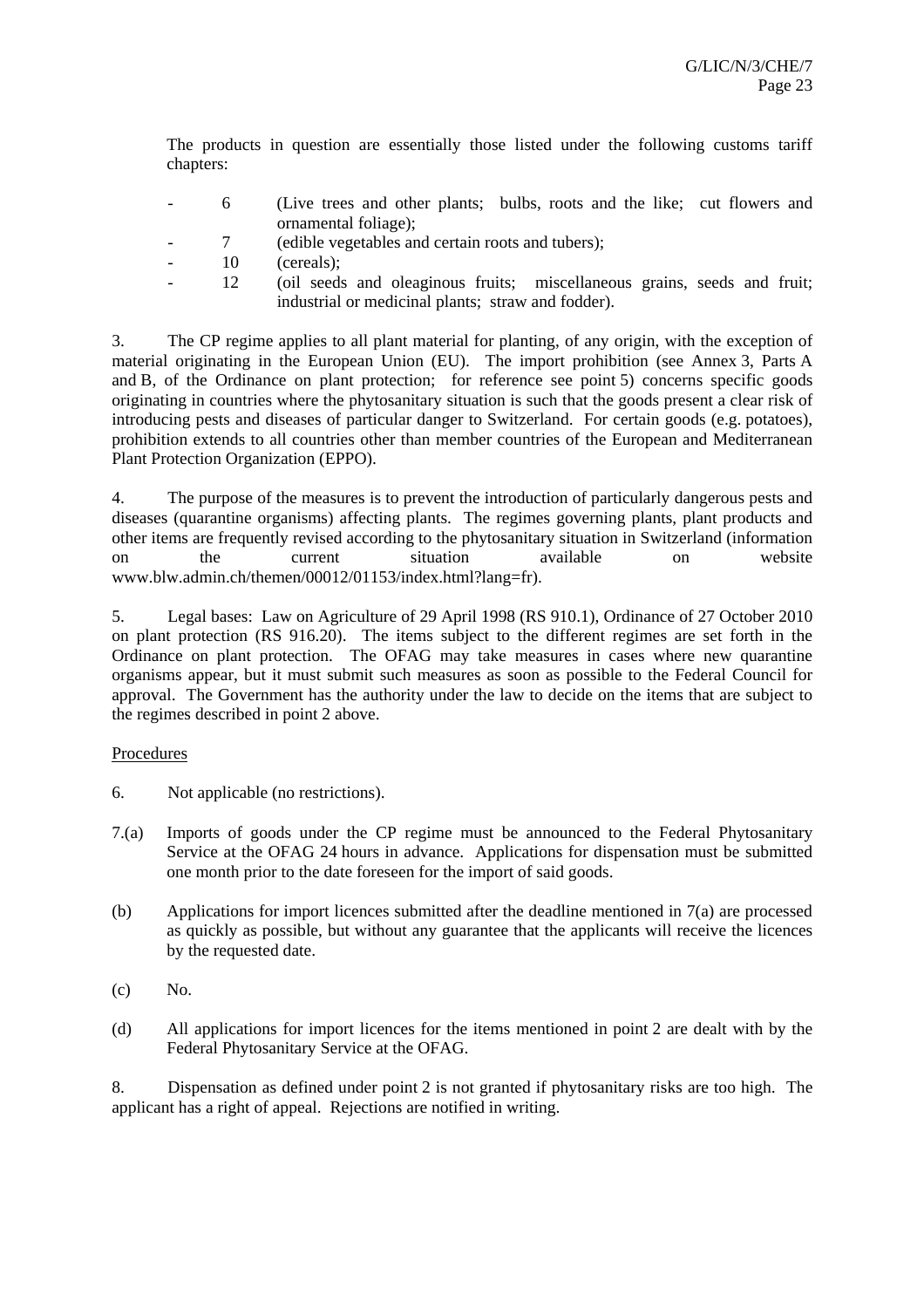# Eligibility of importers to apply for a licence

- 9.(a) Not applicable.
- (b) All persons, firms or institutions are eligible to apply for an import licence provided they are domiciled in Switzerland.

# Documentational and other requirements for application for licence

10. Applications for an import licence must mention the place of origin of the goods, the type of goods, the quantity, the producer and the consignee. There is no specific form.

11. The CP and, where appropriate, the licence (authorization for goods for which dispensation has been granted). The CP must not have been issued more than fourteen days before the date when the goods left the country of dispatch.

12. A fee of CHF 50 is charged for issuing a phytosanitary certificate.

13. No.

# Conditions of licensing

14. The period of validity of an import licence issued as a result of dispensation is limited according to the type of goods being imported. Extensions are granted upon written request.

15. No.

16. The licences are not transferable between eligible persons.

17.(a) Not applicable.

(b) No.

# Other procedural requirements

18. Goods which are subject to the CP regime or for which dispensation has been granted are controlled by the Phytosanitary Service upon import. The Phytosanitary Service is the OFAG's control body in the field of plant protection.

19. The foreign exchange required to pay for imports can be provided by any commercial bank in Switzerland and there are no restrictions on foreign exchange in force.

# *(iii) Protection of forest plants*

# Outline of systems

1. The phytosanitary provisions governing the import of forest plants help to avert the accidental introduction of pests and diseases which could threaten Swiss forestry. The OFEV's Forestry Division is responsible for issuing the authorizations required by the regulations governing the phytosanitary protection of forest plants. The purpose of these measures remains above all to ensure the use of healthy forest plants.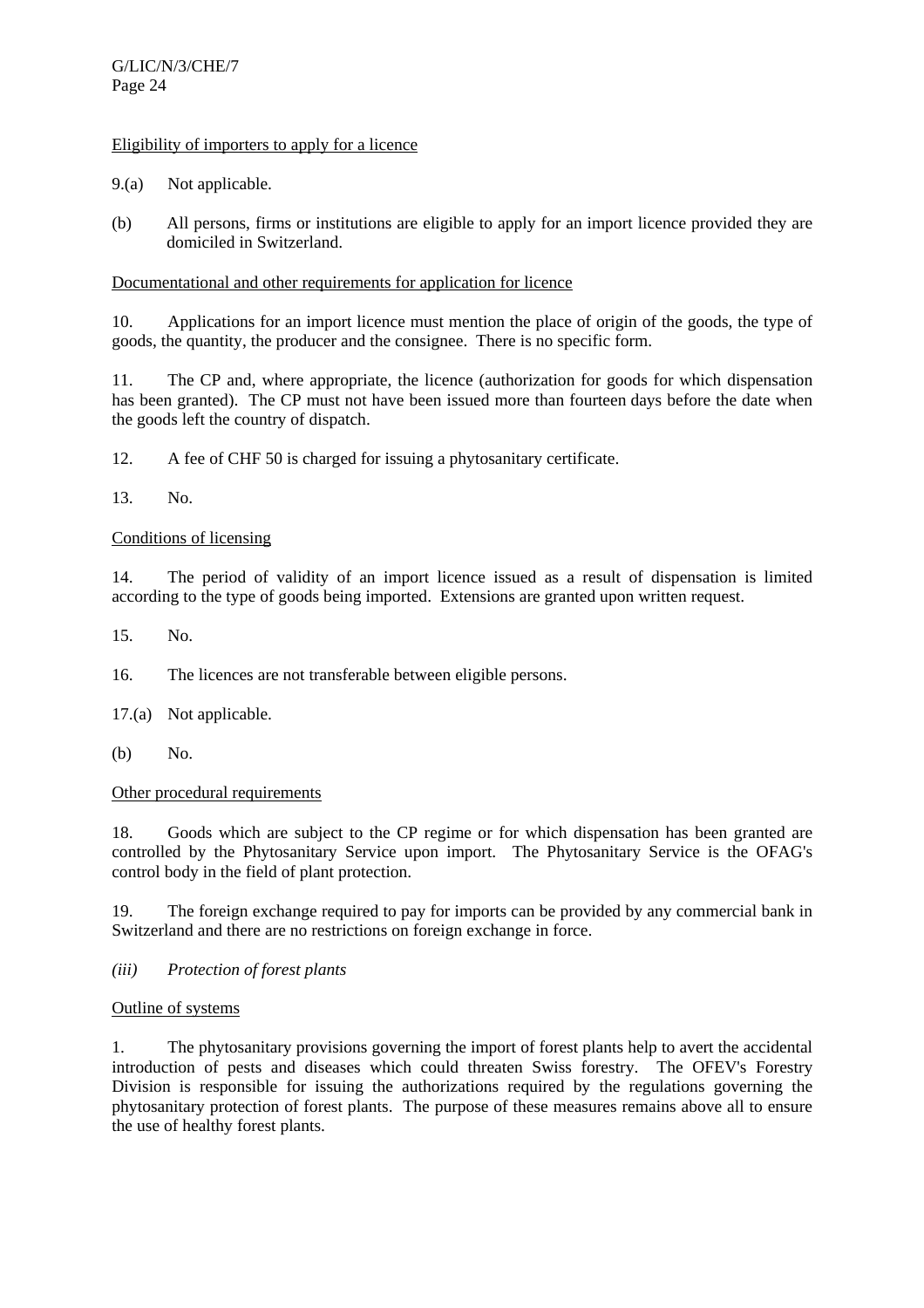## Purposes and coverage of licensing

2. Regulations for the protection of forest plants in connection with the transboundary traffic of goods (see Annex 3, Parts A and B of the Ordinance on plant protection, which contains the list of forest plants whose import is prohibited). The products in question are essentially those listed under the following customs tariff chapters:

| (Live trees and other plants; bulbs, roots and the like; cut flowers and |  |
|--------------------------------------------------------------------------|--|
| ornamental foliage);                                                     |  |
| (bark and bark products);                                                |  |

- 25/31/38 (soil and other substrates for cultivation);
- 44 (wood and wood products).

# 3. All countries.

4. No. The purpose of the conditions is to prevent the introduction of new pests that are dangerous for forestry; they consist in phytosanitary measures that are in conformity with the IPPC and the recommendations of the EPPO.

5. Federal Law on Forests of 4 October 1991 (LFo; RS 921.0), Ordinance of 28 February 2001 on the phytosanitary protection of plants (RS 916.20).

# Procedures

- 6. Not applicable (no restrictions).
- 7.(a) Import and export licences are issued subject to prior submission of an application (time-limit: seven to 14 days). The import of goods subject to phytosanitary conditions must be announced 24 hours in advance of importation to the Federal Plant Protection Service or a customs office.
- (b) Applications submitted with a very short time-limit are processed as rapidly as possible.
- (c) Limitations may be possible, depending on the phytosanitary risk.
- (d) Applications are usually processed by an official organization. In the case of tree-seedlings, applications for import licences must be coordinated in respect of rules of origin. In the field of plants or parts of plants, the agricultural and forestry sectors coordinate their activities, i.e. applications are examined by two officials.
- 8. None.

# Eligibility of importers to apply for licence

9. All persons, firms or institutions are eligible to apply for an import licence provided that they are domiciled in Switzerland.

# Documentational and other requirements for application for licence

10. See horizontal replies. An application for an import licence must mention the type of product, the place of origin, the quantity, the producer, the importer, the forwarding agent and the border point.

11. The licence and/or phytosanitary certificate.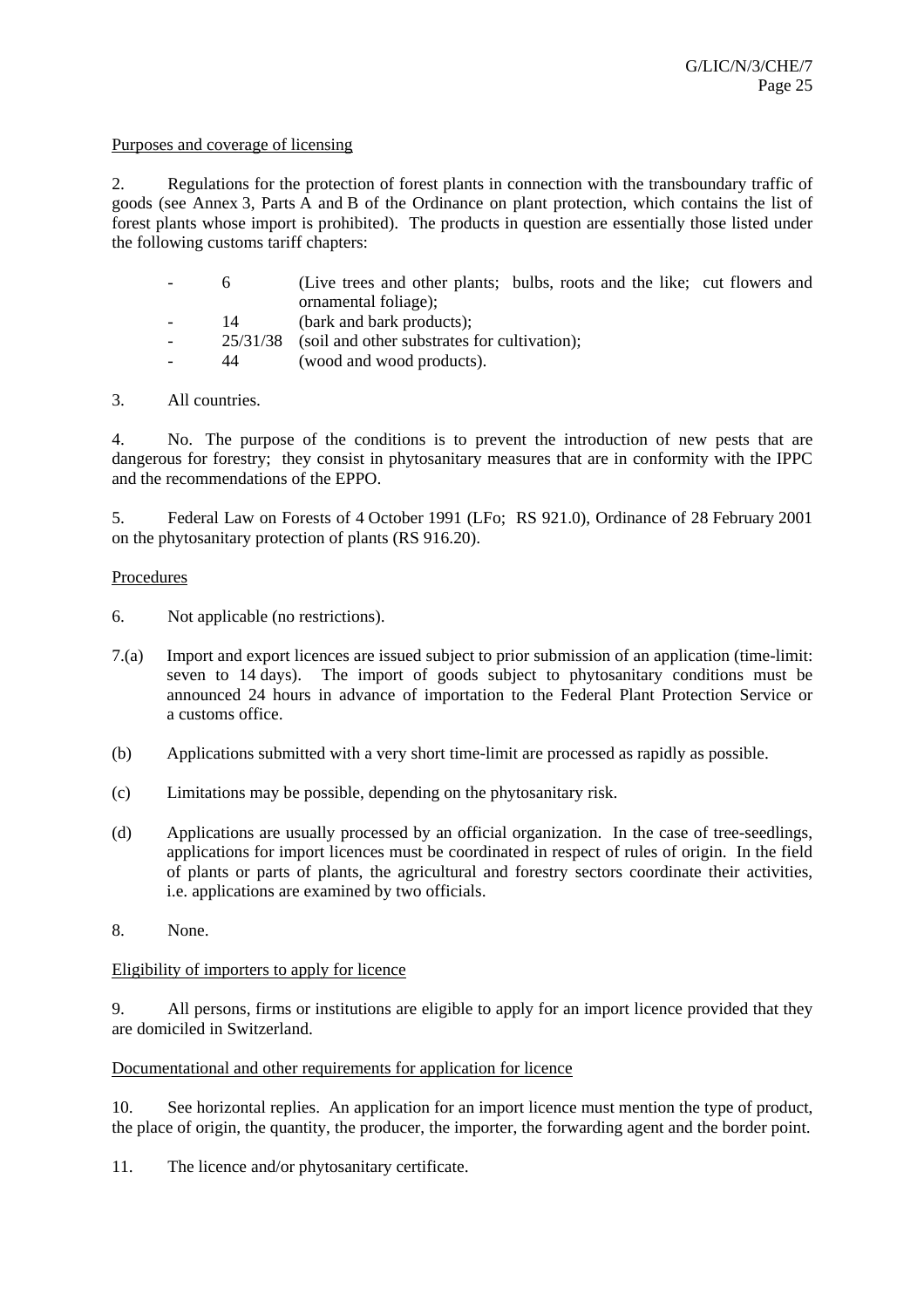12. Administrative fee of CHF 5-CHF 20. If the required documents are not produced, there is a CHF 20-CHF 50 phytosanitary control charge.

13. No.

# Conditions of licensing

14. The validity of the import licence depends on the product imported and the time-span required for importation (import in batches, etc.), and is extendable on request.

15.-17. No.

# Other procedural requirements

18. Products subject to phytosanitary conditions undergo spot controls by the Federal Phytosanitary Service.

19. The foreign exchange required to pay for imports can be provided by any commercial bank in Switzerland and there are no restrictions on foreign exchange in force.

# **III. CONVENTION ON INTERNATIONAL TRADE IN ENDANGERED SPECIES OF WILD FLORA AND FAUNA (CITES)**

# *(i) Animals*

# Outline of systems

1. The Federal Veterinary Office (OVF) is responsible for issuing import licences for the species covered by the CITES Convention. CITES aims to ensure that no species is threatened with extinction as a result of non-sustainable international trade.

# Purposes and coverage of licensing

2. List of products coming under the conservation of species: see OCE, Article 8 (RS 453), and the Ordinance of 16 May 2007 on CITES controls (RS *453.1*).

3. No restrictions.

4. No restrictions. For purpose, see point 1 above.

5. The laws on the protection of species with respect to the import of animals and goods (Article 5 of the Ordinance of 18 April 2007 on the conservation of species [OCE; RS 453]), and required under the Convention on International Trade in Endangered Species of Wild Fauna and Flora of 3 March 1973 (CITES; RS 0.453), the Federal Law of 16 December 2005 on the protection of animals (LPA; RS 455), the Federal Law of 21 June 1991 on fisheries (LFSP; RS 923.0) and the Law of 20 June 1986 on hunting (LChP: RS 922.0). It is not possible either to make the regime more flexible or to modify the legal bases.

# Procedures

6. Not applicable (no quantitative restrictions).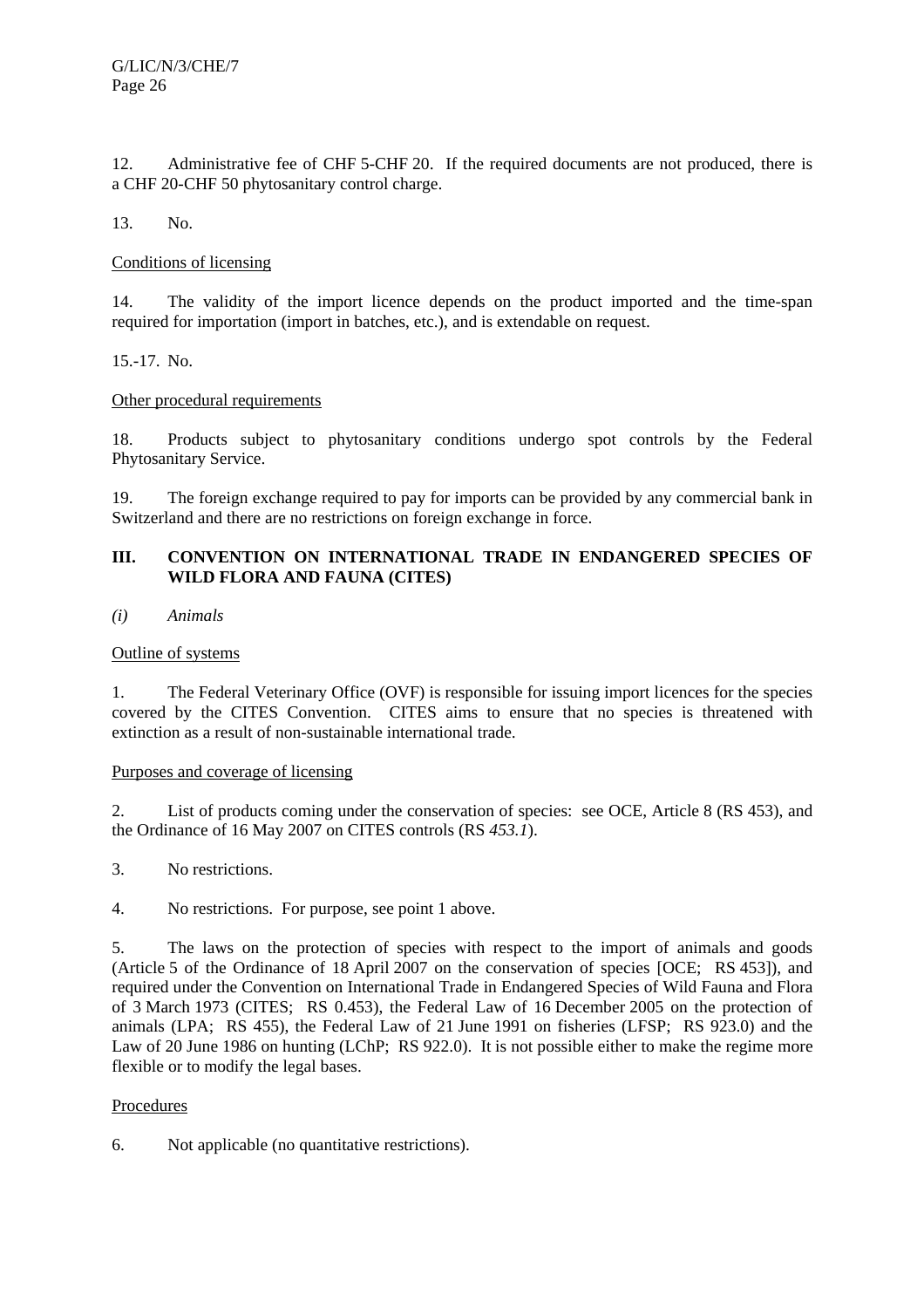- 7.(a) It is recommended that applications should be submitted at least one week in advance of importation. Only authorizations concerning the species listed in Annex I of the CITES require a slightly longer time-limit owing to the procedure stipulated by the international treaty (consultation of scientific authorities). However, many applications are processed on the day on which they are submitted.
- (b) Sometimes. In some cases, an approval, opinion or authorization is required from other services (cantonal veterinary services, Federal Office for Agriculture [OFAG]), Federal Office of the Environment [OFEV], Technical Commission for the Conservation of Species Commission).
- (c) No.
- (d) See point 7(b) above. The procedure is generally regulated so that the applicant needs to approach only two services (OVF and OFAG).

8. There are no reasons to refuse an application for a licence other than failure to meet the specific criteria. The reasons for any refusal are communicated to the applicant, who has a right to appeal the decision to the Federal Administrative Court and, at second instance, to the Federal Supreme Court.

# Eligibility of importers to apply for licence

9. (a) Not applicable.

(b) All persons, firms and institutions are eligible to apply for an import licence provided they are established on the Swiss customs territory.

Documentational and other requirements for application for licence

10. Please refer to the website under "Formulaire" (http://www.bvet.admin.ch/themen/handel\_wild/00976/index.html?lang=fr).

11. Import licence (or, if possible, accreditation as professional importer), CITES documents, supplementary data sheet, as appropriate.

12. No fee is charged for issuing the authorization itself. However, the border control is subject to a fee of CHF 88, which includes the cost of establishing the authorization.

13. As a rule, no.

# Conditions of licensing

14. In the case of dogs, cats and ferrets: until the end of the period of validity of the vaccination, that is, for three years maximum. In the case of non-commercial samples: according to type of sample (epizootics policy risk), issue of an individual authorization or annual authorization. Import permits concerning protection of species are valid for three months; professional importer approvals for two years.

15. No.

16. The licences are not transferable between eligible persons..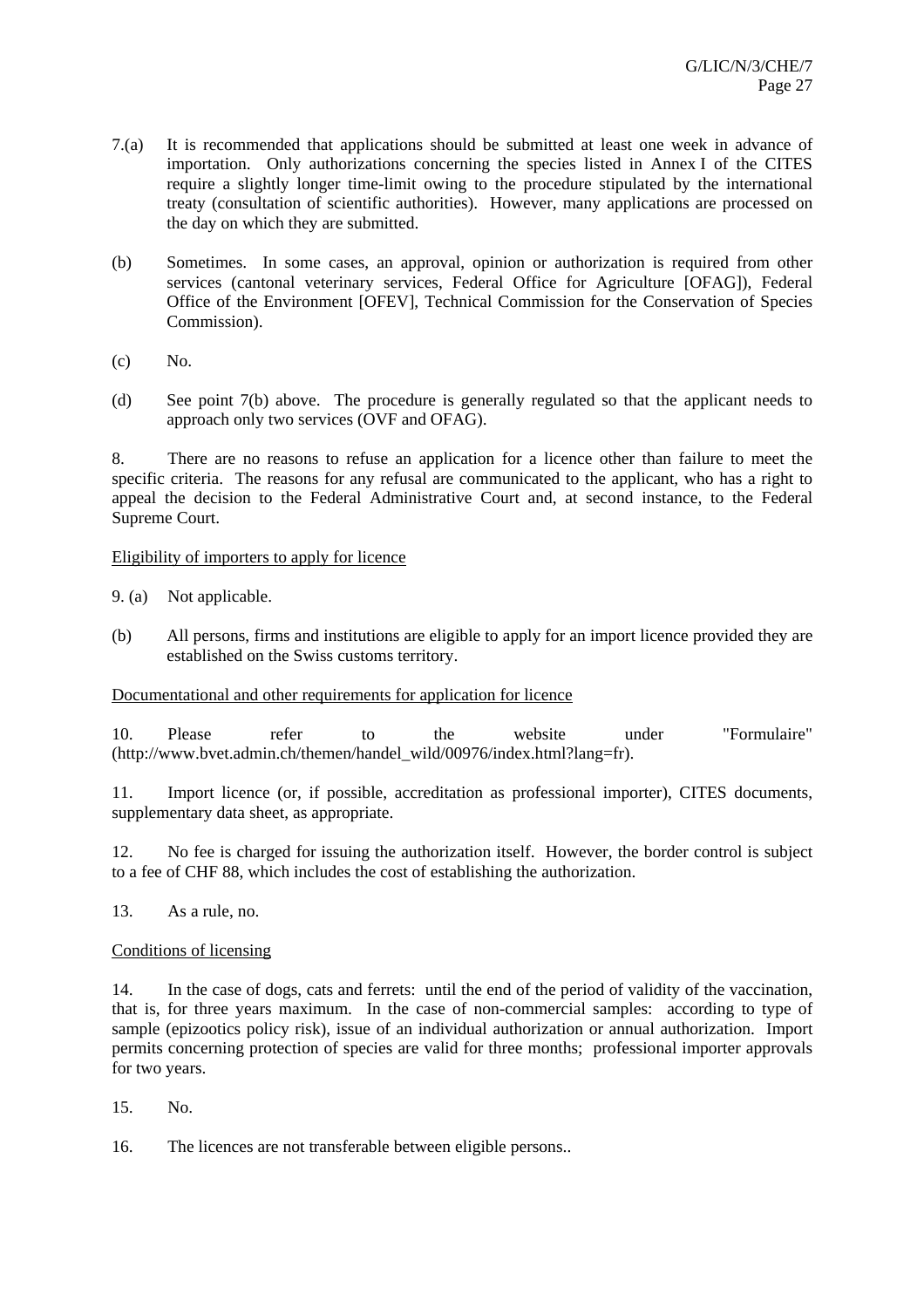# 17. No.

# Other procedural requirements

18. Sometimes. Subject to cantonal authorizations required by veterinary law and the laws on foodstuffs.

19. The foreign exchange required to pay for imports can be provided by any commercial bank in Switzerland and there are no restrictions on foreign exchange in force.

*(ii) Plants and plant products* 

# Outline of systems

1. For plants and plant products listed in Appendix I of the Convention on International Trade in Endangered Species of Wild Fauna and Flora of 3 March 1973 (CITES), the Federal Veterinary Office (OVF) is responsible for issuing the authorizations. CITES aims to ensure that no species is threatened with extinction as a result of non-sustainable international trade.

# Purposes and coverage of licensing

2. Plants and plant products in Appendix I of the Convention on International Trade in Endangered Species of Wild Fauna and Flora of 3 March 1973 (CITES) are subject to licensing only if they have been taken from the wild. Artificially propagated material is excluded therefrom.

3. No restrictions.

4. No restrictions. For purpose, see point 1 above.

5. Legal bases: Convention on International Trade in Endangered Species of Wild Fauna and Flora of 3 March 1973 (CITES) (RS. 0.453), Ordinance on the conservation of species (OCE; RS 453), and Ordinance on CITES controls (RS 453.1).

# Procedures

- 6. Not applicable (no quantitative restrictions).
- 7.(a) The application must be submitted at least two weeks in advance of importation. Each application has to be reviewed by the scientific commission (scientific authority within the meaning of CITES, Article IX).
- (b) No.
- (c) No.
- (d) The importer needs to contact the Federal Veterinary Office (OVF) only, but each application has to be reviewed by the scientific commission. See point (a) above.

8. There are no reasons to refuse an application for a licence other than failure to meet the specific criteria set out in Article III of the CITES. The reasons for any refusal are communicated to the applicant, who has a right to appeal the decision to the Federal Administrative Court and, at second instance, to the Federal Supreme Court.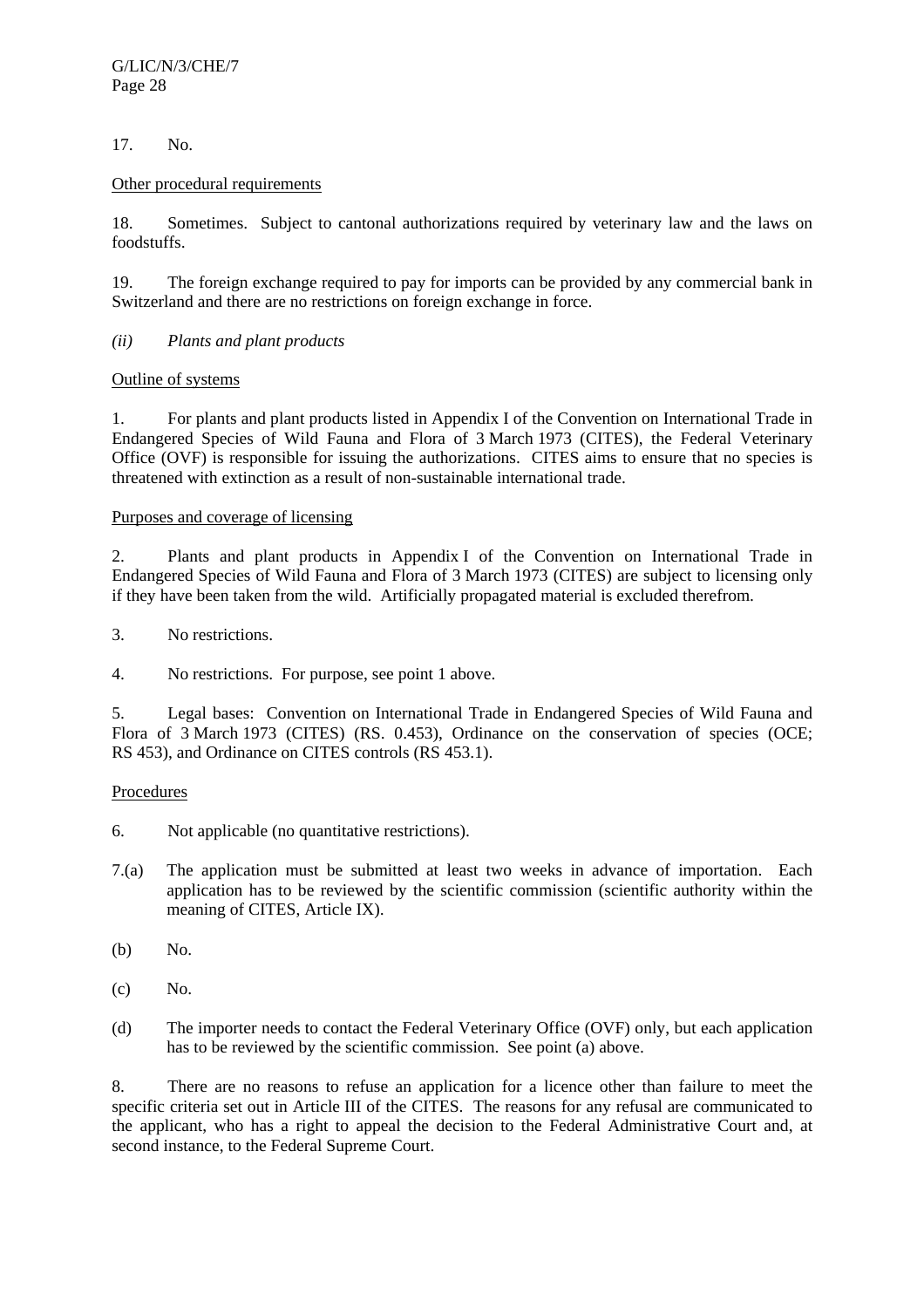# Eligibility of importers to apply for licence

9. All persons, firms or institutions are eligible to apply for an import licence provided that they are domiciled in Switzerland.

#### Documentational and other requirements for application for licence

10. A copy of the CITES export document or of the re-export certificate must be submitted. In addition, it is necessary to specify the reason for import and provide a description of the establishment and facilities where the plants will be held.

11. The CP and, where appropriate, the licence (authorization for goods for which dispensation has been granted).

12.-13. No.

#### Conditions of licensing

14. The period of validity is six months. The request for extension can be made by sending the original licence, which will then be superseded.

15.-17. No.

#### Other procedural requirements

18. Specimens are subject to control upon import pursuant to OCE requirements.

19. Not applicable.

# **IV. FOREST REPRODUCTIVE MATERIAL**

#### Outline of systems

1. The Forestry Division in the Federal Office of the Environment (OFEV) is responsible for issuing the authorizations required by the regulations governing the import and export of forest reproductive material. The purpose of these measures remains above all to ensure the use of healthy and appropriate forest reproductive material at the place of reforestation.

#### Purposes and coverage of licensing

2. The regulations cover certain varieties of trees that are important for Swiss forestry (11 varieties of conifers and 31 varieties of leaf-bearing trees). See also Annex 1 to the Ordinance on forest reproductive material (RS 921.552.1).

3. Countries in which the tree varieties in question grow naturally and permanently (Europe, North America and Japan).

4. No. The purpose of the Ordinance is to ensure the supply of appropriate forest reproductive material, i.e. suited to the geographical and climatic conditions of Switzerland.

5. Federal Law on Forests of 4 October 1991 (LFo; RS 921.0); Ordinance on forests of 30 November 1992 (OFo; RS 921.01); Ordinance of 29 November 1994 on forest reproductive material (RS 921.552.1). The tree varieties subject to the Ordinance are listed in Annex I thereto.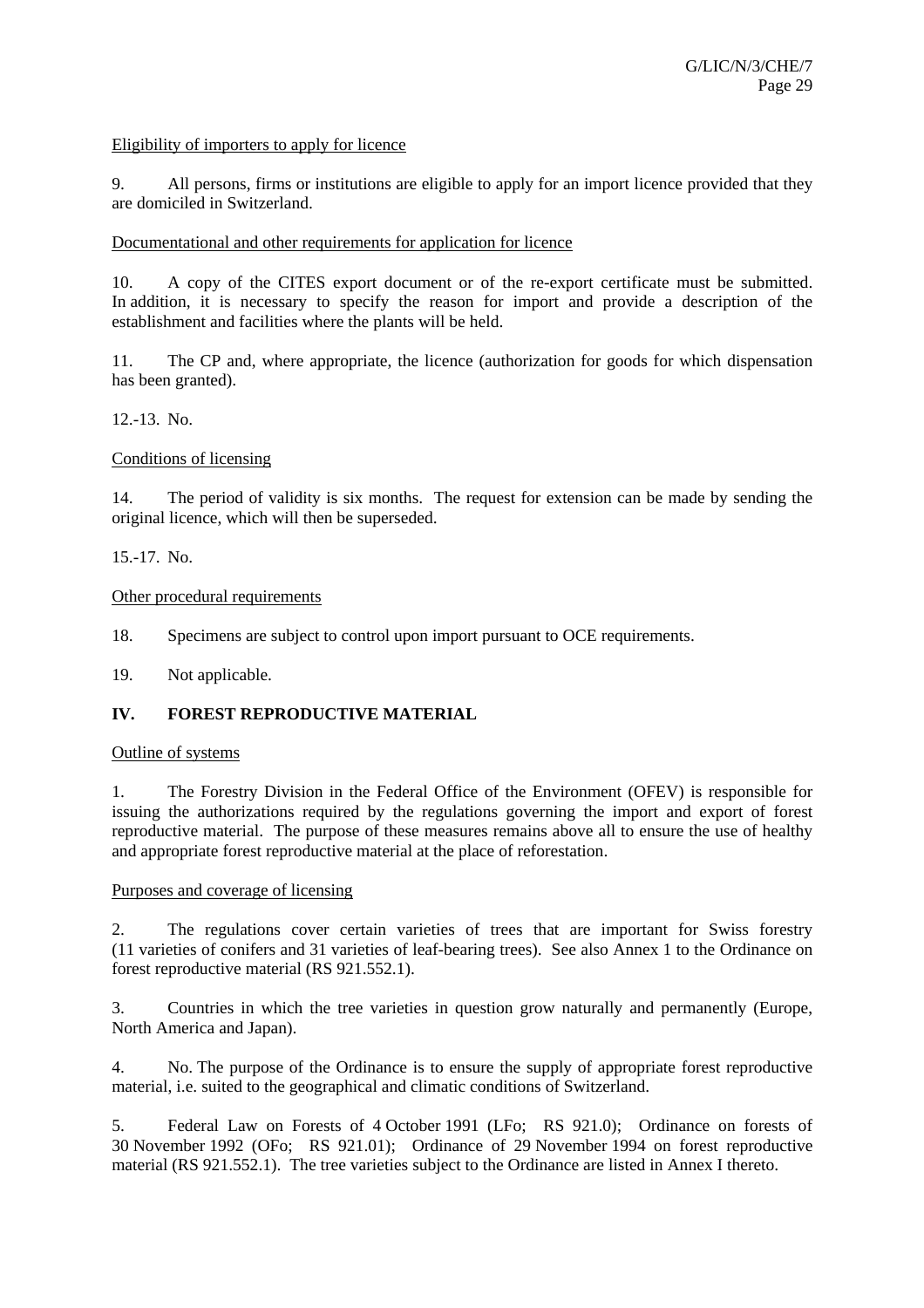# Procedures

- 6. Note applicable (no quantitative restrictions).
- 7.(a) Fourteen days.
- (b) Only where justified.
- $(c)$  No.
- (d) Applications for import licences are examined by the OFEV's Forestry Division, which also issues the licence.

8. There are no reasons to refuse an application for a licence other than failure to meet the specific criteria set out in Article III of the CITES. The reasons for any refusal are communicated to the applicant, who has a right to appeal the decision to the Federal Administrative Court and, at second instance, to the Federal Supreme Court.

# Eligibility of importers to apply for a licence

9. All persons, firms or institutions are eligible to apply for an import licence provided they are domiciled in Switzerland.

# Documentational and other requirements for application for licence

10. The application for an import licence must mention the variety of tree, the origin, the quantity, the supplier and the buyer. The importer must include in the application a certificate of origin for the varieties of trees. There is no specific form.

11. Import licence and certificate of origin.

12. A fee is charged for all import licence applications (to cover administrative expenses).

13. As a rule, no.

# Conditions of licensing

14. The import licence is valid for six months, extendable for another six months on request.

15.-17. No.

# Other procedural requirements

18. No.

19. The foreign exchange required to pay for imports can be provided by any commercial bank in Switzerland and there are no restrictions on foreign exchange in force.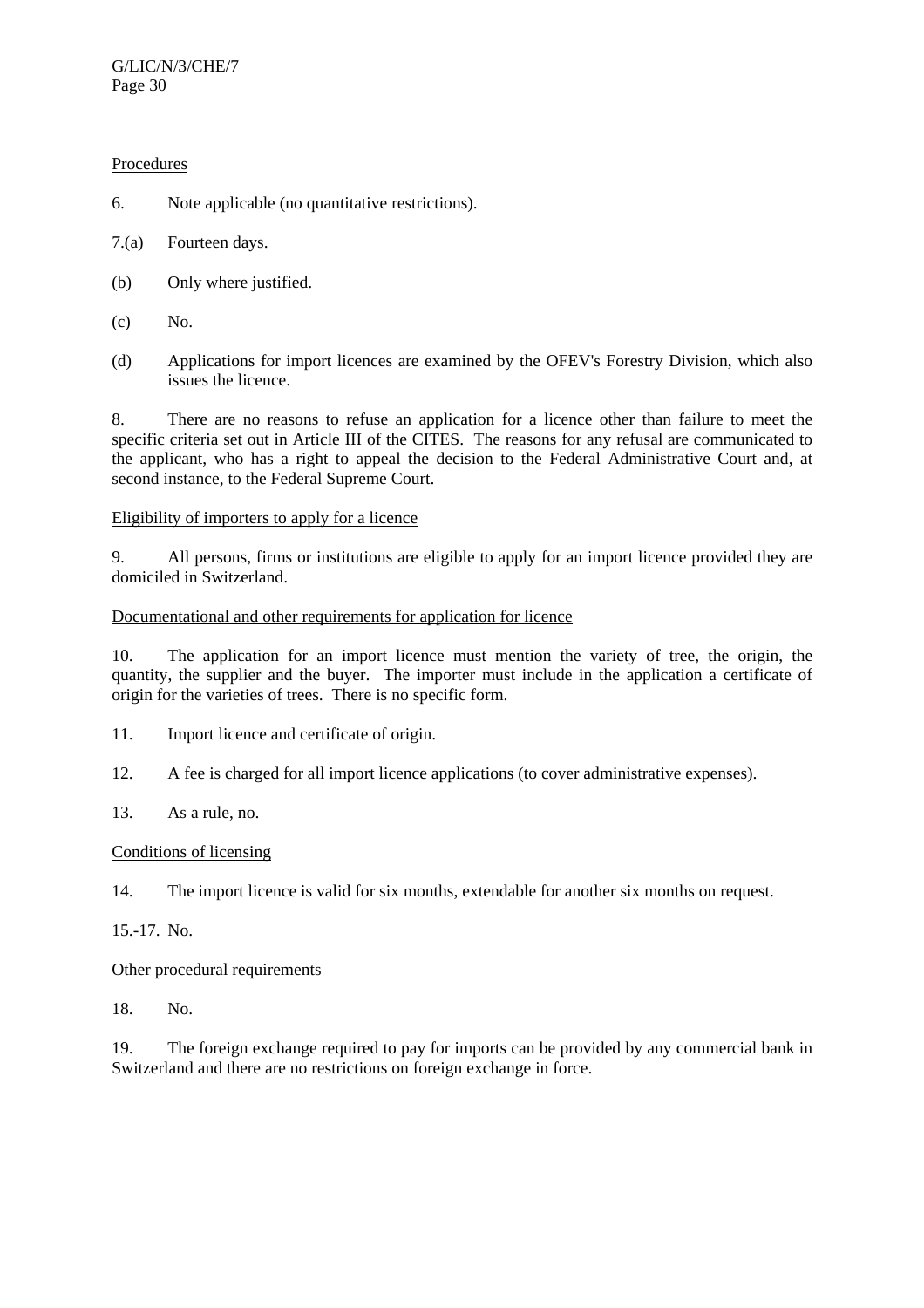# **V. TRANSPLANTS**

## Outline of systems

1. The Federal Office of Public Health (OFSP) is the body responsible for authorizing the import of human organs, tissues and cells to be transplanted to humans. The Transplantation Law aims to guarantee safety in the handling of transplants, in particular with a view to protecting donors and recipients.

## Purpose and coverage of licensing

2. An authorization is required for the import of organs, tissue and cells of human origin to be transplanted to humans.

# 3. All countries.

4. The import authorization is granted when the products are in conformity with the relevant laws. The licence applies to the products and countries listed therein. Otherwise, there is no restriction on the quantity and value of the products.

5. Federal Law of 8 October 2004 on the transplantation of organs, tissues and cells (Transplantation Law; RS 810.21) which entered into force on 1 July 2007. The procedures for import are described, *inter alia*, in the Ordinance of 16 March 2007 on the transplantation of human organs, tissues and cells (Transplantation Ordinance; RS 810.211).

#### Procedures

6. Not applicable (no quantitative restrictions).

- 7.(a) Import is not allowed without authorization. The authorization procedure takes about four months. In exceptional cases a shorter procedure can be envisaged.
- (b) No.
- (c) Not applicable.
- (d) The OFSP is the sole organ responsible for examining applications.

8. Only if the applicant does not meet the criteria is an authorization refused. The reasons will then be stated in the pre-authorization inspection report. There is a possibility to appeal.

# Eligibility of importers to apply for licence

9. All persons, firms or institutions are eligible to apply for an import authorization provided that they are domiciled in Switzerland.

# Documentational and other requirements for application for licensing

10. Different documents and certificates may be requested, depending on the type of transplant (according to application and corresponding checklist, available on the transplantation declaration and authorization web page of the OFSP, www.donneestransplantation.admin.ch). A pre-authorization inspection is mandatory.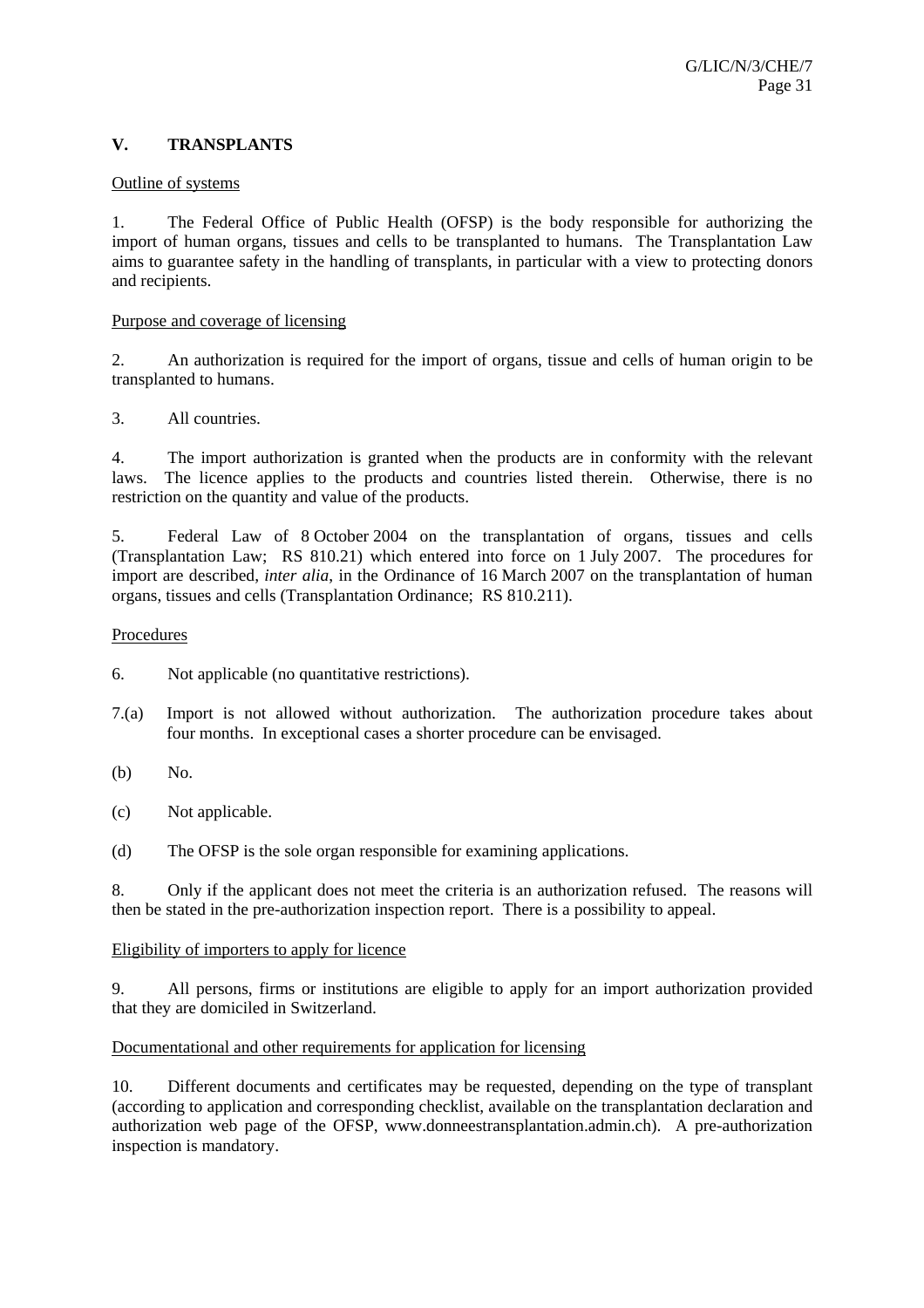11. Once the authorization is issued, none (for importation).

12. CHF 500 to CHF 2,000 per authorization.

13. No.

Conditions of licensing

14. The period of validity of the authorization is a maximum of five years with the possibility of extension.

15.-17. No.

# Other procedural requirements

18. No.

19. The foreign exchange required to pay for imports can be provided by any commercial bank in Switzerland and there are no restrictions on foreign exchange in force.

# **VI. BLOOD, BLOOD PRODUCTS AND IMMUNOLOGICAL PRODUCTS**

# Outline of systems

1. For the importation of blood, blood products and immunological products, an import licence is required. Swissmedic, the Swiss Institute for Therapeutic Products, is the sole organ authorized to examine licence applications. The aim is to protect human and animal health by guaranteeing that high-quality, safe and effective therapeutic products are placed on the market.

# Purpose and coverage of licensing

2. A licence is required each time blood, blood products or immunological products are imported. For the products subject to this procedure, see the relevant laws and ordinances. The products covered are:

(a) Blood and blood products; and

(b) immunological products such as vaccines, toxins and serums.

3. The regulations apply to imports of all goods, whatever their origin (except Liechtenstein).

4. The import licence is granted when the products are in conformity with the relevant laws. The aim is to protect human and animal health by guaranteeing that high-quality, safe and effective therapeutic products are placed on the market.

5. Federal Law on Medicinal Products and Medical Devices, dated 15 December 2000 (RS 812.21). The procedure for imports is described, *inter alia*, in the Ordinance of 17 October 2001 on authorizations regarding medicinal products (RS 812.212.1). Laws and amendments thereto must be adopted by Parliament. They contain all important provisions. Ordinances contain implementing provisions and must be based on a higher legal authority, a law. In this case, ordinances do not go through Parliament. Laws, ordinances and amendments thereto are published in the Official Compendium of Federal Law (RO) and the Systematic Compendium of Federal Law (RS). A licence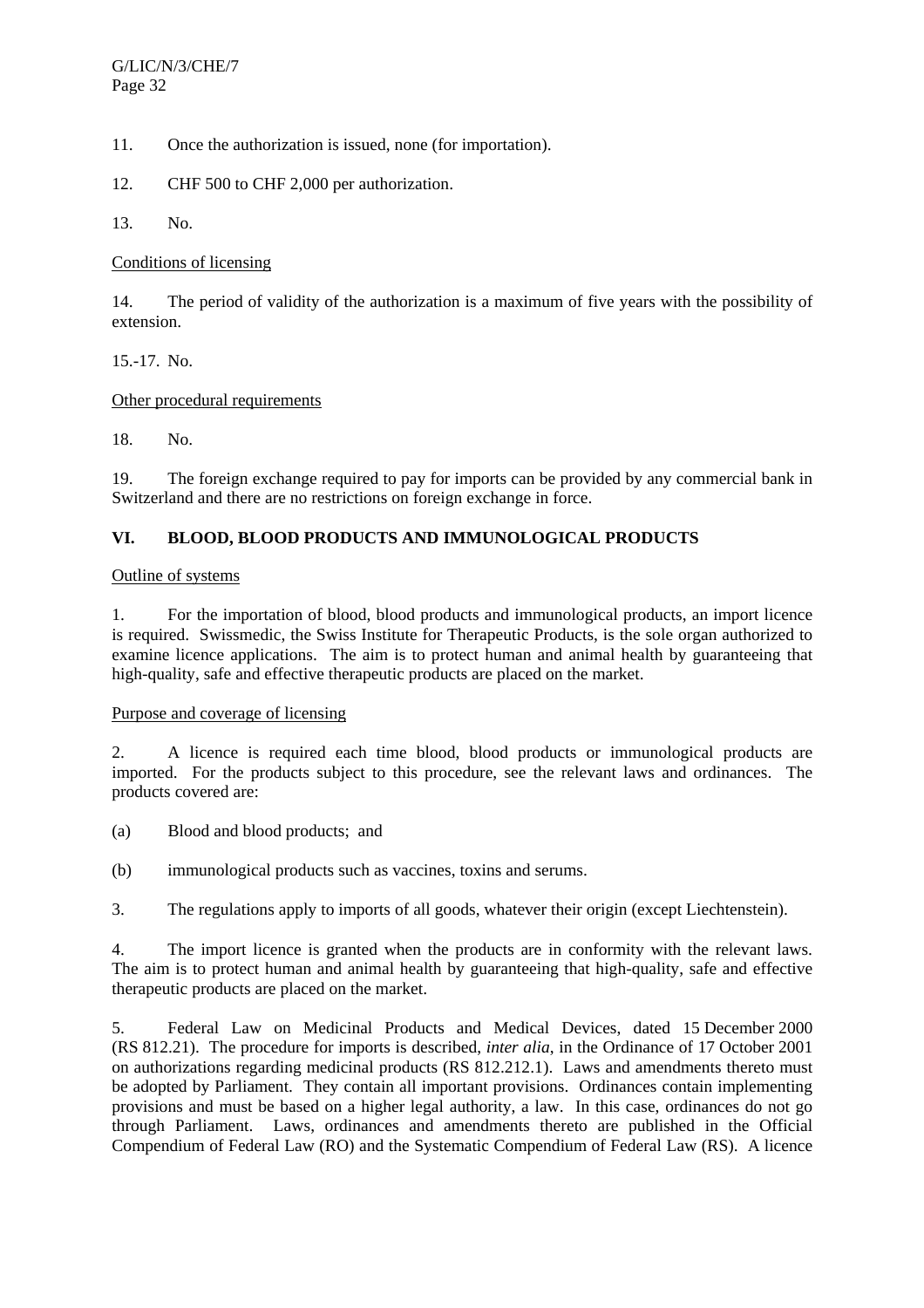is required by law for every import of blood and blood products. In the case of immunological products, this requirement is contained in an ordinance.

# Procedures

- 6. Not applicable (no quantitative restrictions).
- 7.(a) In view of the time required to obtain a licence, the application must be submitted a few days in advance of the importation itself. In normal situations the application is granted and returned within 24 hours of it being filed. Exceptionally and in urgent situations, it may be granted upon request by fax.
- (b) Exceptionally.
- $(c)$  No.
- (d) Swissmedic is the sole organ authorized to examine licence applications.

8. There are no reasons to refuse an application for a licence other than failure to meet the specific criteria. The reasons for any refusal are communicated to the applicant, who has a right to appeal the decision to the administrative authority or to the Federal Administrative Court and, at second instance, to the Federal Supreme Court.

# Eligibility of importers to apply for licence

9. Institutions wishing to import products subject to licence must obtain the necessary licence from Swissmedic in accordance with the relevant laws. The licence is granted if the institution meets certain specific operational and organizational conditions (e.g. import, wholesale trade and export authorization, authorization to take blood for transfusions or for the production of medicinal products). Swissmedic regularly controls compliance with these conditions. The procedure for obtaining licences is regulated by the relevant ordinance. The list of authorized concerns is regularly published. Moreover, registered products may only be imported by the institutions in whose name they are registered.

# Documentational and other requirements for application for licence

10. Only the usual information is required. Samples of the application form are available on website http://www.swissmedic.ch/org/00064/00067/00333/00852/index.html?lang=fr. Other certificates may be requested for a more detailed examination of the quality of the products.

11. In addition to the documents usually required by the customs services, only the application form is required. In certain cases more specific information is requested.

12. CHF 100 per licence (see Ordinance dated 22 June 2006 on the fees of the Swiss Institute for Therapeutic Products (RS 812.214.5)).

13. No.

# Conditions of licensing

14. The period of validity of the licence is one month, generally without possibility of extension.

15.-17. No.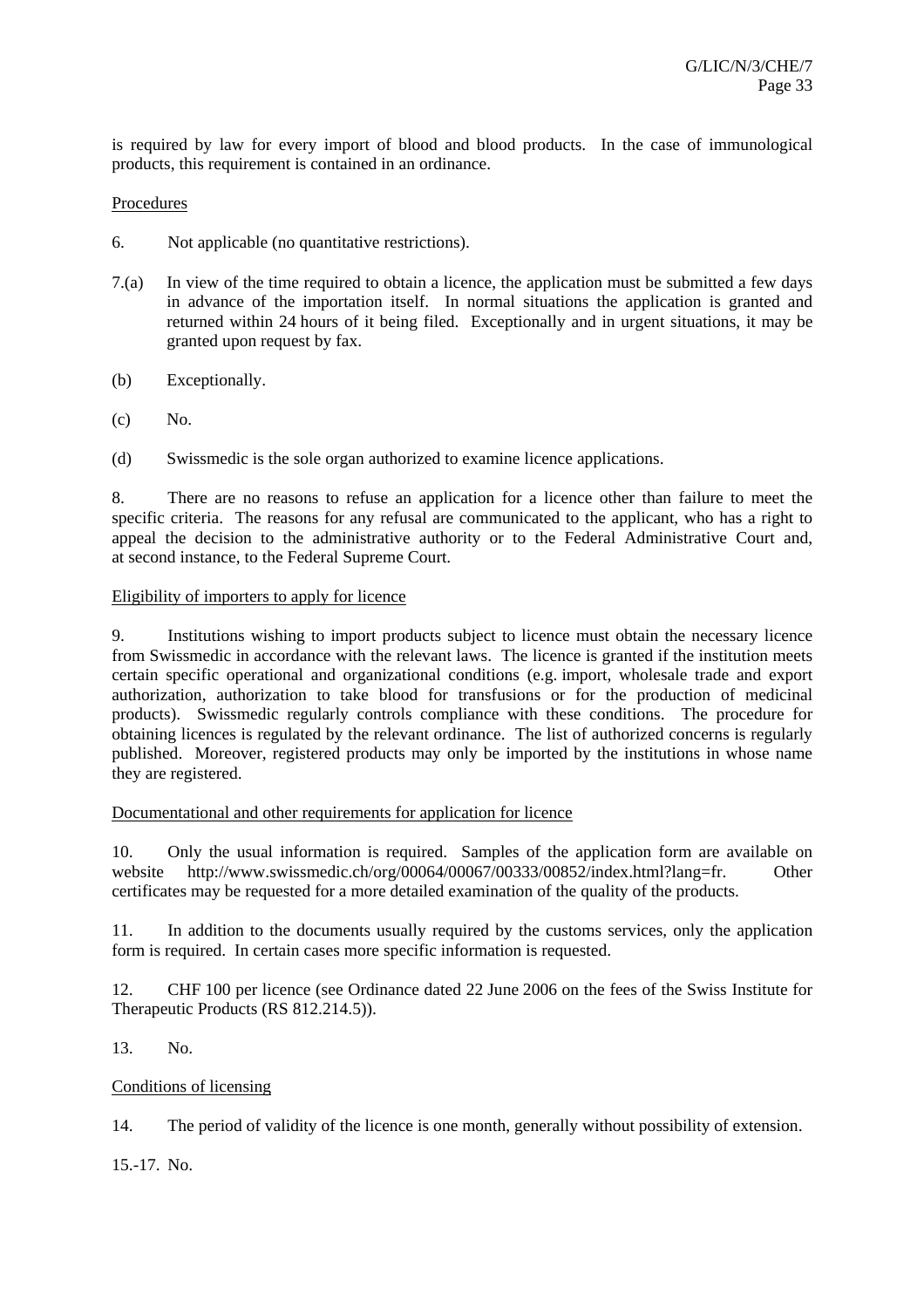#### Other procedural requirements

18. Certain products, such as immunological products or stable blood products, must be registered beforehand by Swissmedic. Moreover, imported batches of registered products are controlled by the Official Medicines Control Laboratory (OMCL) of Swissmedic before being introduced into the market.

19. The foreign exchange required to pay for imports can be provided by any commercial bank in Switzerland and there are no restrictions on foreign exchange in force.

# **VII. NARCOTIC DRUGS, PSYCHOTROPIC SUBSTANCES AND PRECURSORS USED AND MARKETED FOR LEGAL PURPOSES**

# Outline of systems

1. The purpose of the authorization system for narcotic drugs and psychotropic substances is to ensure that imports are carried out for the sole purpose of satisfying legitimate medical and industrial needs. Article 5 of the Federal Law on Narcotics of 3 October 1951 (LStup; RS 812.121) stipulates that a special authorization is required from Swissmedic, the Swiss Institute for Therapeutic Products, for all imports of narcotic drugs, psychotropic substances and precursors. According to the substance involved, Swissmedic may issue single authorizations valid once for import, or general authorizations valid for imports carried out over a specific period of time up to the end of each calendar year. Swissmedic, through the Narcotics Division, is the organ responsible for granting import/export authorizations. More detailed information may be obtained from that organ (e-mail address: autorisation.narco@swissmedic.ch.).

# Purposes and coverage of authorization regime

2. All substances that are subject to the authorization system appear in the DFI Ordinance on the schedules of narcotic drugs, psychotropic substances, precursors and chemical additives of 30 May 2011 (Ordinance on the narcotic drugs schedules, OTStup-DFI, RS 812.121.11).

3. All countries.

4. Yes. The purpose of the authorization system is to ensure that imports (or exports) are carried out for the sole purpose of satisfying legitimate medical and industrial needs.

5. Article 5 of the Federal Law on Narcotics of 3 October 1951 (LStup; RS 812.121) stipulates that a special authorization is required from Swissmedic, the Swiss Institute for Therapeutic Products, for all imports (or exports) of narcotic drugs, psychotropic substances and precursors. Article 7 and Chapter 3 of the Ordinance on the control of narcotic drugs of 25 May 2011 (OCStup, RS 812.121.1) lay down the procedures for the granting of import (and export) authorizations.

 The authorization system is maintained under federal laws. The Government would not have the authority to repeal them. It can, however, change certain details of the system, i.e. the above-mentioned Ordinances. There is no delegation of authority to the administration. There is, however, a limited delegation of authority to the DFI, because Ordinance 812.121.11 of 30 May 2011, which includes lists of all controlled substances that are subject to the permit system, is under the authority of the DFI.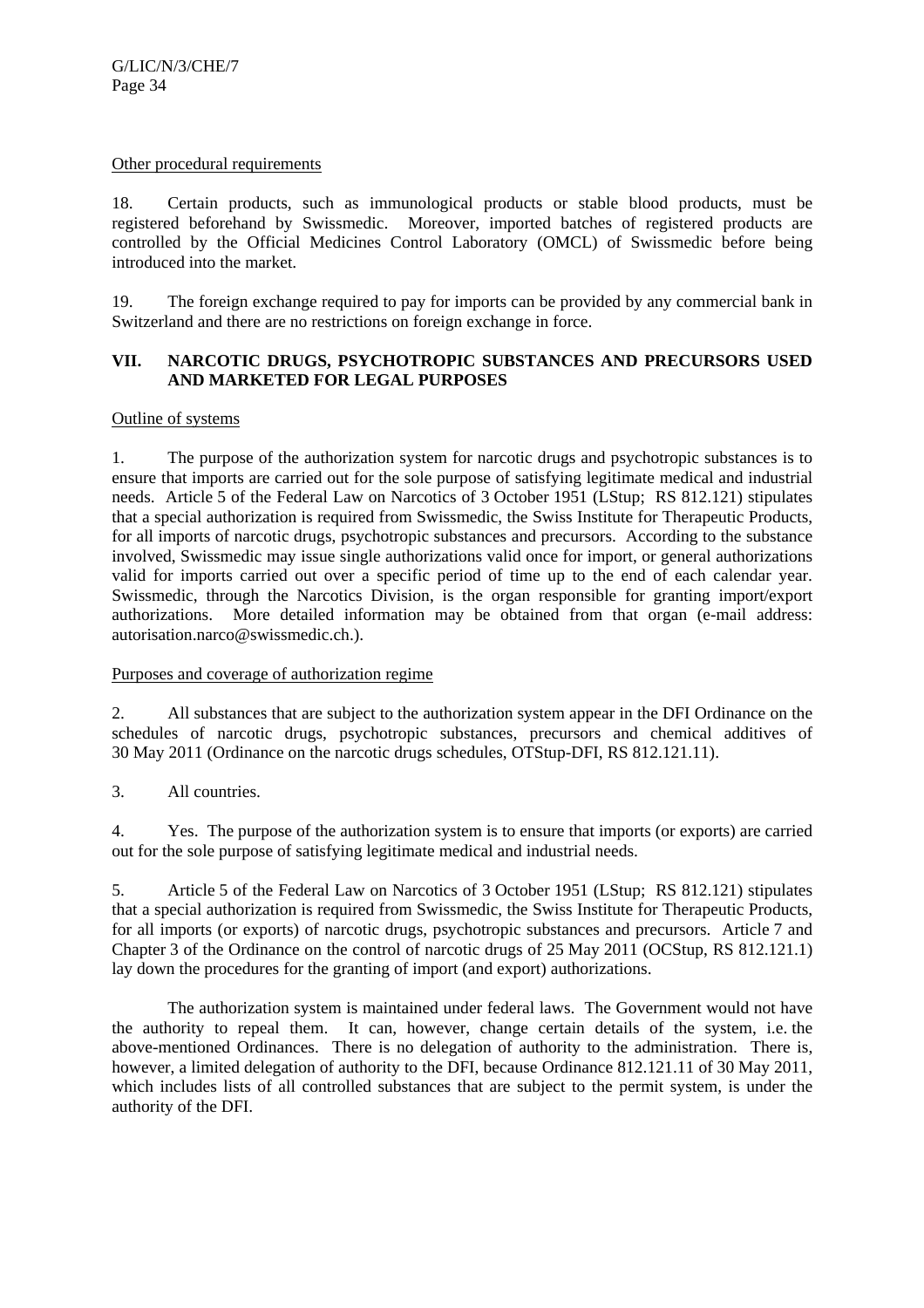## **Procedures**

- 6.I. The quantities that can be imported (and exported) are limited through a system of estimates coordinated by the UN and its International Narcotics Control Board (INCB). Each country must report its annual needs in narcotic drugs and psychotropic substances to the INCB. If need be, requests for adaptations of the estimates may be submitted to the INCB, which approves them if they are legitimate. The INCB publishes the estimates for all of the countries, and updates them on a monthly basis.
- II. The estimates are sent once a year (for psychotropic substances once every three years) to the INCB. Import (and export) authorizations are issued only if the estimates have not been exceeded. Where they have been exceeded, a request for an additional estimate must be forwarded to the INCB.
- III. Import or export authorizations are granted only to holders of a cantonal or a Swissmedic licence to manufacture or to market narcotic drugs, psychotropic substances or precursor chemicals, or a special OFSP authorization.
- IV. There is no time-limit for the submission of applications provided the import or export quantities do not exceed the estimates.
- V. The time required for granting an import (or export) authorization is ten working days on average, assuming that all of the documentation and other requirements have been met. Where there is no estimate or the estimate is insufficient (a few cases each year), the time-limits are extended to as much as one month.
- VI. Import authorizations are valid from the date of issue.
- VII. As a rule, only Swissmedic considers authorization applications. If need be, Swissmedic cooperates with the cantons or the foreign competent authorities concerned, and the INCB.
- VIII. Applications are considered in the order in which they are received by the Swissmedic service. If an authorization application is not complete or free of error, Swissmedic informs the applicant by means of a form indicating the deficiencies in the application.
- IX. For every import of narcotic drugs, psychotropic substances or precursors, an import authorization is required. Import/export authorizations are only issued upon request.
- X. The importing country is informed of any export authorization granted by receiving a copy of the authorization.
- XI. No.
- 7. Not applicable.

8. Any irregularities, no proven legitimate end-use and so on. In case of a refusal to issue an authorization, the reasons for refusal are given to the applicant, who has the right to appeal within 30 days to the Federal Department of Home Affairs.

#### Eligibility of importers to apply for authorization

9. All persons, firms and institutions may apply for an authorization provided they are holders of a cantonal authorization or a DFI or Swissmedic licence to manufacture or market narcotic drugs,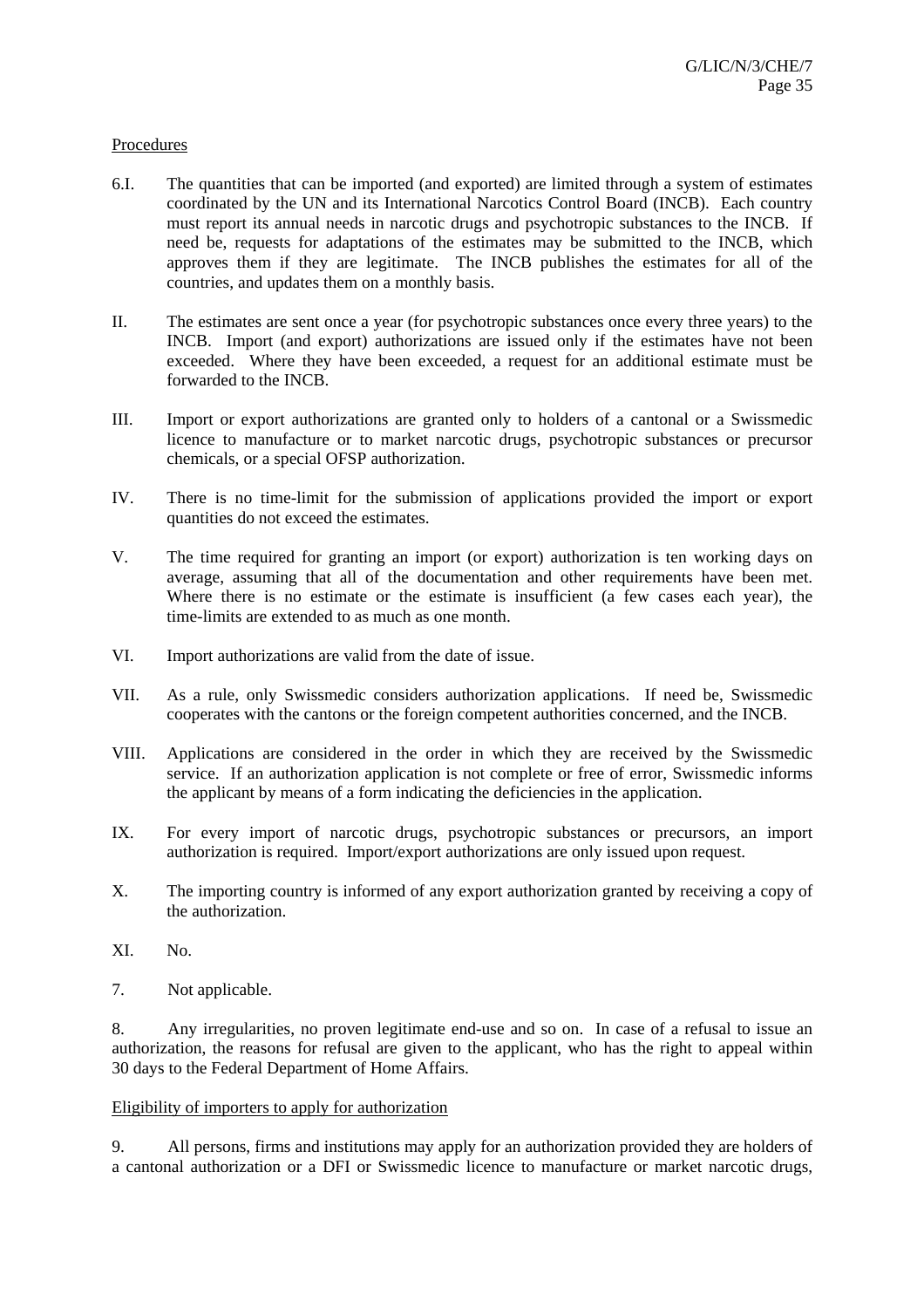psychotropic substances or precursor chemicals, or a special OFSP authorization. Swissmedic publishes lists of persons, firms and institutions authorized by the cantons in accordance with the OCStup criteria.

# Documentational and other requirements for application for authorization

10. The importer sends a written application for an import authorization, listing the products to be imported and the corresponding quantities. There is a specific form to be found on the relevant website.<sup>7</sup>

11. A copy of the authorization issued by Swissmedic must be presented to Customs.

12. CHF 50 for a single authorization for goods with a value of up to CHF 100; CHF 100 for a single authorization for goods with a value exceeding CHF 100; CHF 200 for a general authorization (the total quantity to be imported/exported must be indicated in the application for authorization).

13. No.

# Conditions of authorization

14. Single import authorizations are valid for three months. The validity of a general import licence is 12 months, limited to 31 December of each calendar year.

15. No.

16. Import authorizations are not transferable.

17. No.

Other procedural requirements

18. No.

19. The foreign exchange required to pay for imports can be provided by any commercial bank in Switzerland and there are no restrictions on foreign exchange in force.

# **VIII. ETHANOL**

# Outline of the systems

1. The private sector is allowed to import ethanol and spirits containing not more than 80 per cent by volume without restriction and without any permit; but only the Swiss Confederation is entitled through the Swiss Alcohol Board to import ethanol whose alcohol content exceeds 80 per cent by volume. However, imports by the private sector are possible subject to prior authorization by the Swiss Alcohol Board.

# Purposes and coverage of licensing

2. The products covered are in tariff headings 2207.10 and 2207.20). See point 1 above.

 $\overline{\phantom{a}}$  $\frac{7}{1}$  http://www.swissmedic.ch/org/00064/00067/00334/00853/index.html?lang=fr.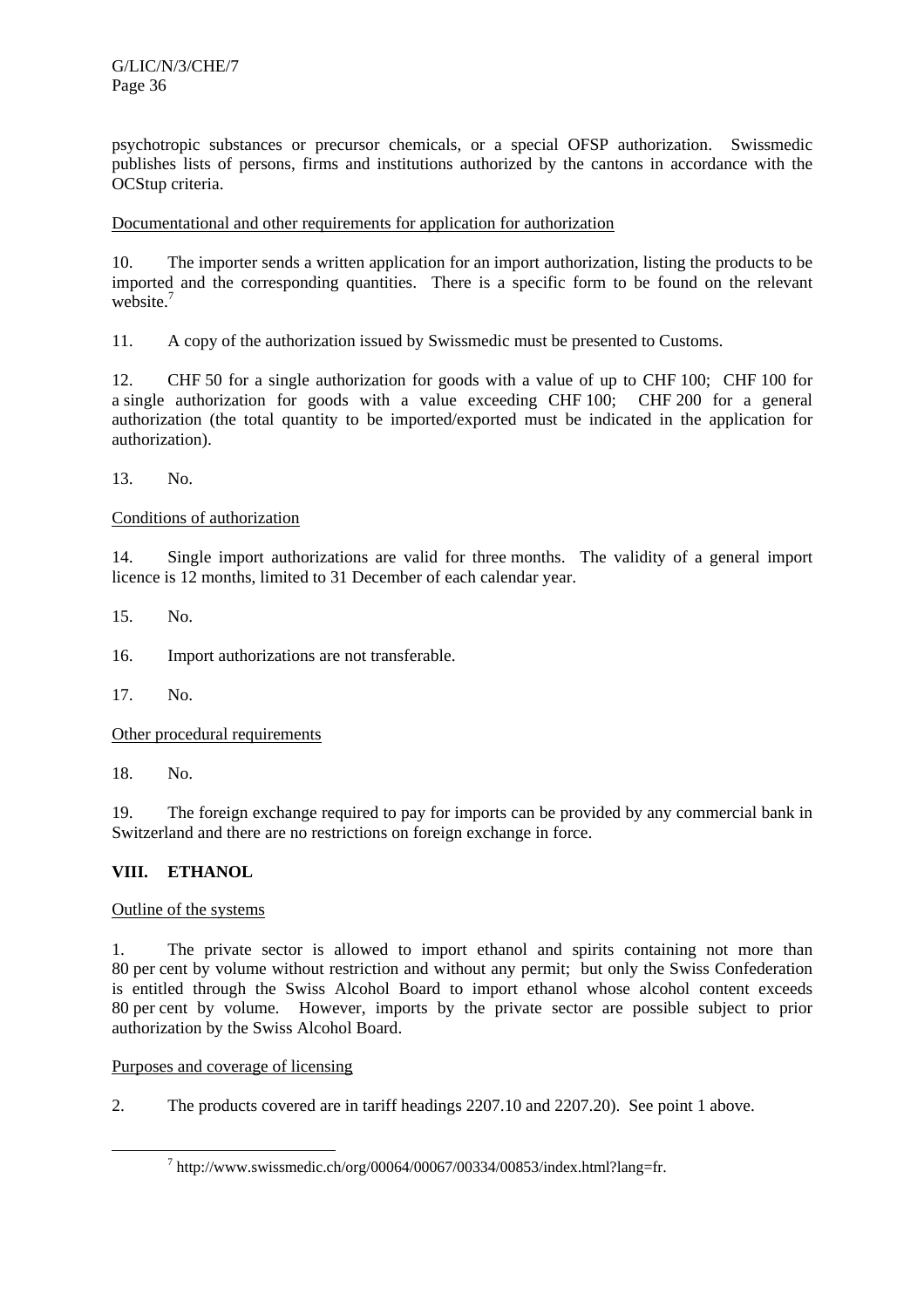3. These regulations apply to all imports of ethanol, whatever its origin.

4. For control reasons, only the Swiss Confederation is entitled to import ethanol and spirits containing more than 80 per cent by volume.

5. The alcohol legislation is based on Article 105 of the Federal Constitution, which gives the Confederation the sole right to legislate in this field. The specific legal basis for the procedure of import licences is the Federal Law on Alcohol of 21 June 1932 (RS 680).

# Procedures

6. Import licences are generally only granted for ethanol qualities that are not put on the market by the Swiss Alcohol Board itself. However, Alcosuisse, a profit centre of the Swiss Alcohol Board, which has responsibility for the importation and sale of ethanol, endeavours to provide its clients with special ethanol qualities on request.

- 7.(a) In view of the time required to obtain a licence, the application must be submitted three to five days in advance of the importation itself.
- (b) Generally, yes.
- $(c)$  No.

(d) Applications are considered by a single authority, the Swiss Alcohol Board (RFA).

8. There are no reasons to refuse an application for a licence other than failure to meet the specific criteria. The reasons for any refusal are communicated to the applicant, who has a right to appeal the decision to the administrative authority or to the Federal Administrative Court and, at second instance, to the Federal Supreme Court.

# Eligibility of importers to apply for authorization

9. As a rule, any natural or legal person domiciled in Switzerland is eligible, irrespective of nationality or origin, to receive a licence.

# Documentational and other requirements for application for licence

10. The importer sends a written application for an import authorization, listing the products to be imported and the corresponding qualities (purity, denaturation, etc.) and quantities. There is no specific form.

11. A copy of the authorization issued by the Swiss Alcohol Board must be presented to Customs.

12.-13. No.

# Conditions of licensing

14. The application has to be submitted to the Swiss Alcohol Board. The validity of the licence is generally limited to a single importation.

15. No.

16. Import licences are not transferable.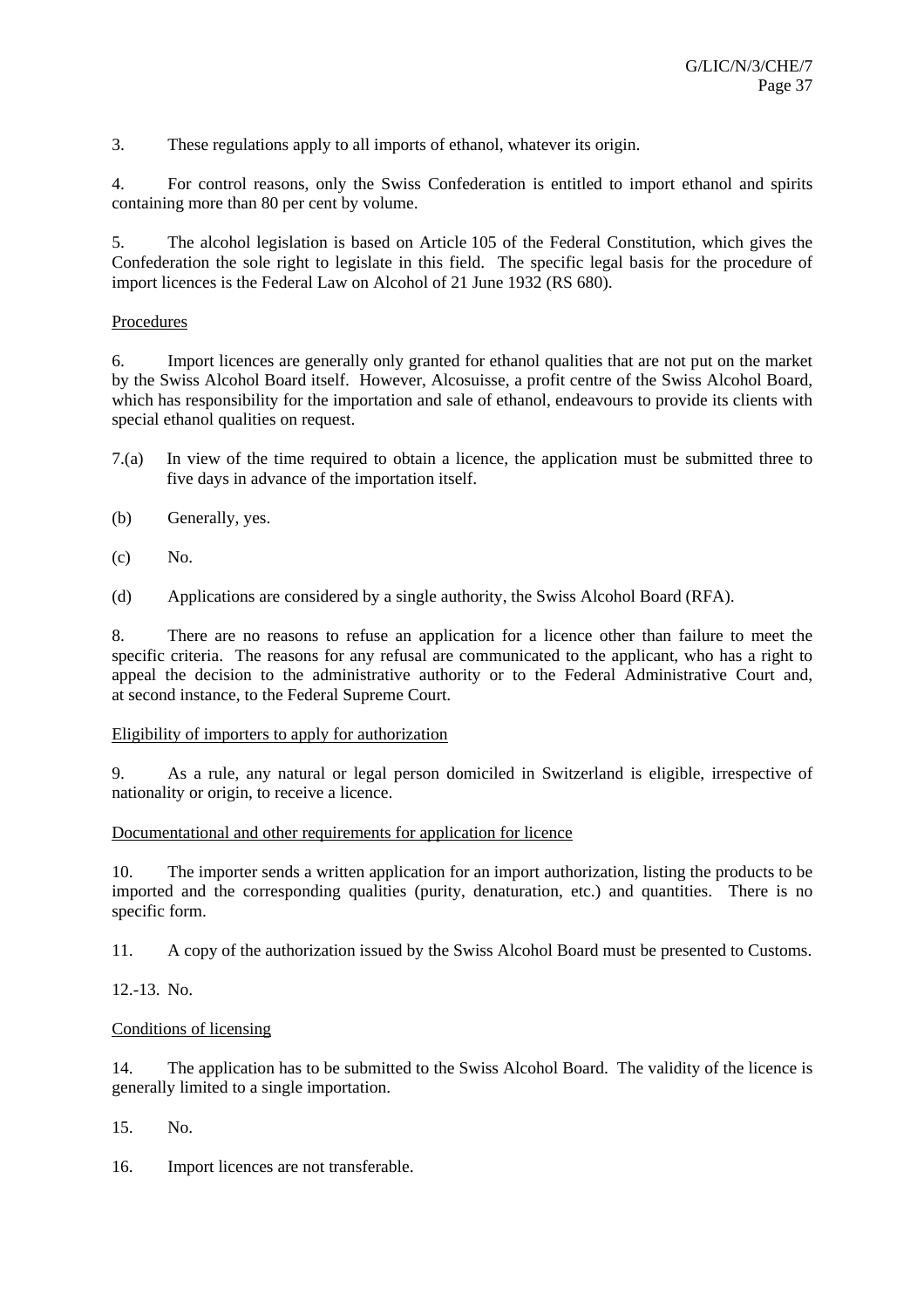# 17. No.

# Other procedural requirements

18. No.

19. The foreign exchange required to pay for imports can be provided by any commercial bank in Switzerland and there are no restrictions on foreign exchange in force.

# **IX. GOODS OF VITAL AGRICULTURAL AND INDUSTRIAL IMPORTANCE SUBJECT TO COMPULSORY STOCKPILING**

# Outline of systems

1. In accordance with Article 8 of the Federal Law on National Economic Supply (LAP; RS 531), the Federal Council may subject certain goods of vital importance to compulsory stockpiling. To that end, it may place the products concerned under the import licensing regime. The granting of a licence is conditional upon the conclusion of a reserve stock contract.

# Purposes and coverage of licensing

2. To ensure compulsory stockpiling, the Federal Council has placed the following goods of vital importance under the import licensing regime (tariff headings to be found in Article 1 of the respective ordinances, see point 5):

- Liquid fuels (Swiss Central Office for the Import of Liquid Fuels,  $CARBURA<sup>8</sup>$ );
	- sugar, rice, edible oils and fats, coffee, different kinds of cereal (*Réservesuisse Nahrungsvorsorge Schweiz, Réservesuisse<sup>9</sup>* );
	- the above bodies grant general import licences under the authority of the Federal Office for National Economic Supply. They allow importers to import the listed goods from all countries without quantitative restrictions and for an unlimited period of time.

3. The regulations apply to imports of all goods, whatever their origin.

4. No. The purpose of automatic licensing is to ensure compulsory stockpiling. The size of the compulsory reserve stocks of each importer is determined on the basis of the imports carried out (equal treatment for all importers).

5. Legal bases: Federal Law on National Economic Supply (RS 531) as well as the ordinances on compulsory reserve stocks specific to each product (sugar: RS 531.215.11, rice: RS 531.215.12, edible oils and fats: RS 531.215.13, coffee: RS 531.215.14, cereal: RS 531.215.17, liquid fuels: RS 531.215.41). The Government may place other products of vital importance under the import licensing regime.

 <sup>8</sup> Additional information in French, German, Italian and English available at: http://www.carbura.ch. 9

<sup>&</sup>lt;sup>9</sup> Additional information in German, French, and Italian available at: http://www.reservesuisse.ch/.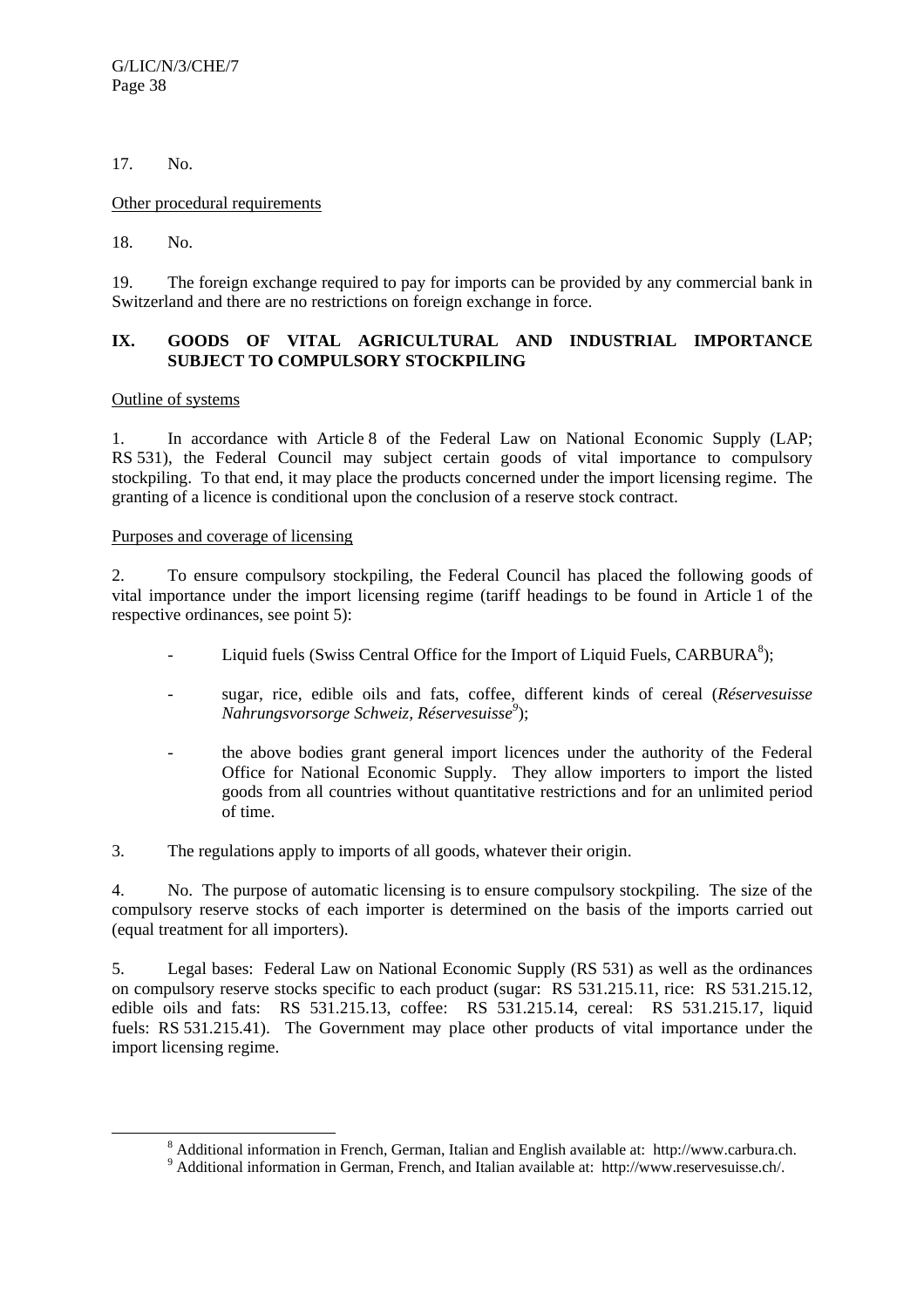# **Procedures**

- 6. Not applicable (no quantitative restrictions).
- 7.(a-b) Applications for a general import licence must be submitted a few days before importation. In urgent cases, the licence may be granted immediately by fax.
- $(c)$  No.
- (d) Applications are reviewed by a single service (see point 2 above).

8. There are no reasons to refuse an application for a licence other than failure to meet the specific criteria. The reasons for any refusal are communicated to the applicant, who has a right to appeal the decision to the administrative authority or to the Federal Administrative Court and, at second instance, to the Federal Supreme Court.

# Eligibility of importers to apply for licence

9. In principle, all persons, firms or institutions are eligible to apply for an import licence.

# Documentational and other requirements for application for licence

10. Only the usual information is required. Samples of the various application forms are available on the websites of, respectively, the Swiss Central Office for the Import of Liquid Fuels (http://www.carbura.ch/gebs.0.html?&L=1) and the *Réservesuisse Nahrungsvorsorge Schweiz*, (http://www.reservesuisse.ch/index.php?L=1).

11. In addition to the number of the automatic licence and the documents usually required by the customs services, certain certificates, such as certificates of origin or sanitary or phytosanitary certificates (see Chapter II), are required according to the product.

- 12. No fees.
- 13. As a rule, no.

# Conditions of licensing

- 14. The validity is not limited as long as the conditions on which the licence was granted are met.
- 15. No.
- 16. The licences are not transferable between eligible persons.
- 17.(b) The issuing of the licence is subject to the payment of the portions of the customs duty that are not collected by the Federal Customs Administration.

# Other procedural requirements

18. No.

19. The foreign exchange required to pay for imports is automatically provided by the banks. There are no restrictions on foreign exchange.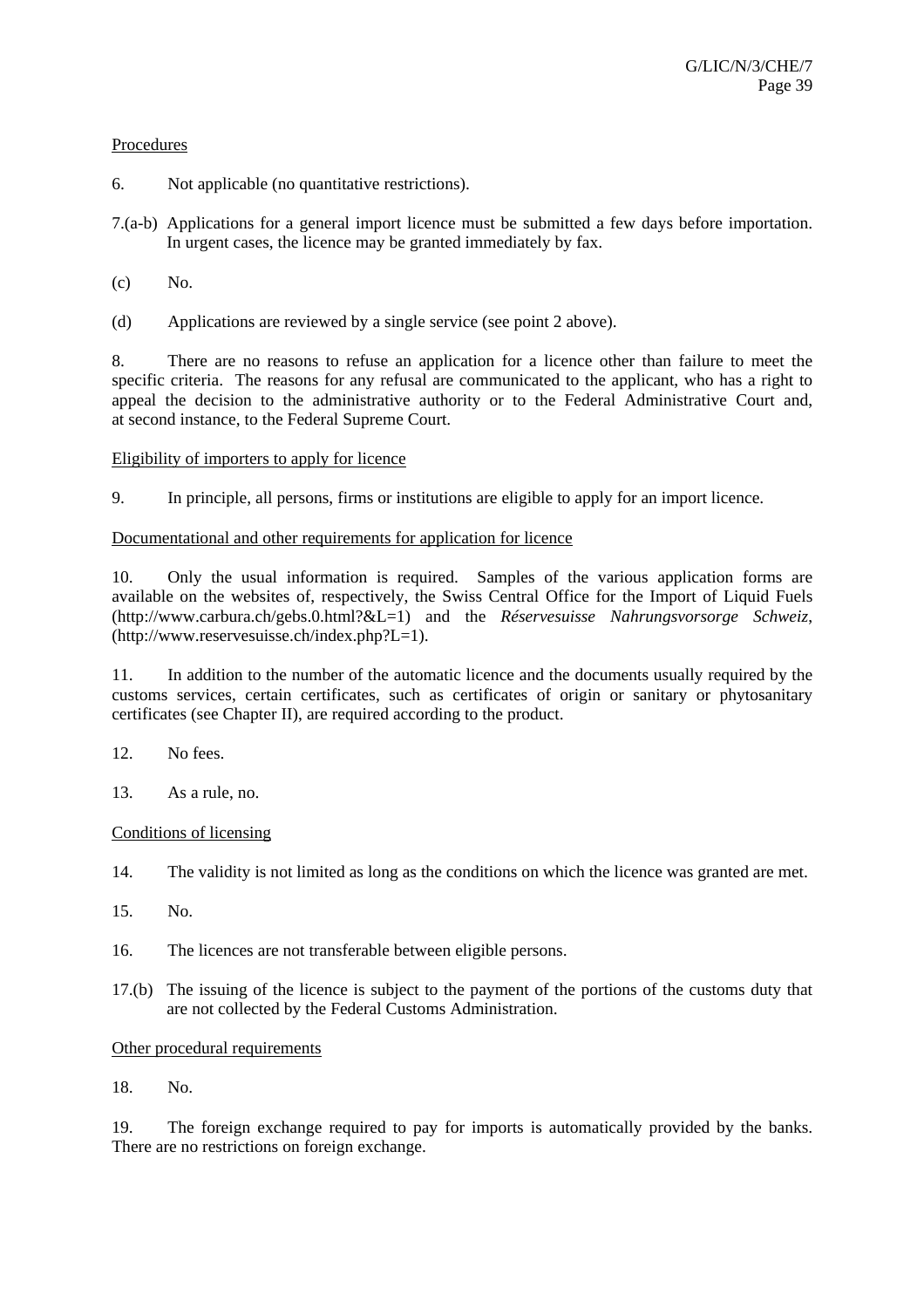# **X. WAR MATERIAL, WEAPONS**

#### *(i) War material*

#### Outline of systems

1. The purpose of the regime is to establish control on the origin, nature and destination of the war material in question. The State Secretariat for Economic Affairs, Division of export controls and sanctions, is responsible for examining applications for authorization.

#### Purposes and coverage of licensing

2. The war material whose import is subject to authorization is listed in Annex 1 of the Ordinance.

# 3. All countries.

4. The purpose of the regime is to establish control on the origin, nature and destination of the war material in question.

5. The regime of authorizations for the import of war material is laid down in Article 107, paragraph 2, of the Federal Constitution (RS 101). Thus, the Government does not have the authority to abolish it. The products subject to this regime are listed in Annex 1 to the Ordinance on war material, which is a governmental text. Importation of war material is subject to the authorization regime laid down in the Federal Law on War Material of 13 December 1996 (RS 514.51) and the Ordinance on war material of 25 February 1998 (RS 514.511). The Law and the Ordinance do not apply to imports of war material for the Swiss Army; other exceptions are mentioned in Article 17(4) of the Law.

# Procedures

- 6. Not applicable (no quantitative restrictions).
- 7.(a-b) There are no standards required by the Law or the Ordinance. However, it is recommended that applications for authorization should be submitted at least seven days in advance of the scheduled date of importation. In exceptional cases, the processing of applications may be carried out in a shorter period.
- (c) No.
- (d) One single organ (the State Secretariat for Economic Affairs, Division of export controls and sanctions, of the Federal Department of Economic Affairs) is responsible for examining applications for authorization.

8. Authorizations are not granted if they are contrary to international law or if they are not in the interests of Switzerland. Refusals have to be announced in a decision that contains the reasons for the denial. The right to appeal is guaranteed by the federal law on procedures.

#### Eligibility of importers to apply for licence

9. Any person, firm or institution is eligible to apply for an import licence.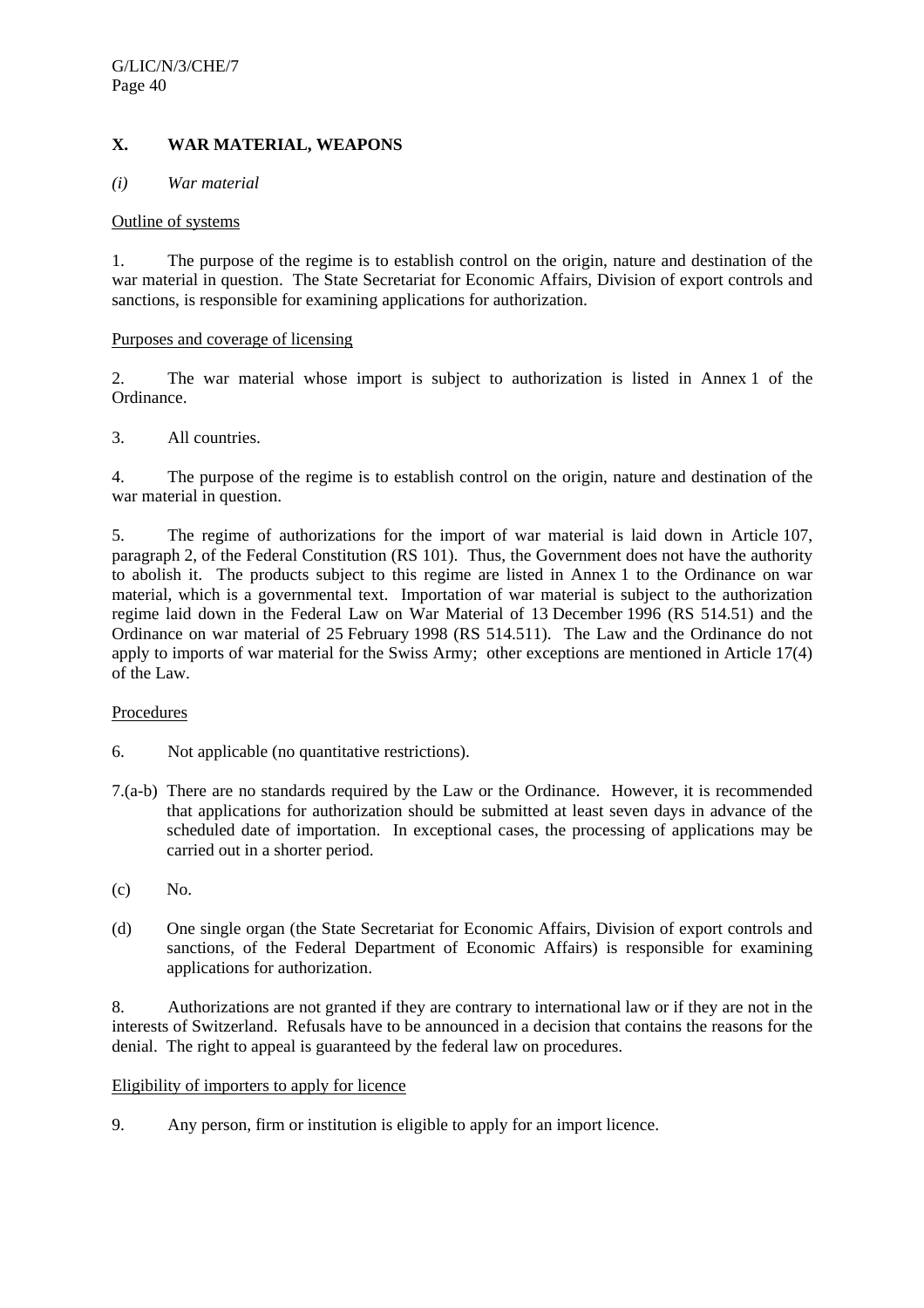# Documentational and other requirements for application for licence

10. Applications for import authorizations must contain the name and address of the supplier and of the importer/applicant, a precise description of the war material, its weight and its value, its customs tariff number and its category (in accordance with the list in Annex 1 of the Ordinance), the country from where the import will take place and (if possible) the scheduled date of the import.

11. Import licence.

12. 0.8 per cent of the value of the imported goods, but at least CHF 50 and at the most CHF 5,000 per licence.

13. No.

## Conditions of licensing

14. The authorization to import is valid for one year. It is possible to obtain one extension of six months.

15.-17. No.

#### Other procedural requirements

- 18. No.
- 19. No.
- *(ii) Implementation of the Convention on the Prohibition of the Development, Production, Stockpiling, and Use of Chemical Weapons and on their Destruction (CWC)*

#### Outline of systems

1. Imports of chemicals controlled by Schedule 1 of the CWC are subject to an import licence to prevent the development, production, stockpiling and use of chemical weapons. The State Secretariat for Economic Affairs is responsible for examining licence applications.

# Purposes and coverage of licensing

2. The Schedule 1 chemicals that are concerned are listed in the Annex to the Ordinance of the Swiss Federal Department of Economic Affairs on dual-use chemicals (OCPCh) and reflect the commitments undertaken by Switzerland under the CWC.

3. From all countries on a case-by-case basis (non-automatic licensing).

4. The purpose of the regime is to prevent the development, production, stockpiling and use of chemical weapons.

5. Federal Law on the control of goods used for civilian and military purposes and specific military goods (RS 946.202) of 13 December 1996 and Ordinance on the control of chemical products used for civilian and military purposes (OCPCh RS 946.202.21) of 17 October 2007. Switzerland has signed the internationally binding CWC and is therefore obliged to comply with the provisions of this Convention. The products which are subject to this regime are listed in the Annex to the Ordinance of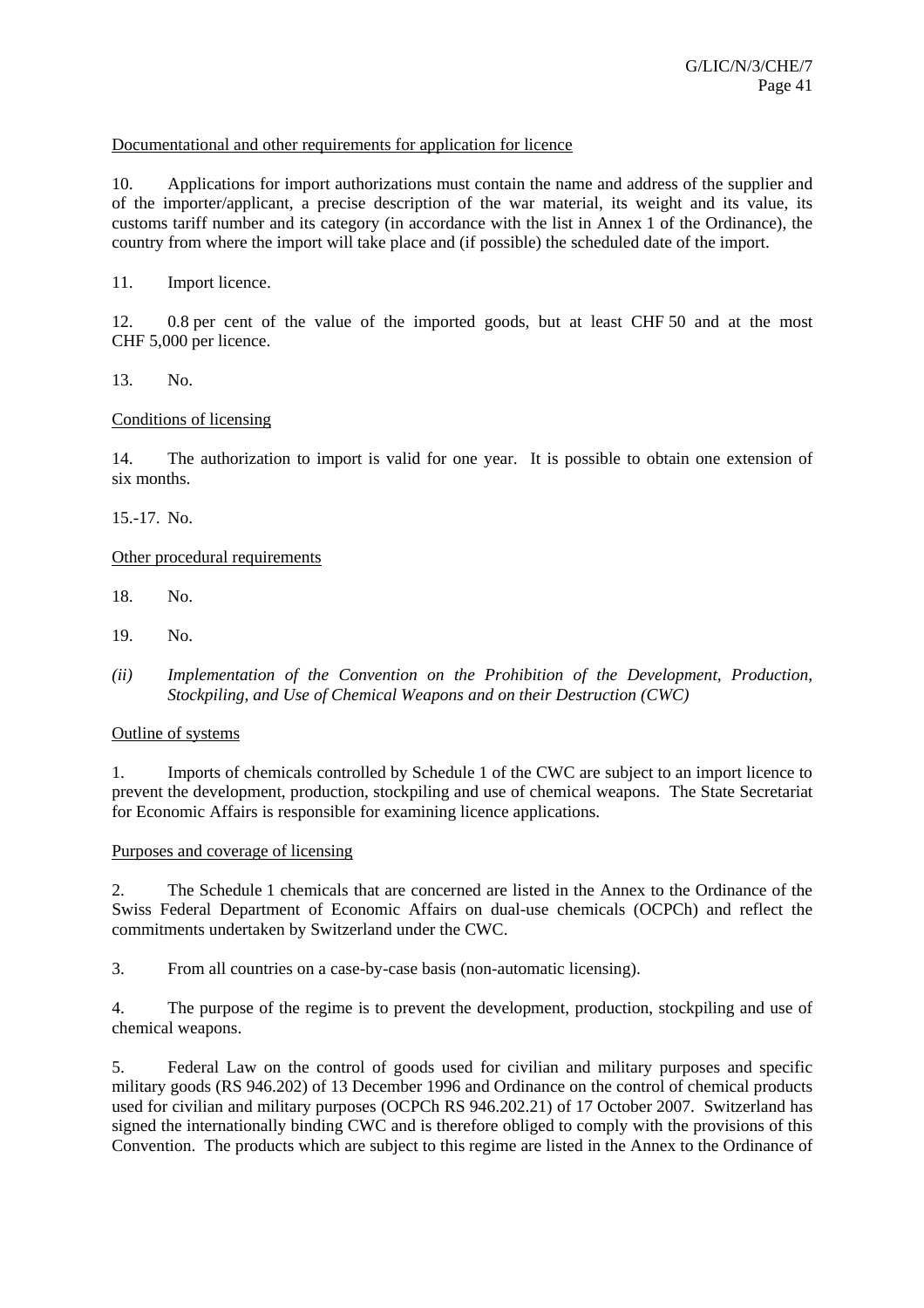the Swiss Federal Department of Economic Affairs on the control of chemical products used for civilian and military purposes (OCPCh).

# Procedures

6. The aggregate amount of such chemicals at any time must not exceed one tonne. Each importer has to notify the Government of the total amount of imported Schedule 1 chemicals. This has to be done at the latest 60 days following the end of a calendar year.

- 7.(a-b) Applications for authorizations must be submitted at least 40 days in advance of the scheduled date of importation. In the relevant Ordinance there are no exceptions foreseen for a shorter period. Licences are granted on a case-by-case basis.
- (c) No.
- (d) The State Secretariat for Economic Affairs (seco: http:/www.seco.admin.ch), Division of export controls and sanctions, industrial products, is responsible for examining licence applications.

8. Licences are only granted if the purpose of the importation is not contrary to the provisions of the CWC.

9. Any person, firm or institution is eligible to apply for an import licence.

# Documentational and other requirements for a licence application

10. Applications for import authorizations must contain the name and address of the supplier, the importer and applicant, the chemical name and the structural formula of the product and the Chemical Abstracts Service (CAS) registry number, the quantity, the country of origin, the shipping country, and the scheduled date importation. The following documents must be presented: Official application form, invoice, and a detailed description with regard to the end-use of the chemicals. An undertaking that the chemicals will be used exclusively for research, medical, pharmaceutical or protective purposes in accordance with the provisions of the CWC.

- 11. Import licence.
- 12. There is no licensing fee or administrative charge.
- 13. No.

# Conditions of licensing

14. The import authorization is valid for one year. However, this time-frame can be extended for another six-month period.

15. No.

16. The licence is valid for one year, with the possibility of a six-month extension.

17. The importer has to notify the Government of the total amount of imported Schedule 1 chemicals during the past year. This has to be done at latest 60 days following the end of a calendar year.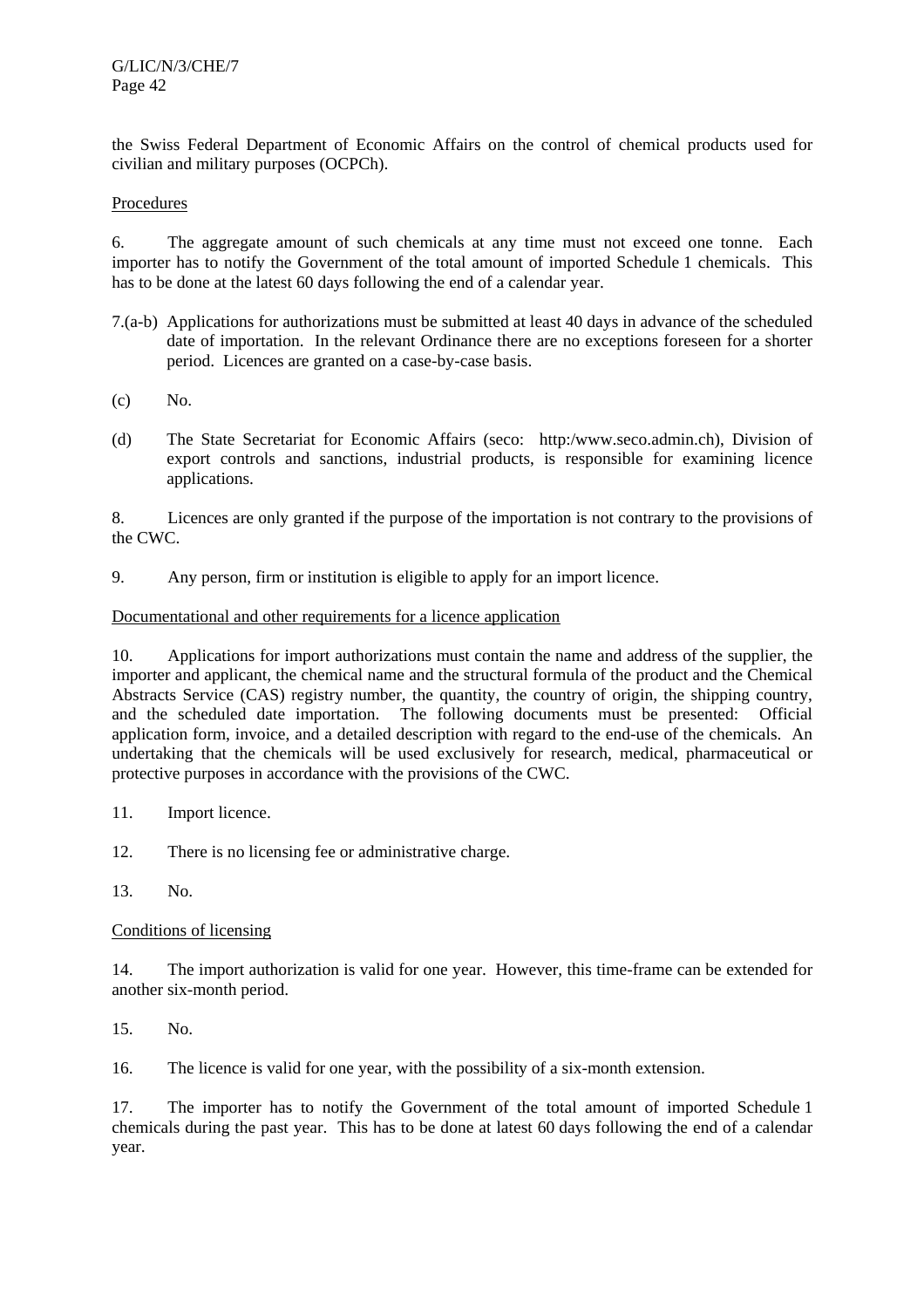## Other procedural requirements

18.-19. No.

*(iii) Weapons, their accessories and ammunition* 

#### Outline of systems

1. The main purpose of entry regulations is to prevent illegal traffic in weapons, integral parts of weapons, etc. The competent authority for the issue of authorizations is the Central Office for Arms attached to the Federal Office of Police (Federal Department of Justice and Police $10$ ).

#### Purposes and coverage of licensing

2. All objects which are considered under Swiss law as weapons, integral parts of weapons, specially designed parts of weapons or accessories to weapons, ammunition and parts of ammunition in accordance with Articles 1 to 8 of the Weapons Ordinance (see point 6 below).

3. These provisions apply irrespective of the country from which such goods are entered.

4. The main purpose of entry regulations is to prevent illegal traffic in weapons, integral parts of weapons, etc.

5. On 12 December 2008, two revisions of the Federal Law on Weapons, Accessories and Ammunition (Weapons Act, LArm; RS 514.54) entered into force. The first revision arose from adjustments to Schengen, i.e. the implementation in Swiss law of Directive 91/477/EEC on control of the acquisition and possession of weapons of the Council of the European Communities. The second, known as a "national" revision, was carried out to remedy the existing gaps in the implementation of the 1997 Weapons Act. Two revisions of the Ordinance on weapons, accessories and ammunition (Weapons Ordinance, OArm: RS 514.541) entered into force at the same time. These statutes supplement the federal laws on war material and on the control of dual-use goods. Small arms (shoulder weapons and handguns), airguns,  $CO<sub>2</sub>$  guns, imitation guns, alarm guns and soft air guns, if at first sight they resemble genuine firearms, and other weapons, such as knives, truncheons, as well as integral parts of weapons, accessories and ammunition, are subject to these provisions. Some goods are subject to both the law on war material and the weapons legislation.

 The entry licensing procedure is governed by the legal provisions cited above, in particular Articles 24 to 25(a) of the LArm and Articles 34 to 42 of the OArm. The Weapons Act and the Weapons Ordinance stipulate which objects are subject to authorization and which annexes must be submitted with the application for authorization to enter weapons. The Weapons Ordinance may be amended by the Executive, but only in the framework of the Weapons Act. Articles 25(3) and  $25(a)(3)$  of the Weapons Act state that the Executive may provide for derogations to the authorization regime in respect of certain objects and certain categories of persons. To this end, the Executive introduced new rules under Article 40(3) of the OArm for hunters and sports shooters and under Article 42 of the OArm for different categories of persons.

# Procedures

6.I Customs authorities supply statistical reports on entries (quantity, commodity value, country of consignment).

<sup>&</sup>lt;sup>10</sup> Further information available at: http://www.fedpol.admin.ch/fedpol/fr/home/themen/sicherheit/ waffen.html (in French, German and Italian only).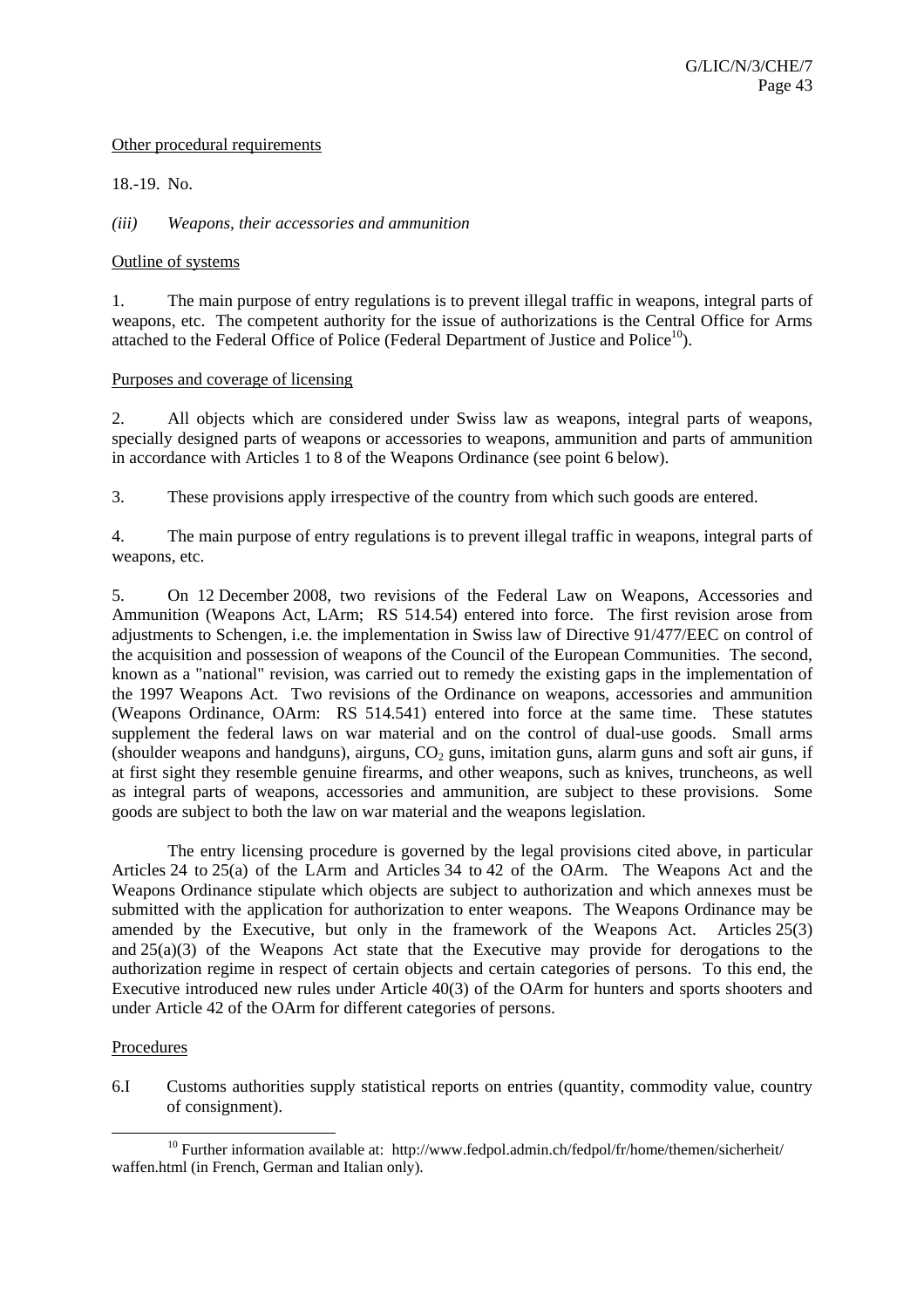- II. The entry of weapons etc. for non-professional purposes is subject to authorization which, according to Article 39(2) of the OArm is valid for six months and may be extended for a maximum of three months. The entry authorization gives entitlement to enter a maximum of three weapons or three integral parts of weapons at a time within this period (Article 39(2) OArm). The entry authorization for professional purposes is issued as a single authorization for the first year. To obtain the single authorization, the applicant must attach to the application a copy of his/her trading licence. The authorization is valid for six months and may be extended by no more than three months (Article 36(3) OArm). If the holder of the single authorization has not been the subject of any challenge or objection regarding his/her activity for one year, he/she may request that the authorization be made a general authorization. A general authorization is valid for 12 months and the holder may enter an unlimited number of weapons (apart from prohibited weapons).
- III. Anyone wishing to enter weapons for non-professional purposes under Articles 4 and 5 of the LArm must possess an authorization for the introduction of such weapons into Swiss territory, except in the case of the persons referred to in Articles 40(3) and 42 of the OArm. In addition, persons domiciled abroad and foreign nationals domiciled in Switzerland who do not have a residence permit must submit to the competent cantonal authority an official certificate from their State of domicile or their State of origin authorizing them to purchase a weapon or an integral part of a weapon. The nationals of certain States referred to in Article 12 of the OArm must be in possession of a special authorization, since in principle the persons concerned are prohibited from purchasing weapons.

 Authorizations issued for entry for non-professional purposes are valid for six months only (with the possibility of a three month extension) and give entitlement to enter not more than three weapons etc. at a time within the period specified (Article 39(2) OArm). After expiration of the period specified, a new authorization may be applied for. Non-use of an authorization has no cumulative effect, that is, unused allocations may not be added to quotas for a succeeding period.

The names of authorized importers are made known on request only.

 The entry authorization for professional purposes is issued as a single authorization for the first year. To obtain the single authorization, the applicant must attach to the application a copy of his/her trading licence. The authorization is valid for six months and may be extended by no more than three months (Article 36(3) OArm). If the holder of the single authorization has not been the subject of a challenge or objection relating to his/her activity for one year, he/she may request that the authorization be made a general authorization. A general authorization is valid for 12 months and gives entitlement to enter an unlimited number of weapons (apart from prohibited weapons).

- IV. As a rule, at least three working days.
- V. The minimum length of time is three days and the maximum may vary according to the complexity of the file.
- VI. After the granting of an authorization, the holder may enter weapons, etc. immediately.
- VII. The Central Office for Arms (Articles 5(5) and 25(2) LArm) is the sole agency authorized to issue entry authorizations.

VIII.-XI. Not applicable.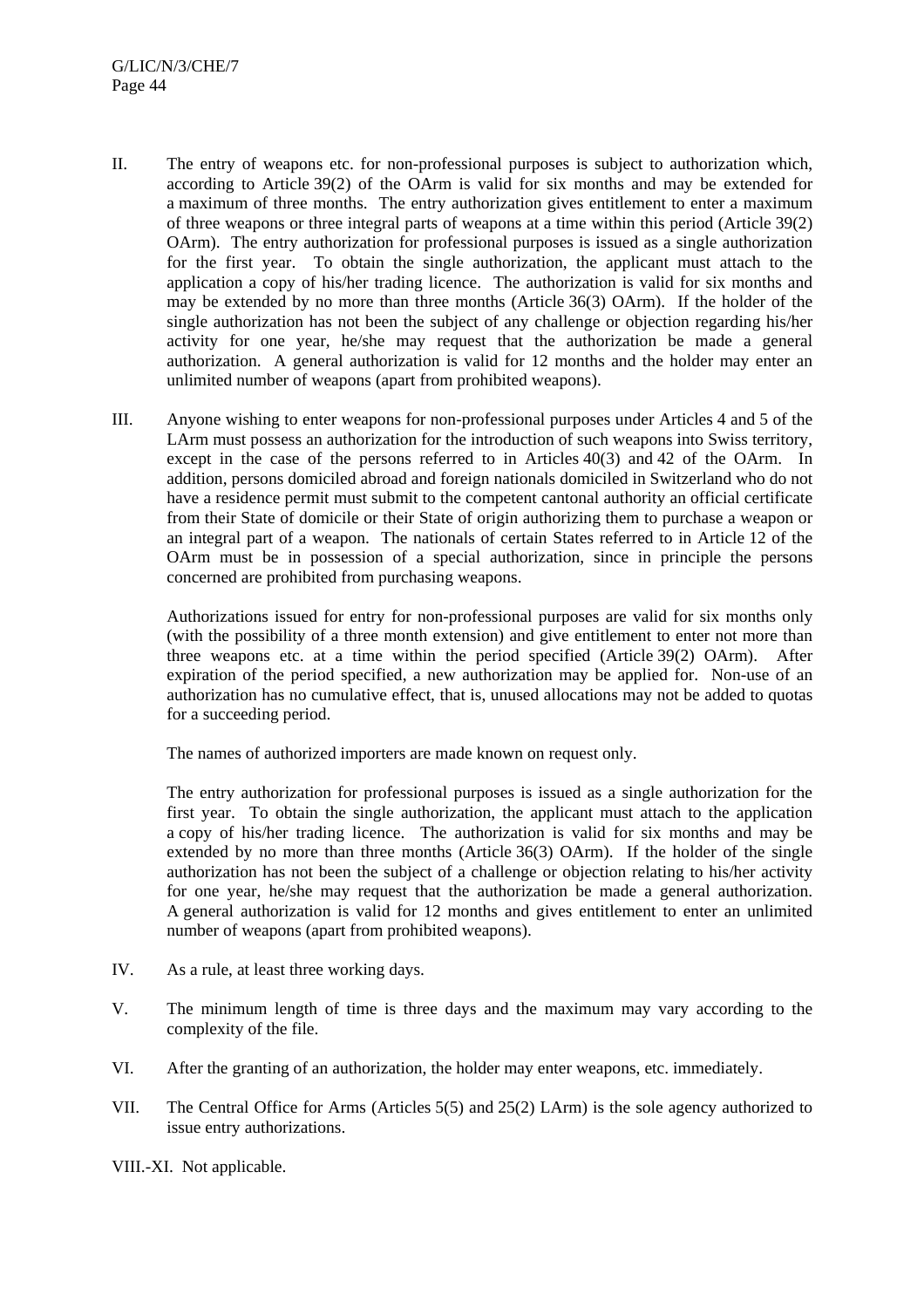- 7.(a) Licence applications must be submitted before entry.
- (b) They may be granted immediately if the conditions so warrant.
- (c) The general authorization for weapons for professional purposes, whereby an unlimited number of weapons may be introduced, is valid for a period of 12 months (Article 38(3) OArm). Licences for the entry for non-professional purposes of prohibited weapons subject to authorization or subject to declaration are valid for a period of six months, extendable by no more than three months (Article 39(2) OArm).
- (d) Pursuant to Article 24(3) and Article 25(2) of the Weapons Act, the Central Office for Arms issues authorizations for the entry for commercial purposes of integral parts of weapons, specially designed parts of weapons, ammunition and parts of ammunition.

8. Articles 5(5) and 25 of the LArm and Articles 35 and 39-42 of the OArm provide information on the conditions for granting an authorization for entry into Swiss territory for non-professional purposes. Articles 5 and 24-24(c) of the LArm and Articles 34 and 36-38 of the OArm provide information on the conditions for granting an authorization for entry into Swiss territory for professional purposes. Article 30 of the LArm sets forth the conditions under which a licence may be revoked. The Law on Federal Administrative Procedures (PA; RS 172.021) governs the appeals procedure in cases where a licence application has been refused or revoked. Refusal of an authorization is notified by a decision.

# Eligibility of importers to apply for licence

- 9.(a) Anyone seeking to introduce weapons for non-professional purposes under Articles 4 and 5 of the LArm must be in possession of an authorization for entry into Swiss territory, except in the case of persons covered by Article 40(3) or Article 42 of the OArm. Moreover, persons domiciled abroad and foreign nationals domiciled in Switzerland who do not hold a residence permit must submit to the competent cantonal authority an official certificate from their State of domicile or their country of origin authorizing them to purchase a weapon or an integral part of a weapon. The nationals of certain States mentioned in Article 12 OArm must be in possession of a special authorization, since the persons concerned are in principle prohibited from purchasing weapons.
- (b) Authorizations issued for the entry for non-professional purposes are valid for six months only (with the possibility of a three-month extension) and give entitlement to enter a maximum of three weapons, etc. at a time within the period specified (Article 39(2) OArm). After expiration of the period specified, a new authorization may be applied for. Non-use of an authorization has no cumulative effect, that is, unused allocations may not be added to quotas for a succeeding period.

# Documentational and other requirements for application for licence

10. Applicants for a licence to enter weapons, etc. for professional purposes are required to complete an official form and file it, together with a photocopy of the weapons trading licence, to the Central Office for Arms (Articles 36-38 OArm).

 Applicants for a licence to enter weapons etc. for non-professional purposes are required to complete an official form and file it with the Central Office for Arms. The following documents must be attached (Article 39 OArm):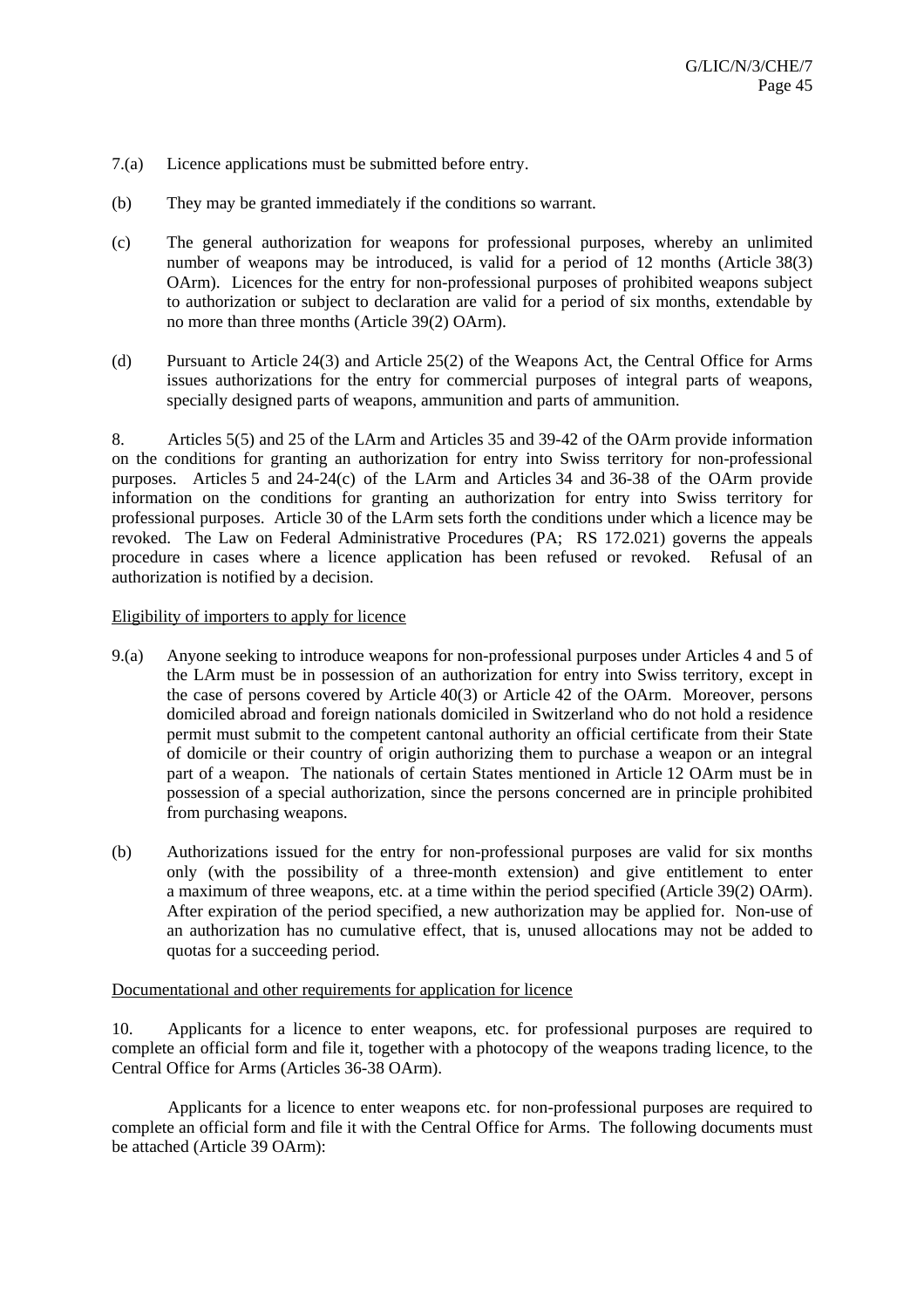- (a) A copy of the authorization issued by the competent cantonal authority if the object to be introduced into Swiss territory is subject to the authorization regime;
- (b) an extract from the Swiss register of convictions issued not more than three months prior to the filing of the application;
- (c) a copy of a valid passport or identity card;
- (d) an official certificate from their State of domicile or their country of origin authorizing them to purchase a weapon in the case of persons domiciled abroad or persons not in possession of a residence permit.

 Applicants for a licence to enter prohibited weapons under Article 5(1) of the LArm and Article 35(1) of the OArm for non-professional purposes are required to complete an official form and file it with the Central Office for Arms. The following documents must be attached:

- (a) A special cantonal authorization under Article 5(4) of the LArm;
- (b) a copy of a valid passport or identity card.

 In order to obtain a licence to enter prohibited weapons, etc. for professional purposes (Article 5(1) LArm and Article 34 OArm), the relevant form must be submitted to the Central Office for Arms (OCA), accompanied by the following documents:

- (a) A copy of the weapons trading licence;
- (b) a special cantonal authorization, in accordance with Article 5(4) of the LArm;
- (c) an attestation that the objects are necessary to cover the needs of the Army, the military authorities or the customs and police authorities or those of security firms, and that the persons making the order have a special authorization for those objects.
- 11. No further documents are required upon actual entry.
- 12. The licensing fees are:
- CHF 50 for entry for professional purposes under a single authorization (Annex I(k) OArm).
- CHF 150 for entry for professional purposes under a general authorization (Annex I(n) OArm).
- CHF 50 for entry for non-professional purposes (Annex I(o) OArm), CHF 20 to 150 for special authorization for entry into Swiss territory (Annex I(c)(1 8) OArm).
- CHF 20 for extensions of authorizations (Annex I(l) and (p) OArm).

13. Fees up to CHF 1,000 May be charged in advance or against reimbursement (Article 57 OArm). The law does not require a deposit.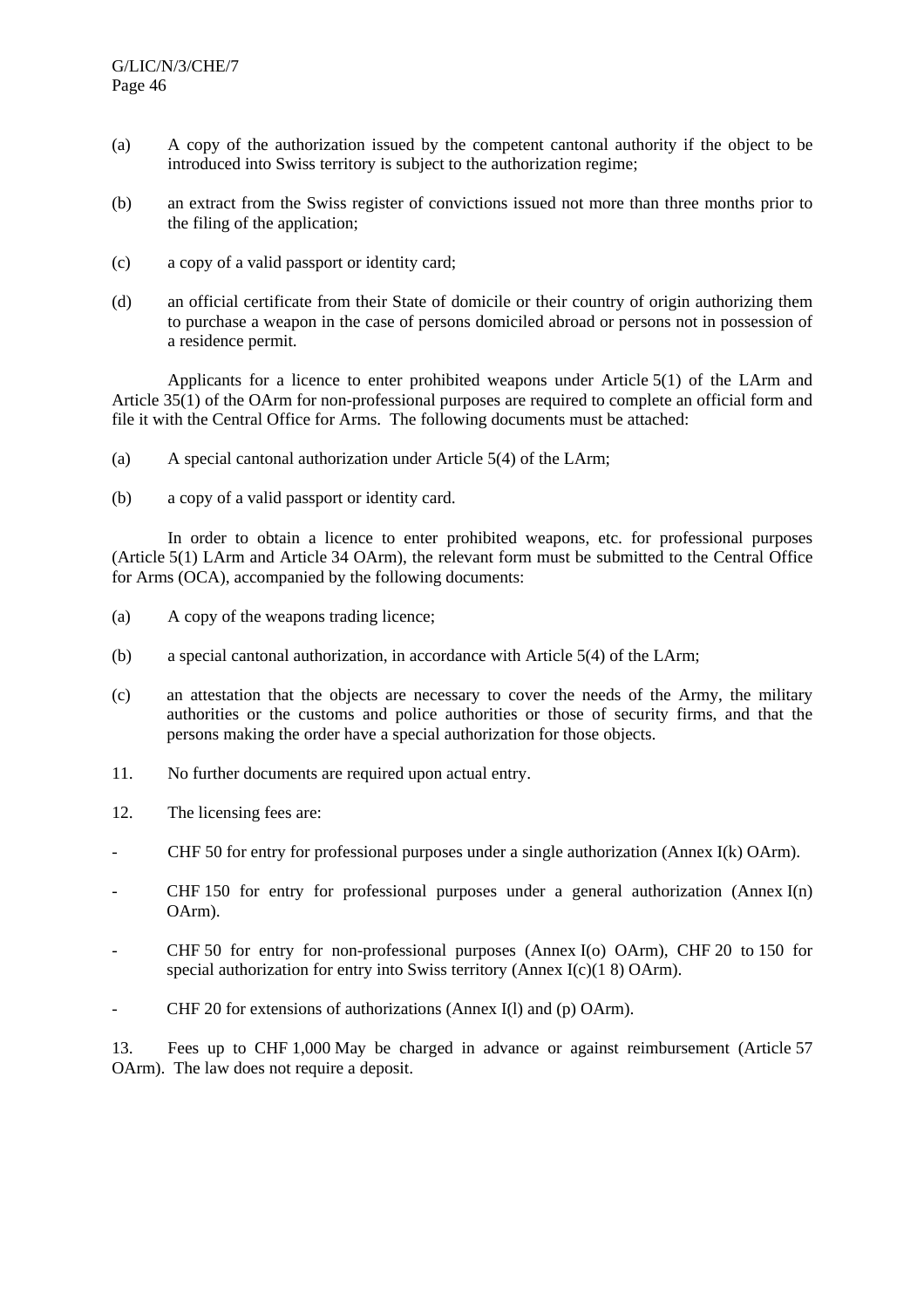# Conditions of licensing

14. A single authorization for entering a single consignment of weapons for professional purposes is valid for six months. The competent authority may extend its validity for no more than three months (Article 36(3) OArm).

 General authorizations for the entry of weapons, etc. for professional purposes are valid for 12 months (Article 37(3) OArm). Upon expiration, a new licence may be applied for.

 Licences for the entry for non-professional purposes of prohibited weapons, etc. subject to authorization or subject to declaration are valid for six months, extendable by no more than three months (Article 39(3) OArm).

Upon expiration, a new licence may be applied for.

15. Holders of a licence are free to make use of the licence, or a portion of it, as they see fit. There is no penalty for the non-utilization of a licence.

16. Entry licences are made out to the holder and are not transferable.

17. There are no further restrictions.

Other procedural requirements

18. No further restrictions.

19. There is freedom of exchange operations.

# **XI. EXPLOSIVE MATERIALS AND PYROTECHNIC DEVICES FOR CIVILIAN USE**

# Outline of systems

1. The import licensing procedure is needed to guarantee public safety in Switzerland in the area of explosive materials and pyrotechnic devices for civilian use.

# Purposes and coverage of licensing

2. Articles 2-7 of the Ordinance define explosives and pyrotechnic devices, which are subject to import authorization.

3. All countries.

4. The import licensing procedure is needed to guarantee public safety in Switzerland in the area in question.

5. The Federal Law on Explosive Substances of 25 March 1977 (RS 941.41) and the Ordinance on explosive substances of 27 November 2000 (RS 941.411) govern the importation of explosives and pyrotechnic devices. The above statutory provisions govern the import licensing procedure. The Government cannot repeal these provisions. However, Article 24(3) of the Ordinance provides that the Federal Department of Justice and Police may exempt certain pyrotechnic devices from the requirement of authorization, provided that these devices are an integral part of articles which themselves are subject to a recognized licensing procedure (e.g. pyrotechnic propellant charges as used in air bag units of cars).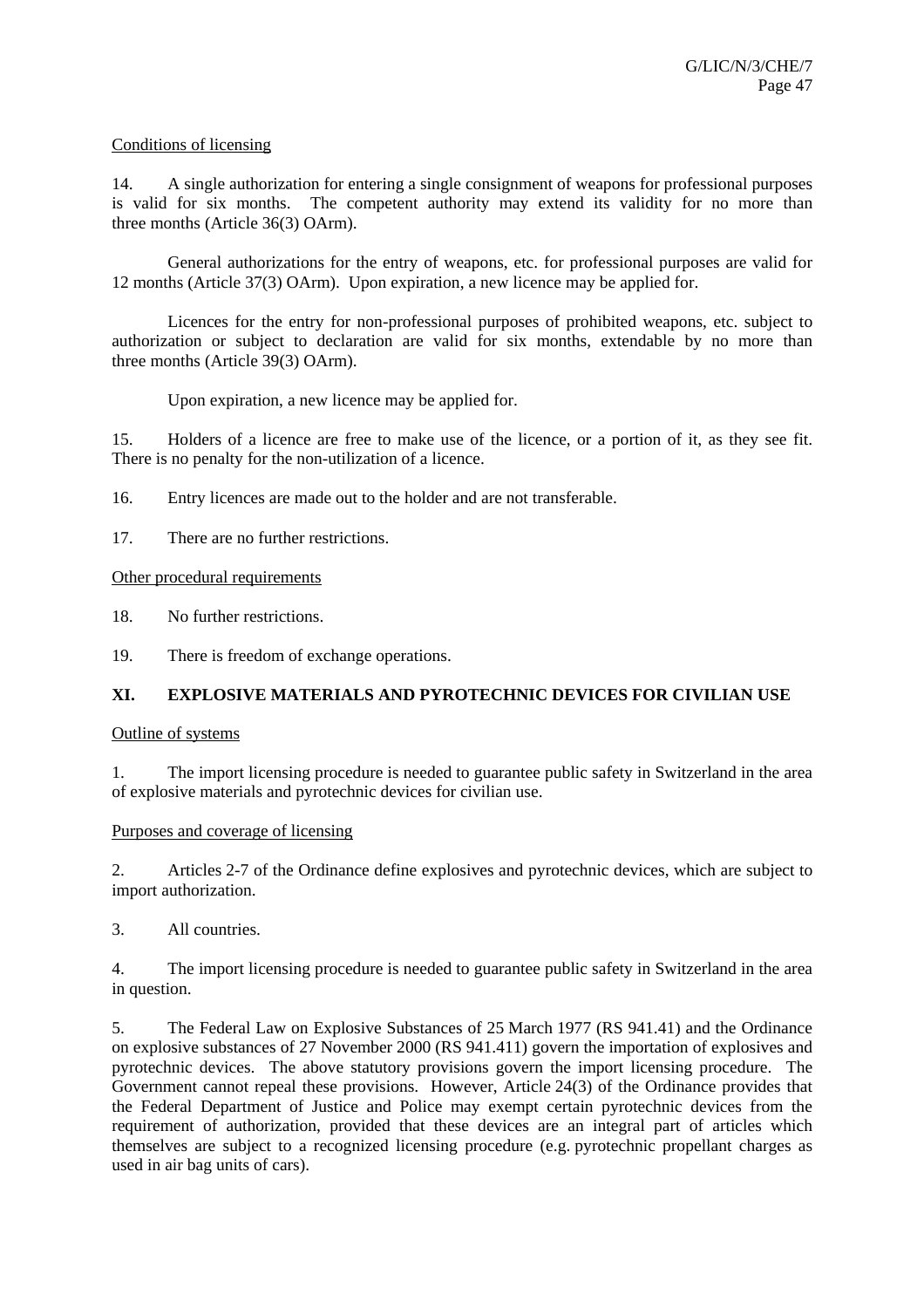# **Procedures**

- 6. Not applicable (no quantitative restrictions).
- 7.(a) Licences for the importation of standard explosives and pyrotechnic devices are granted within a few days. The procedure for the licensing of articles which are subject to prior approval procedures may take up to six months.
- (b) By way of exception, a licence may be granted by telephone and without delay.
- (c) No.
- (d) Applications for import licences are dealt with by a single administrative organ.

8. There are no reasons to refuse an application for a licence other than failure to meet the specific criteria. The reasons for any refusal are communicated to the applicant, who has no right to appeal the decision.

# Eligibility of importers to apply for licence

9. Any person, firm or institution is eligible to apply for a licence.

# Documentational and other requirements for application for licence<sup>11</sup>

10. Only the usual information is required for the applications: applicant's name and address; type and quantity of the product to be imported and chemical composition; manufacturer's or importer's name; warehouse of destination in Switzerland. (Regarding explosives, information on impact and friction sensitivity is also required.)

11. Import licence.

12. Depending on the time required to process the application, the licensing fees may range from CHF 50 to CHF 1,000.

# 13. No.

# Conditions of licensing

14. Import authorization is valid for three months. It is possible to obtain two extensions of three months each.

15.-17. No.

# Other procedural requirements

18. No.

19. The foreign exchange required to pay for imports is automatically provided by the banks. There are no restrictions on foreign exchange.

<sup>&</sup>lt;sup>11</sup> Further information available at: http://www.fedpol.admin.ch/fedpol/fr/home.html (in French, German, and Italian only).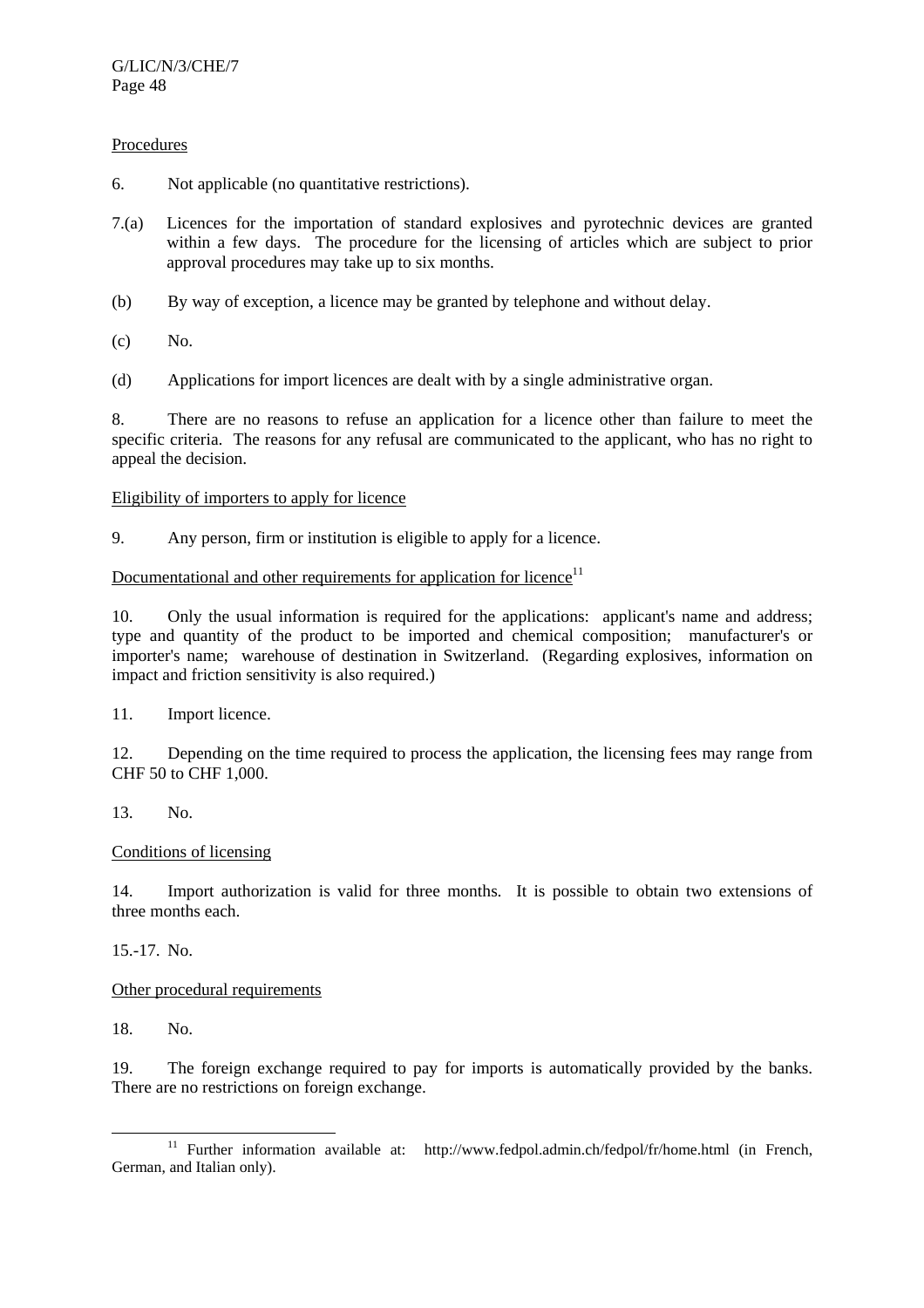# **XII. NUCLEAR FUEL, DEBRIS AND WASTE**

#### Outline of systems

1. The purpose of the regime is to establish control on the origin, nature and destination of nuclear fuel, debris and waste from nuclear facilities within the framework of the Non-Proliferation Treaty and bilateral cooperation agreements. Applications for authorization are examined by the Federal Energy Office (which has the authority to grant the licence) and the Federal Nuclear Safety Inspectorate (responsible for the transport of class 7 dangerous goods).

#### Purposes and coverage of licensing

- 2. See point 1 above.
- 3. No restrictions except as provided in the law.

4. The purpose of the regime is to establish control on the origin, nature and destination of nuclear fuel, debris and waste from nuclear facilities within the framework of the Non-Proliferation Treaty and bilateral cooperation agreements.

5. The importation of nuclear fuel, debris and waste from nuclear facilities is subject to an authorization regime under the Law on Nuclear Energy of 21 March 2003 (LENu; RS 732.1) and the Ordinance of 10 December 2004 on nuclear energy (OENu; RS 732.11). The importation of radioactive materials other than nuclear fuel, debris and waste from nuclear facilities is subject to the authorization regime set forth in the Law on Radiation Protection of 22 March 1991 (LRaP; RS 814.50) and the Ordinance on radiation protection of 22 June 1994 (ORaP; RS 814.501).

 The licensing regime is governed by federal laws, which the Government does not have the authority to repeal. The Government may, however, change certain details of the regime, i.e. the above-mentioned Ordinances. There is no delegation of authority to the administration.

# Procedures

- 6. Not applicable (no quantitative restrictions).
- 7.(a) The application for import must be submitted two months in advance of the scheduled importation date. In exceptional cases, the time-limit may be shortened.
- (b-c) No.
- (d) Applications for authorization are examined by the Nuclear Law and Pipeline Transport Section of the Federal Energy Office (which has the authority to grant the licence) and the Federal Nuclear Safety Inspectorate (IFSN; responsible for the transport of class 7 dangerous goods). No list of authorized importers is published.
- 8. No other circumstances.

# Eligibility of importers to apply for licence

9. All persons, firms and institutions meeting the requirements set forth in the relevant laws and ordinances are eligible to apply for an import licence.